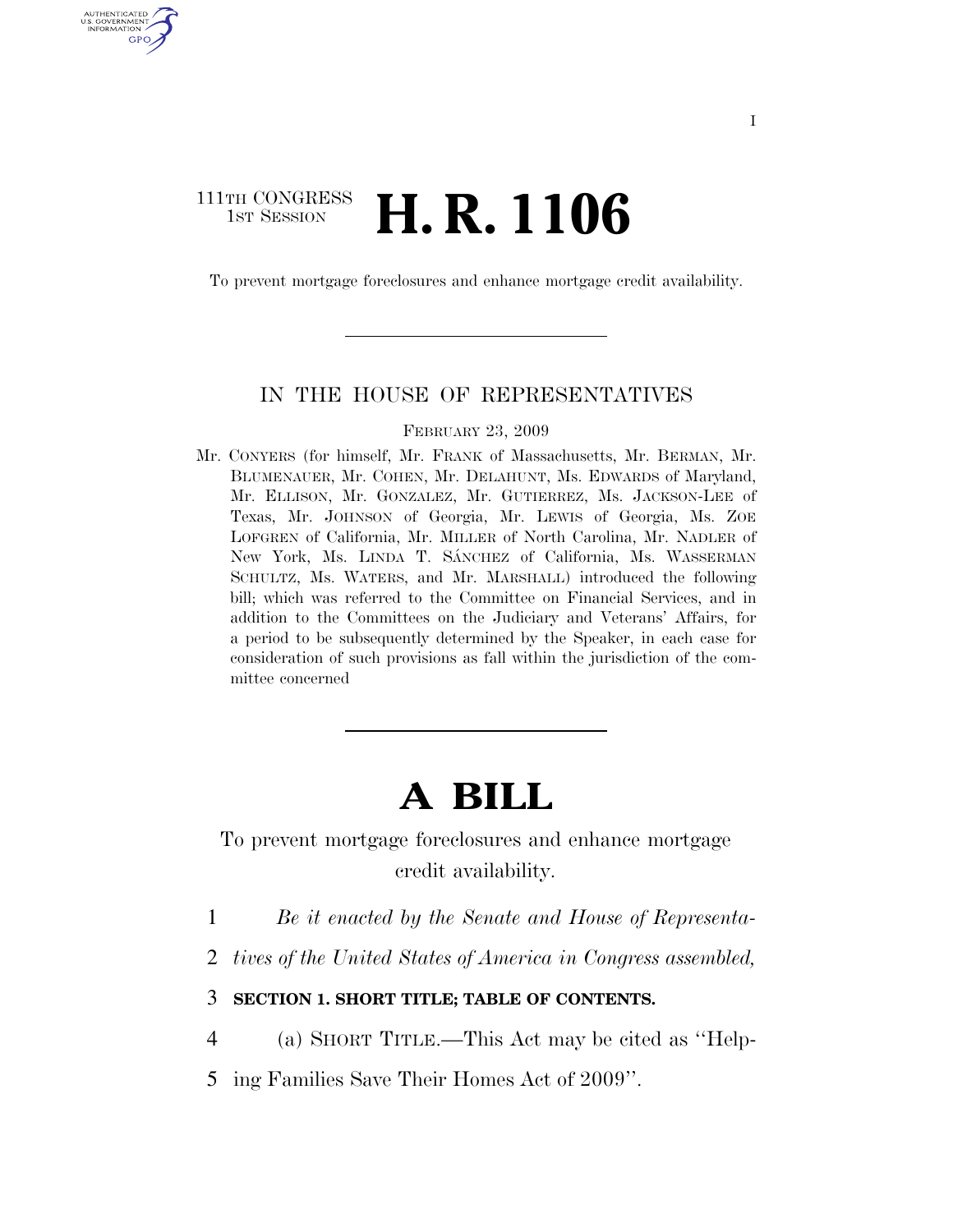# 1 (b) TABLE OF CONTENTS.—The table of contents of

### 2 this Act is the following:

Sec. 1. Short title; table of contents.

#### TITLE I—PREVENTION OF MORTGAGE FORECLOSURES

#### Subtitle A—Modification of Residential Mortgages

- Sec. 101. Eligibility for relief.
- Sec. 102. Prohibiting claims arising from violations of the Truth in Lending Act.
- Sec. 103. Authority to modify certain mortgages.
- Sec. 104. Combating excessive fees.
- Sec. 105. Confirmation of plan.
- Sec. 106. Discharge.
- Sec. 107. Standing trustee fees.
- Sec. 108. Effective date; application of amendments.

Subtitle B—Related Mortgage Modification Provisions

- Sec. 121. Adjustments as a result of modification in bankruptcy of housing loans guaranteed by the department of veterans affairs.
- Sec. 122. Payment of FHA mortgage insurance benefits.
- Sec. 123. Adjustments as result of modification of rural single family housing loans in bankruptcy.
- Sec. 124. Unenforceability of certain provision as being contrary to public policy.

#### TITLE II—FORECLOSURE MITIGATION AND CREDIT AVAILABILITY

- Sec. 201. Servicer safe harbor for mortgage loan modifications.
- Sec. 202. Changes to HOPE for Homeowners Program.
- Sec. 203. Requirements for FHA-approved mortgagees.
- Sec. 204. Enhancement of liquidity and stability of insured depository institutions to ensure availability of credit and reduction of foreclosures.

3 **TITLE I—PREVENTION OF** 

- 4 **MORTGAGE FORECLOSURES**
- 5 **Subtitle A—Modification of**
- 6 **Residential Mortgages**

### 7 **SEC. 101. ELIGIBILITY FOR RELIEF.**

8 Section 109 of title 11, United States Code, is 9 amended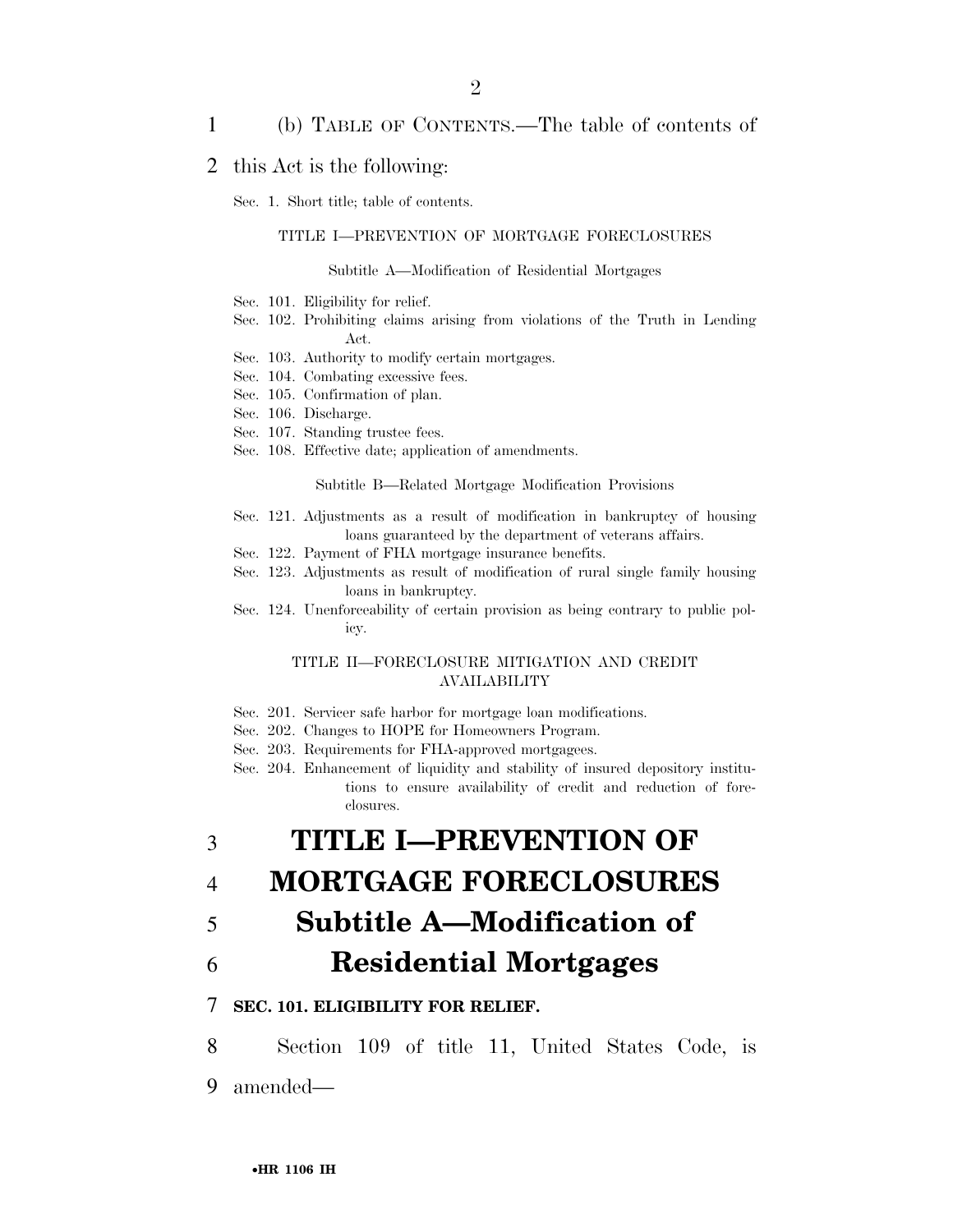(1) by adding at the end of subsection (e) the following: ''For purposes of this subsection, the com- putation of debts shall not include the secured or unsecured portions of—

 $\frac{1}{2}$   $\frac{1}{2}$   $\frac{1}{2}$  debts secured by the debtor's principal res- idence if the value of such residence as of the date of the order for relief under chapter 13 is less than the applicable maximum amount of noncontingent, liquidated, secured debts specified in this subsection; or

 $\frac{1}{2}$  debts secured or formerly secured by what was the debtor's principal residence that was sold in foreclosure or that the debtor surrendered to the creditor if the value of such real property as of the date of the order for relief under chapter 13 was less than the applicable maximum amount of noncontin- gent, liquidated, secured debts specified in this sub-section.'', and

 (2) by adding at the end of subsection (h) the following:

 ''(5) The requirements of paragraph (1) shall not apply in a case under chapter 13 with respect to a debtor who submits to the court a certification that the debtor has received notice that the holder of a claim secured by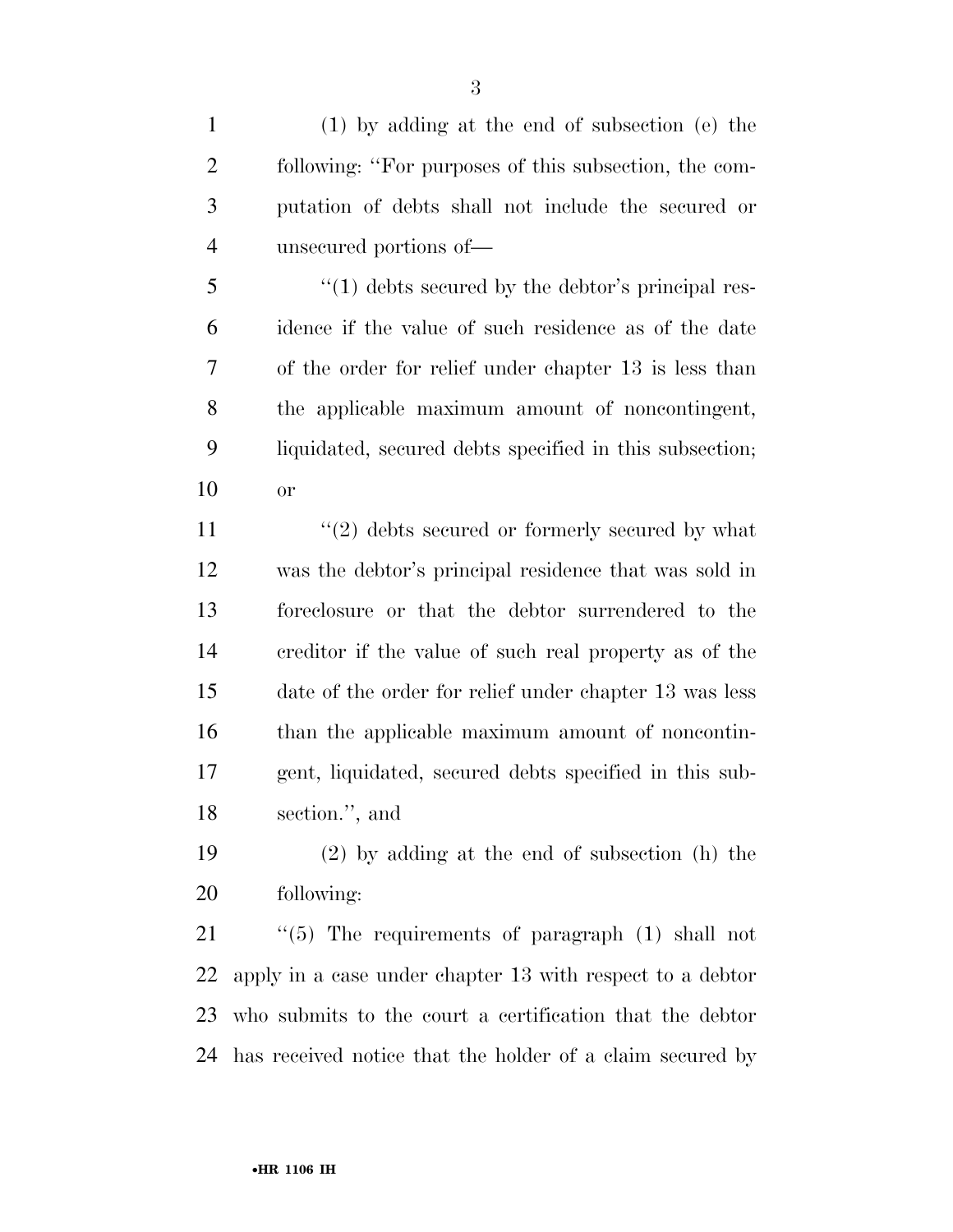| $\mathbf{1}$   | the debtor's principal residence may commence a fore-     |
|----------------|-----------------------------------------------------------|
| $\overline{2}$ | closure on the debtor's principal residence.".            |
| 3              | SEC. 102. PROHIBITING CLAIMS ARISING FROM VIOLA-          |
| $\overline{4}$ | TIONS OF THE TRUTH IN LENDING ACT.                        |
| 5              | Section 502(b) of title 11, United States Code, is        |
| 6              | amended—                                                  |
| 7              | $(1)$ in paragraph $(8)$ by striking "or" at the          |
| 8              | end,                                                      |
| 9              | $(2)$ in paragraph $(9)$ by striking the period at        |
| 10             | the end and inserting "; or", and                         |
| 11             | $(3)$ by adding at the end the following:                 |
| 12             | $\degree$ (10) the claim for a loan secured by a security |
| 13             | interest in the debtor's principal residence is subject   |
| 14             | to a remedy for rescission under the Truth in Lend-       |
| 15             | ing Act notwithstanding the prior entry of a fore-        |
| 16             | closure judgment, except that nothing in this para-       |
| 17             | graph shall be construed to modify, impair, or super-     |
| 18             | sede any other right of the debtor.".                     |
| 19             | SEC. 103. AUTHORITY TO MODIFY CERTAIN MORTGAGES.          |
| 20             | Section 1322 of title 11, United States Code, is          |
| 21             | amended—                                                  |
| 22             | $(1)$ in subsection $(b)$ —                               |
| 23             | $(A)$ by redesignating paragraph $(11)$ as                |
| 24             | paragraph $(12)$ ,                                        |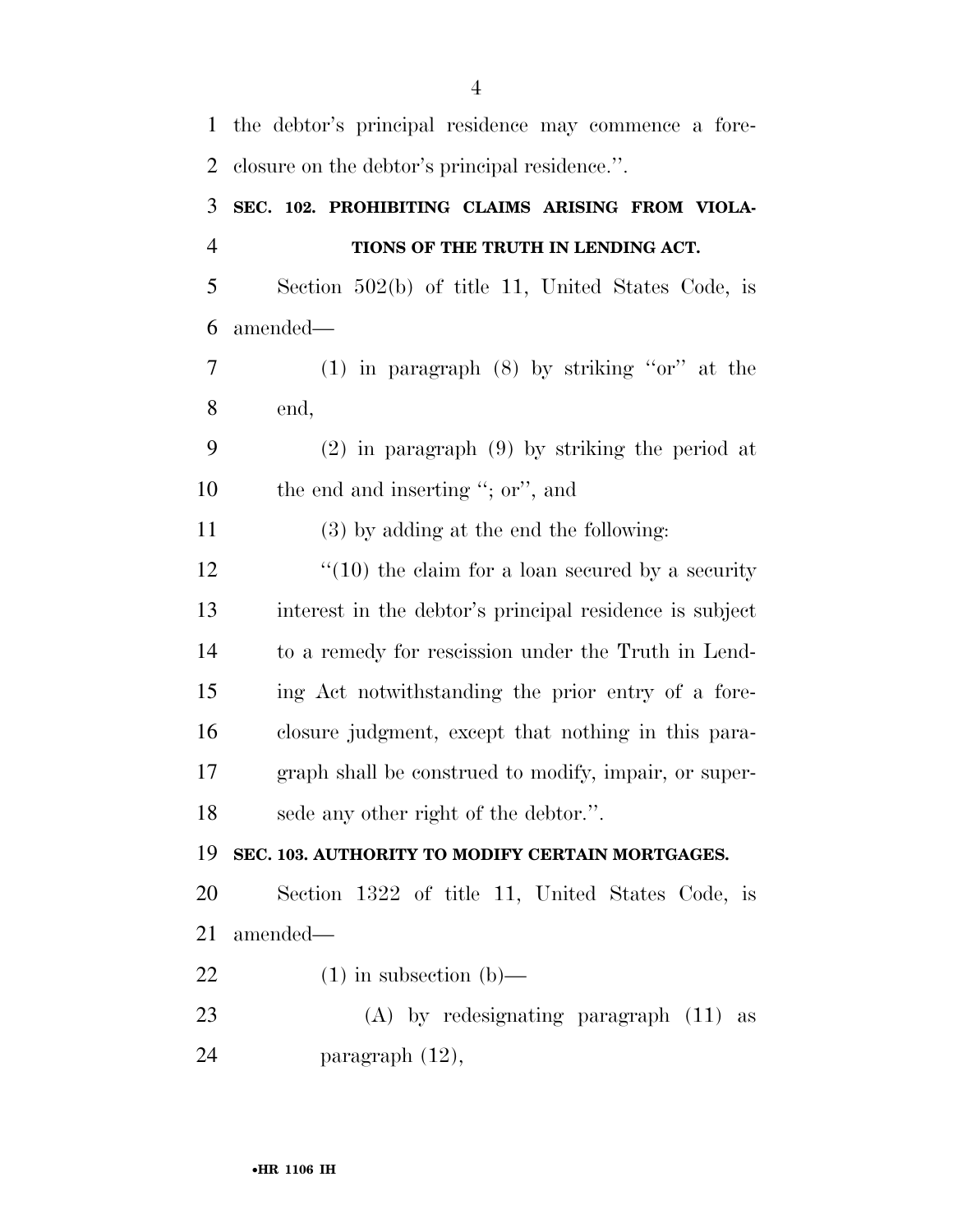| $\mathbf{1}$   | $(B)$ in paragraph $(10)$ by striking "and" at         |
|----------------|--------------------------------------------------------|
| $\overline{2}$ | the end, and                                           |
| 3              | $(C)$ by inserting after paragraph $(10)$ the          |
| $\overline{4}$ | following:                                             |
| 5              | $\lq(11)$ notwithstanding paragraph $(2)$ , with re-   |
| 6              | spect to a claim for a loan originated before the ef-  |
| 7              | fective date of this paragraph and secured by a secu-  |
| 8              | rity interest in the debtor's principal residence that |
| 9              | is the subject of a notice that a foreclosure may be   |
| 10             | commenced with respect to such loan, modify the        |
| 11             | rights of the holder of such claim (and the rights of  |
| 12             | the holder of any claim secured by a subordinate se-   |
| 13             | eurity interest in such residence)—                    |
| 14             | "(A) by providing for payment of the                   |
| 15             | amount of the allowed secured claim as deter-          |
| 16             | mined under section $506(a)(1)$ ;                      |
| 17             | $\lq\lq$ if any applicable rate of interest is         |
| 18             | adjustable under the terms of such loan by pro-        |
| 19             | hibiting, reducing, or delaying adjustments to         |
| 20             | such rate of interest applicable on and after the      |
| 21             | date of filing of the plan;                            |
| 22             | "(C) by modifying the terms and condi-                 |
| 23             | tions of such loan—                                    |
| 24             | "(i) to extend the repayment period                    |
| 25             | for a period that is no longer than the                |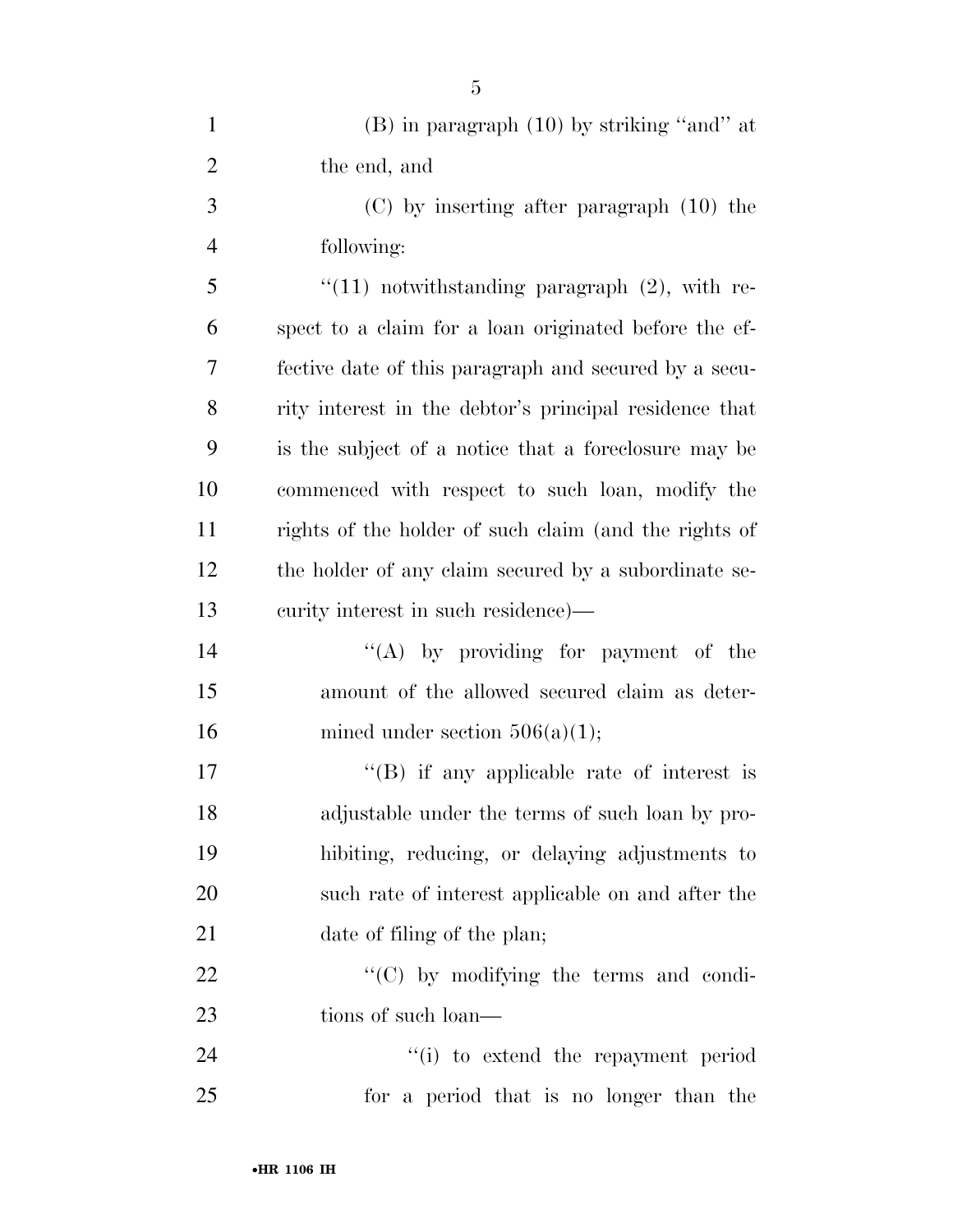| $\mathbf{1}$   | longer of 40 years (reduced by the period                   |
|----------------|-------------------------------------------------------------|
| $\overline{2}$ | for which such loan has been outstanding)                   |
| 3              | or the remaining term of such loan, begin-                  |
| $\overline{4}$ | ning on the date of the order for relief                    |
| 5              | under this chapter; and                                     |
| 6              | "(ii) to provide for the payment of in-                     |
| 7              | terest accruing after the date of the order                 |
| 8              | for relief under this chapter at a fixed an-                |
| 9              | nual rate equal to the currently applicable                 |
| 10             | average prime offer rate as of the date of                  |
| 11             | the order for relief under this chapter, cor-               |
| 12             | responding to the repayment term deter-                     |
| 13             | mined under the preceding paragraph, as                     |
| 14             | published by the Federal Financial Institu-                 |
| 15             | tions Examination Council in its table enti-                |
| 16             | tled 'Average Prime Offer Rates—Fixed',                     |
| $17\,$         | plus a reasonable premium for risk; and                     |
| 18             | "(D) by providing for payments of such                      |
| 19             | modified loan directly to the holder of the claim           |
| 20             | or, at the discretion of the court, through the             |
| 21             | trustee during the term of the plan; and", and              |
| 22             | $(2)$ by adding at the end the following:                   |
| 23             | " $(g)$ A claim may be reduced under subsection             |
| 24             | $(b)(11)(A)$ only on the condition that if the debtor sells |
| 25             | the principal residence securing such claim, before com-    |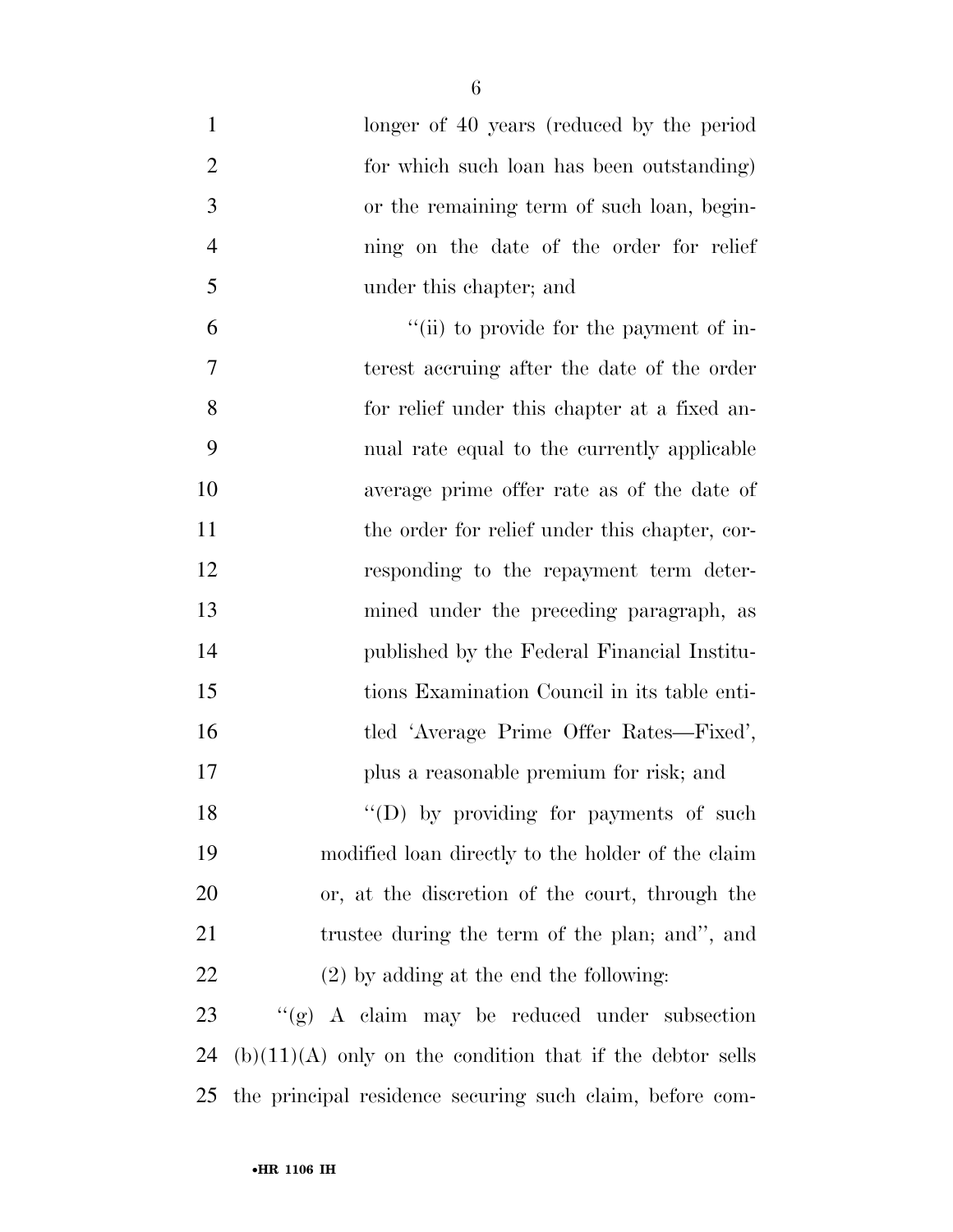pleting all payments under the plan (or, if applicable, be- fore receiving a discharge under section 1328(b)) and re- ceives net proceeds from the sale of such residence, then the debtor agrees to pay to such holder not later than 15 days after receiving such proceeds—

 $(1)$  if such residence is sold in the 1st year oc- curring after the effective date of the plan, 80 per- cent of the amount of the difference between the sales price and the amount of such claim as origi- nally determined under section 1322(b)(11) (plus costs of sale and improvements), but not to exceed the unpaid amount of the allowed secured claim de- termined as if such claim had not been reduced under such subsection;

15 ''(2) if such residence is sold in the 2d year oc- curring after the effective date of the plan, 60 per- cent of the amount of the difference between the sales price and the amount of such claim as origi- nally determined under section 1322(b)(11) (plus costs of sale and improvements), but not to exceed the unpaid amount of the allowed secured claim de- termined as if such claim had not been reduced under such subsection;

24 ''(3) if such residence is sold in the 3d year oc-curring after the effective date of the plan, 40 per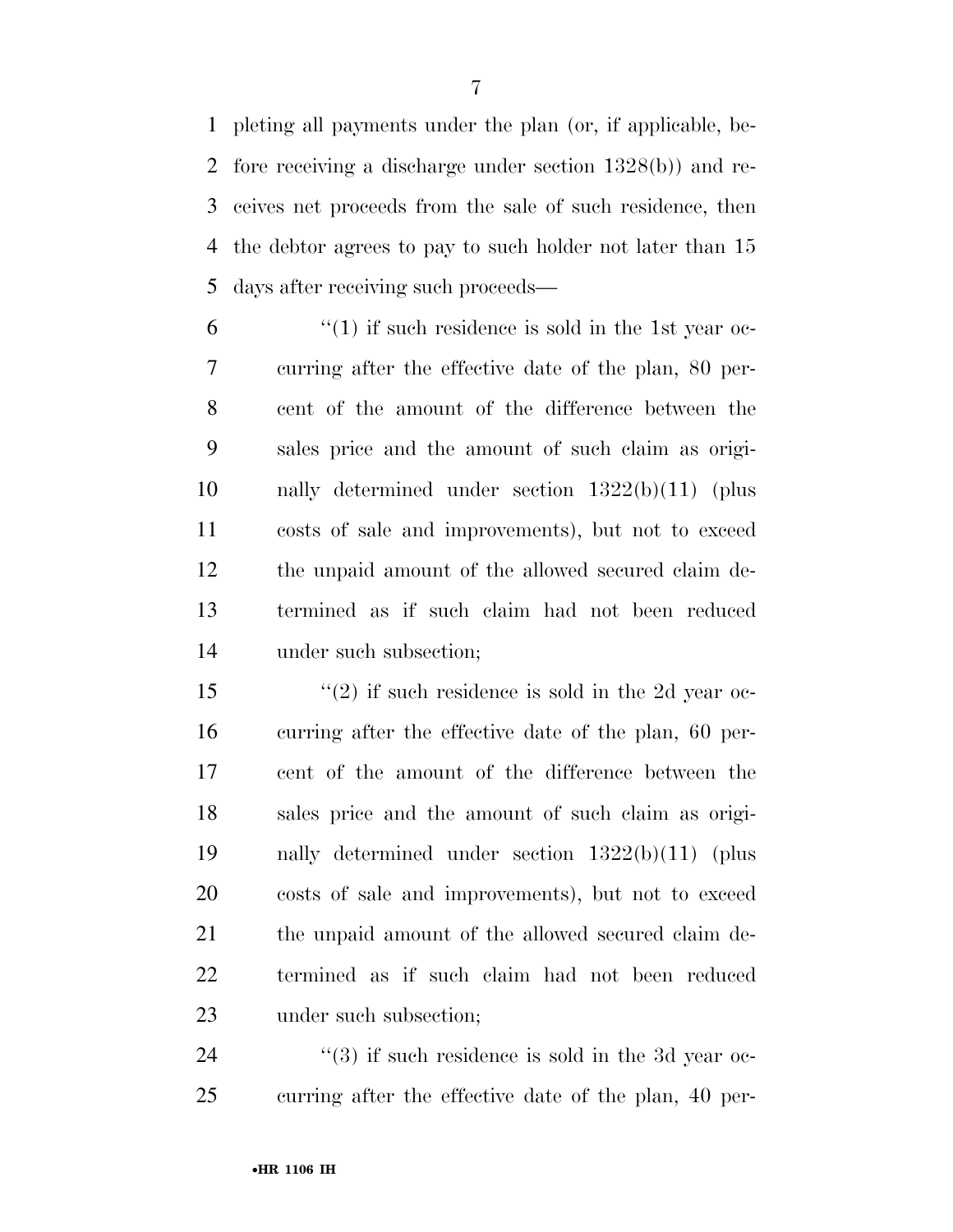cent of the amount of the difference between the

| $\overline{2}$ | sales price and the amount of such claim as origi-         |
|----------------|------------------------------------------------------------|
| 3              | nally determined under section $1322(b)(11)$ (plus         |
| $\overline{4}$ | costs of sale and improvements), but not to exceed         |
| 5              | the unpaid amount of the allowed secured claim de-         |
| 6              | termined as if such claim had not been reduced             |
| 7              | under such subsection; and                                 |
| 8              | $(4)$ if such residence is sold in the 4th year oc-        |
| 9              | curring after the effective date of the plan, 20 per-      |
| 10             | cent of the amount of the difference between the           |
| 11             | sales price and the amount of such claim as origi-         |
| 12             | nally determined under section $1322(b)(11)$ (plus         |
| 13             | costs of sale and improvements), but not to exceed         |
| 14             | the unpaid amount of the allowed secured claim de-         |
| 15             | termined as if such claim had not been reduced             |
| 16             | under such subsection.                                     |
| 17             | "(h) With respect to a claim of the kind described         |
| 18             | in subsection $(b)(11)$ , the plan may not contain a modi- |
|                | 19 fication under the authority of subsection $(b)(11)$ —  |
| 20             | $\cdot$ (1) in a case commenced under this chapter         |
| 21             | after the expiration of the 15-day period beginning        |
| 22             | on the effective date of this subsection, unless—          |
| 23             | $\lq\lq$ the debtor certifies that the debtor              |
| 24             | attempted, not less than 15 days before the                |
| 25             | commencement of the case, to contact the hold-             |
|                |                                                            |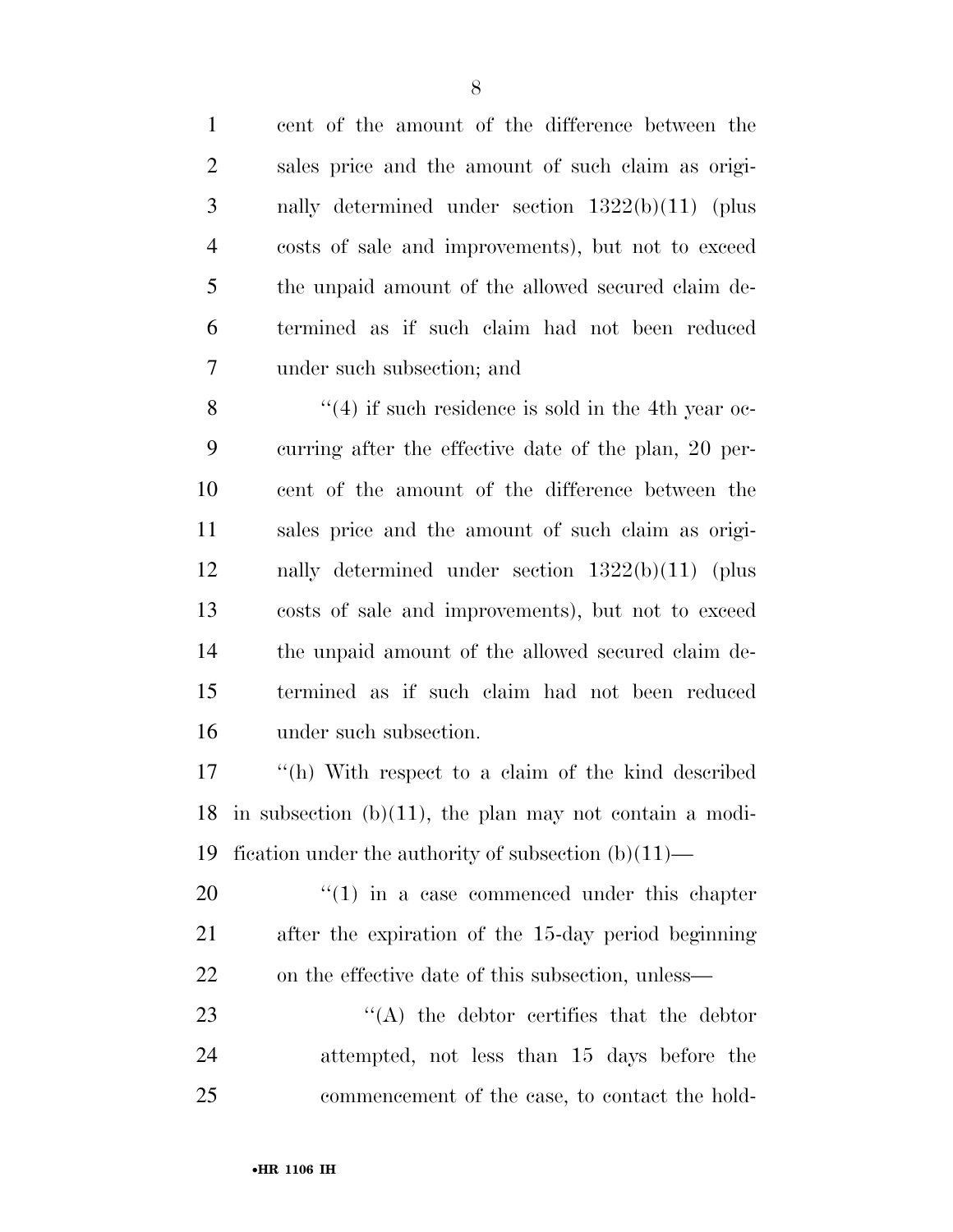| $\mathbf{1}$   | er of such claim (or the entity collecting pay-              |
|----------------|--------------------------------------------------------------|
| $\overline{2}$ | on behalf of such holder) regarding<br>ments                 |
| 3              | modification of the loan that is the subject of              |
| $\overline{4}$ | such claim; or                                               |
| 5              | $\lq\lq(B)$ a foreclosure sale is scheduled to               |
| 6              | occur on a date in the 30-day period beginning               |
| 7              | on the date the case is commenced; and                       |
| 8              | $"(2)$ in any other case pending under this chap-            |
| 9              | ter, unless the debtor certifies that the debtor at-         |
| 10             | tempted to contact the holder of such claim (or the          |
| 11             | entity collecting payments on behalf of such holder)         |
| 12             | regarding modification of the loan that is the subject       |
| 13             | of such claim, before—                                       |
| 14             | "(A) filing a plan under section $1321$ that                 |
| 15             | contains a modification under the authority of               |
| 16             | subsection $(b)(11)$ ; or                                    |
| 17             | "(B) modifying a plan under section $1323$                   |
| 18             | or 1329 to contain a modification under the au-              |
| 19             | thority of subsection $(b)(11)$ .                            |
| 20             | "(i) In determining the holder's allowed secured claim       |
| 21             | under section $506(a)(1)$ for purposes of subsection         |
| 22             | $(b)(11)(A)$ , the value of the debtor's principal residence |
| 23             | shall be the fair market value of such residence on the      |
| 24             | date such value is determined.".                             |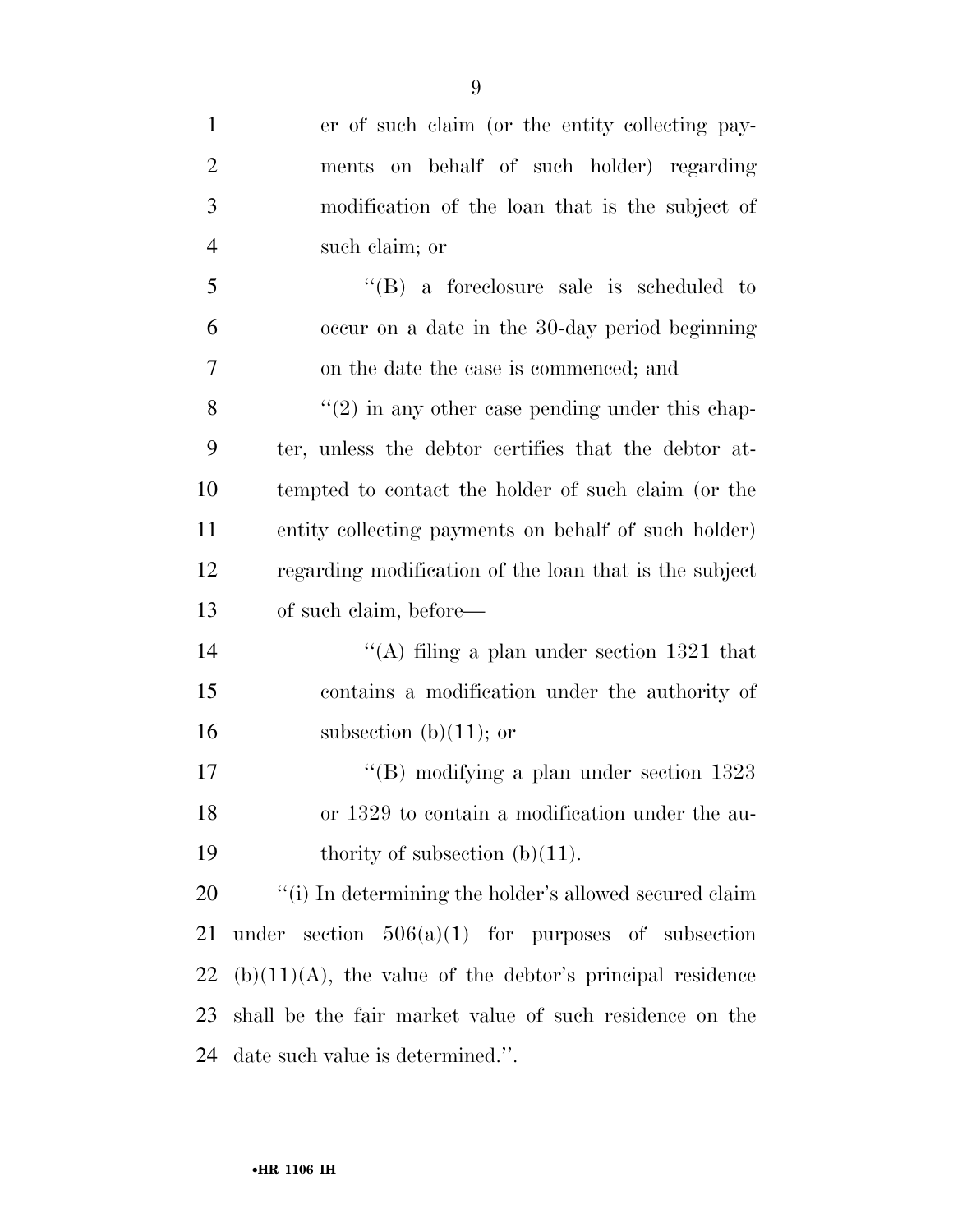# **SEC. 104. COMBATING EXCESSIVE FEES.**

 Section 1322(c) of title 11, United States Code, is amended—

 (1) in paragraph (1) by striking ''and'' at the end,

 (2) in paragraph (2) by striking the period at the end and inserting a semicolon, and

(3) by adding at the end the following:

 ''(3) the debtor, the debtor's property, and property of the estate are not liable for a fee, cost, or charge that is incurred while the case is pending and arises from a debt that is secured by the debt-or's principal residence except to the extent that—

 $\langle A \rangle$  the holder of the claim for such debt files with the court and serves on the trustee, 16 the debtor, and the debtor's attorney (annually or, in order to permit filing consistent with clause (ii), at such more frequent periodicity as the court determines necessary) notice of such 20 fee, cost, or charge before the earlier of-

21 ''(i) 1 year after such fee, cost, or charge is incurred; or

23 ''(ii) 60 days before the closing of the case; and

25  $\text{``(B)}$  such fee, cost, or charge—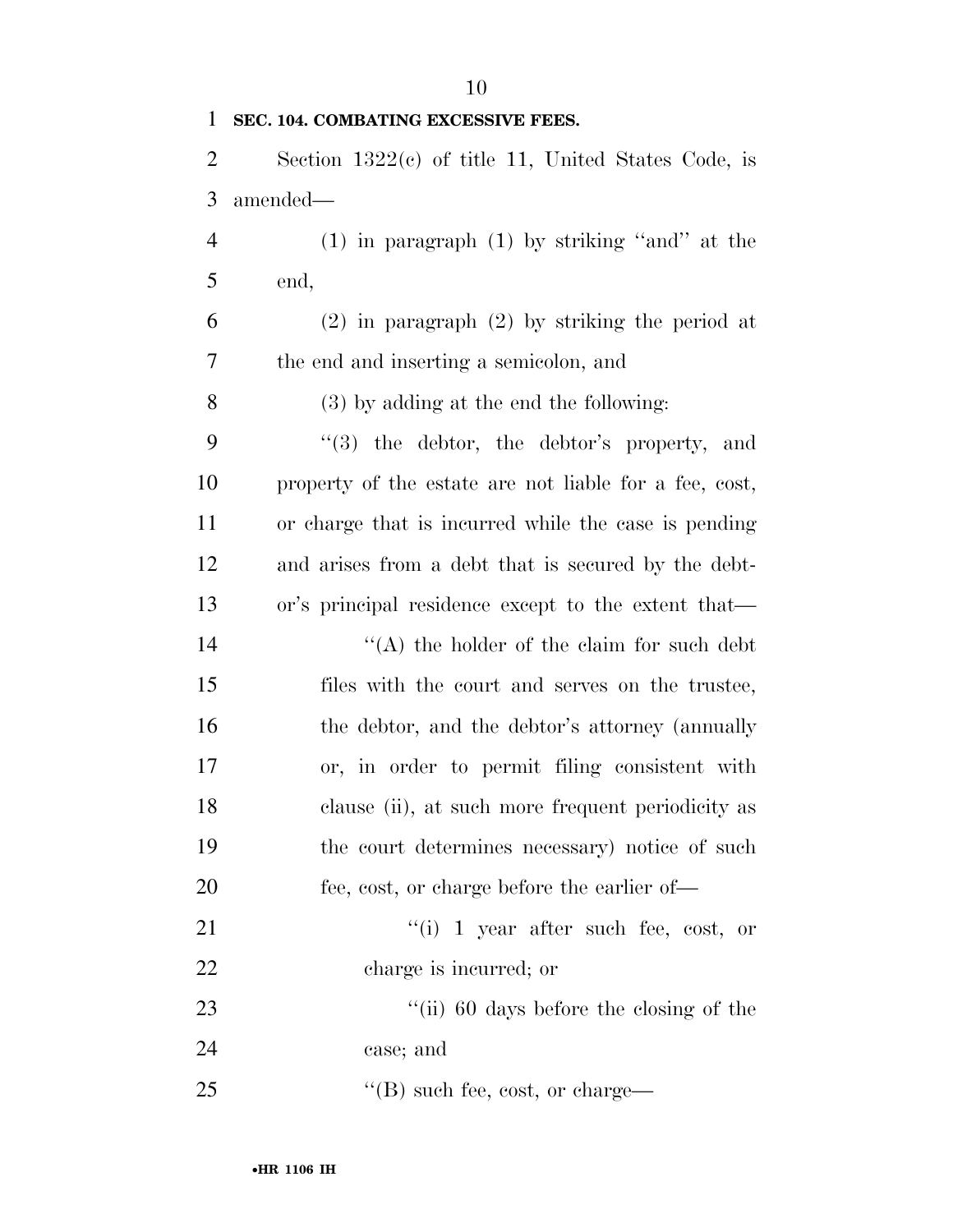- 1  $\frac{1}{1}$  ''(i) is lawful under applicable non- bankruptcy law, reasonable, and provided for in the applicable security agreement; and 5 "(ii) is secured by property the value
- of which is greater than the amount of such claim, including such fee, cost, or charge;

 ''(4) the failure of a party to give notice de- scribed in paragraph (3) shall be deemed a waiver of any claim for fees, costs, or charges described in paragraph (3) for all purposes, and any attempt to collect such fees, costs, or charges shall constitute a 14 violation of section  $524(a)(2)$  or, if the violation oc-15 curs before the date of discharge, of section  $362(a)$ ; and

 $\frac{17}{2}$  ''(5) a plan may provide for the waiver of any prepayment penalty on a claim secured by the debt-or's principal residence.''.

# **SEC. 105. CONFIRMATION OF PLAN.**

 Section 1325(a) of title 11, United States Code, is amended—

 (1) in paragraph (5) by inserting ''except as 24 otherwise provided in section  $1322(b)(11)$ ," after 25  $"({5})"$ ,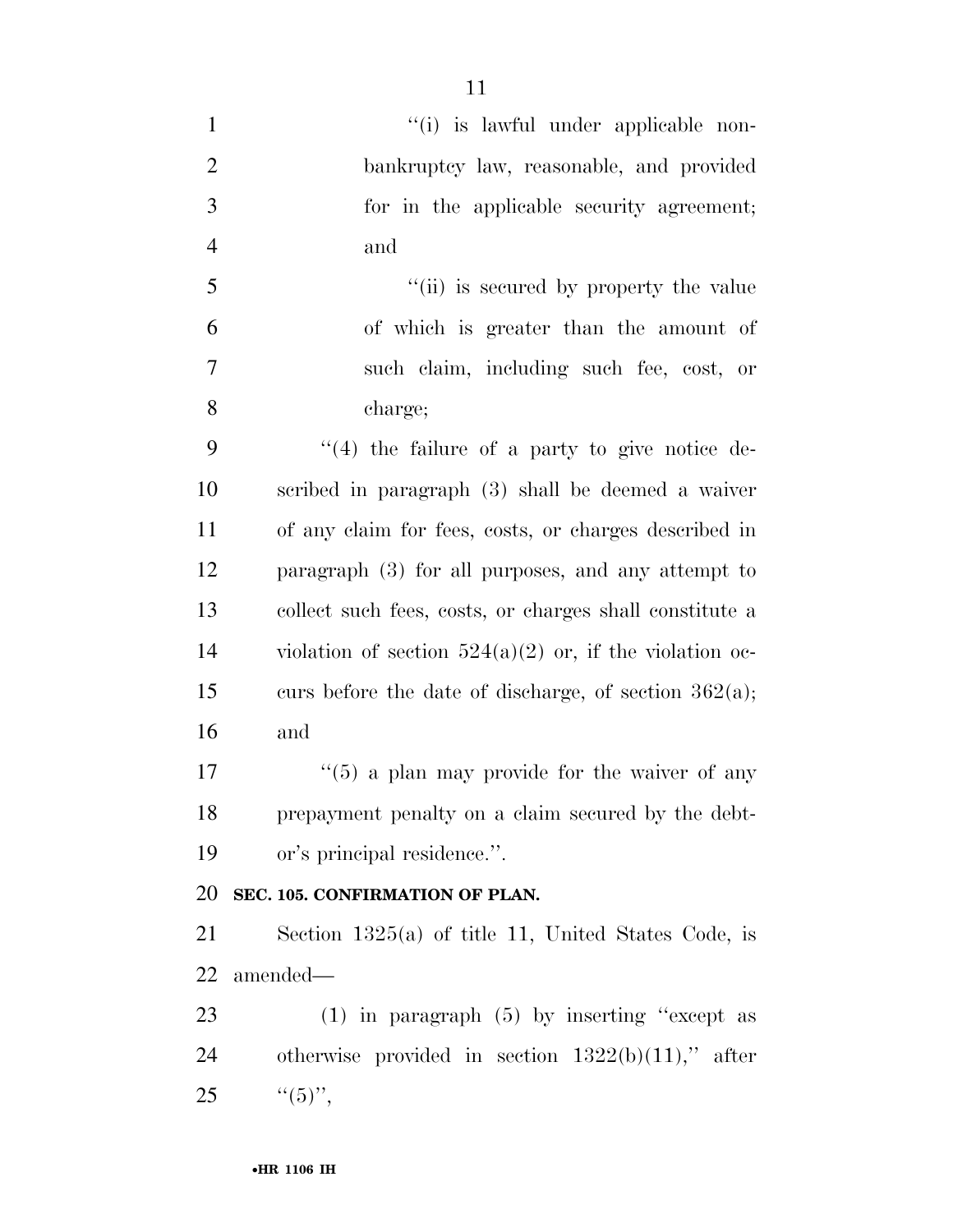| $\mathbf{1}$   | $(2)$ in paragraph $(8)$ by striking "and" at the      |
|----------------|--------------------------------------------------------|
| $\overline{2}$ | end,                                                   |
| 3              | $(3)$ in paragraph $(9)$ by striking the period at     |
| $\overline{4}$ | the end and inserting a semicolon, and                 |
| 5              | $(4)$ by inserting after paragraph $(9)$ the fol-      |
| 6              | lowing:                                                |
| 7              | $``(10)$ notwithstanding subclause (I) of para-        |
| 8              | graph $(5)(B)(i)$ , whenever the plan modifies a claim |
| 9              | in accordance with section $1322(b)(11)$ , the holder  |
| 10             | of a claim whose rights are modified pursuant to       |
| 11             | section $1322(b)(11)$ shall retain the lien until the  |
| 12             | later of-                                              |
| 13             | "(A) the payment of such holder's allowed              |
| 14             | secured claim; or                                      |
| 15             | $\lq\lq$ completion of all payments under the          |
| 16             | plan (or, if applicable, receipt of a discharge        |
| 17             | under section $1328(b)$ ; and                          |
| 18             | $\lq(11)$ whenever the plan modifies a claim in ac-    |
| 19             | cordance with section $1322(b)(11)$ , the court finds  |
| 20             | that such modification is in good faith and does not   |
| 21             | find that the debtor has been convicted of obtaining   |
| 22             | by actual fraud the extension, renewal, or refi-       |
| 23             | nancing of credit that gives rise to a modified        |
| 24             | claim.".                                               |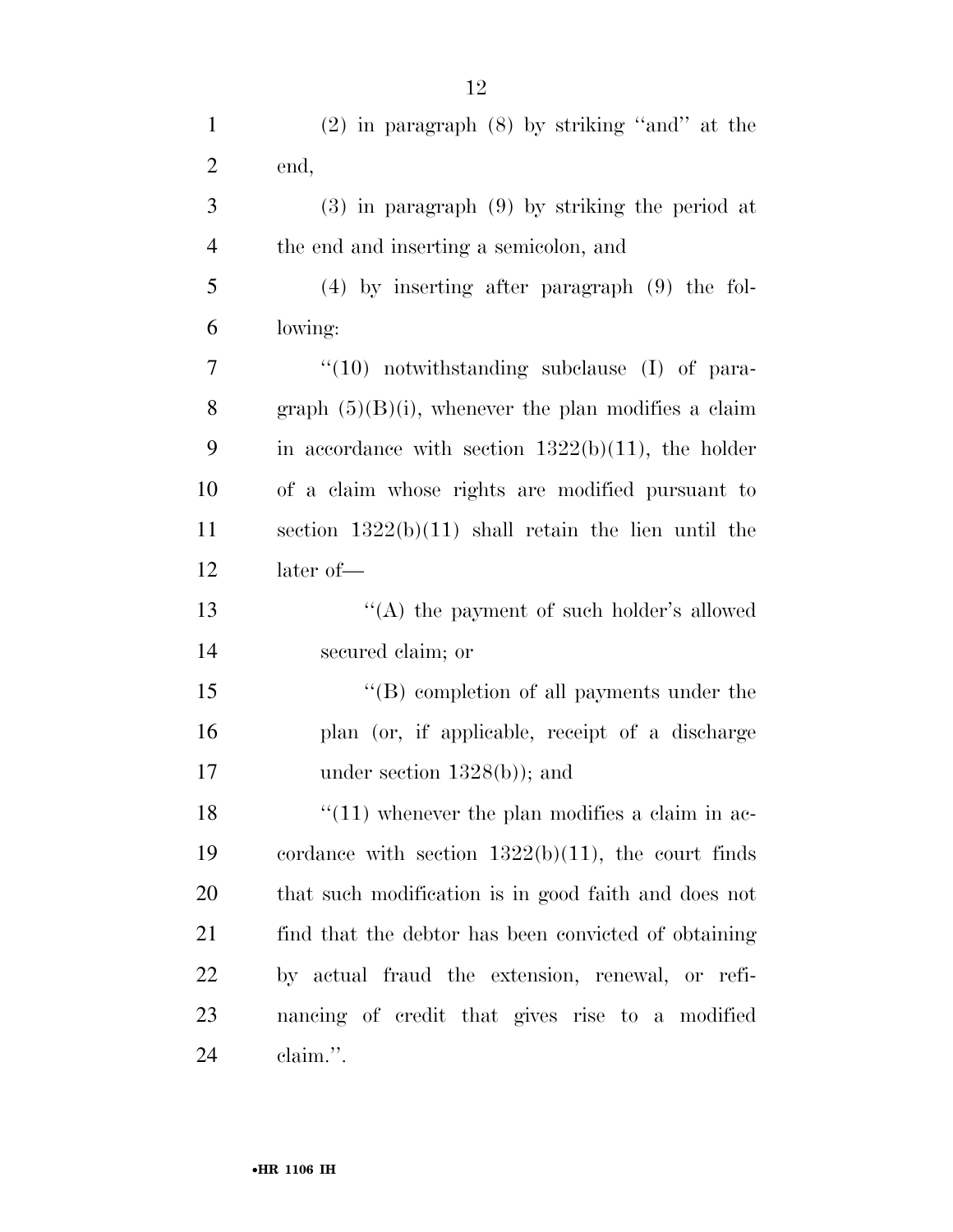## **SEC. 106. DISCHARGE.**

 Section 1328(a) of title 11, United States Code, is amended—

 (1) by inserting ''(other than payments to hold- ers of claims whose rights are modified under sec-6 tion  $1322(b)(11)$ " after "paid", and

 (2) in paragraph (1) by inserting ''or, to the ex- tent of the unpaid portion of an allowed secured 9 claim, provided for in section  $1322(b)(11)$ " after  $\text{``}1322(b)(5)\text{''}.$ 

#### **SEC. 107. STANDING TRUSTEE FEES.**

 (a) AMENDMENT TO TITLE 28.—Section 586(e)(1)(B)(i) of title 28, United States Code, is amend-ed—

 (1) by inserting ''(I) except as provided in sub-16 paragraph  $(II)$ " after " $(i)$ ",

 (2) by striking ''or'' at the end and inserting 18 "and", and

(3) by adding at the end the following:

20  $\text{``(II)}$  4 percent with respect to pay-21 ments received under section  $1322(b)(11)$  of title 11 by the individual as a result of 23 the operation of section  $1322(b)(11)(D)$  of 24 title 11, unless the bankruptcy court waives all fees with respect to such pay-ments based on a determination that such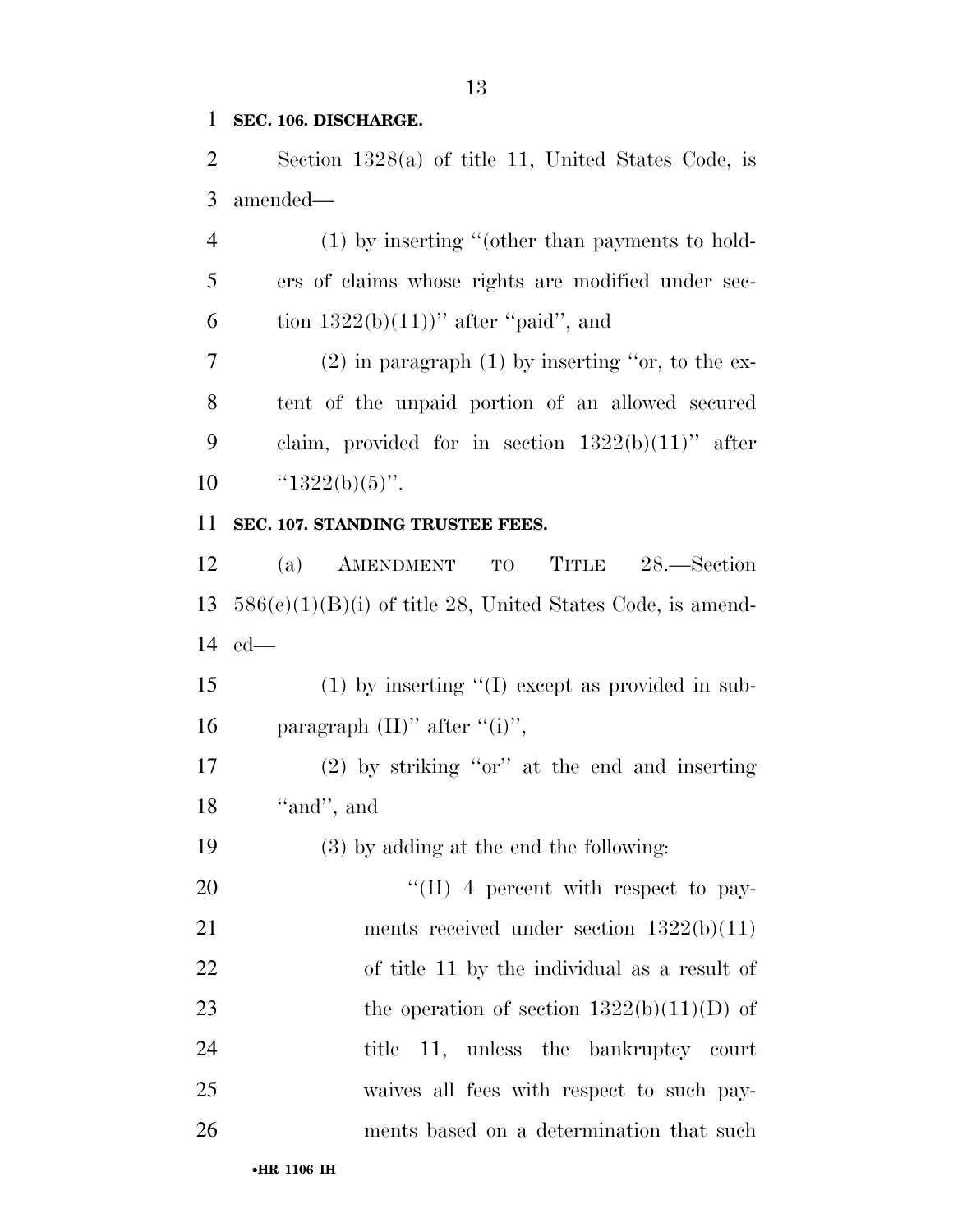| $\mathbf{1}$   | individual has income less than 150 per-     |
|----------------|----------------------------------------------|
| 2              | cent of the income official poverty line (as |
| $\overline{3}$ | defined by the Office of Management and      |
| $\overline{4}$ | Budget, and revised annually in accord-      |
| $\overline{5}$ | ance with section $673(2)$ of the Omnibus    |
| 6              | Budget Reconciliation Act of 1981) appli-    |
| 7              | cable to a family of the size involved and   |
| 8              | payment of such fees would render the        |
| 9              | debtor's plan infeasible.".                  |
| $\sim$         |                                              |

 (b) CONFORMING PROVISION.—The amendments made by this section shall apply to any trustee to whom 12 the provisions of section  $302(d)(3)$  of the Bankruptcy Judges, United States Trustees, and Family Farmer Bankruptcy Act of 1986 (Public Law 99–554; 100 Stat. 3121) apply.

 **SEC. 108. EFFECTIVE DATE; APPLICATION OF AMEND-MENTS.** 

 (a) EFFECTIVE DATE.—Except as provided in sub- section (b), this subtitle and the amendments made by this subtitle shall take effect on the date of the enactment of this Act.

22 (b) APPLICATION OF AMENDMENTS.

 (1) IN GENERAL.—Except as provided in para- graph (2), the amendments made by this subtitle shall apply with respect to cases commenced under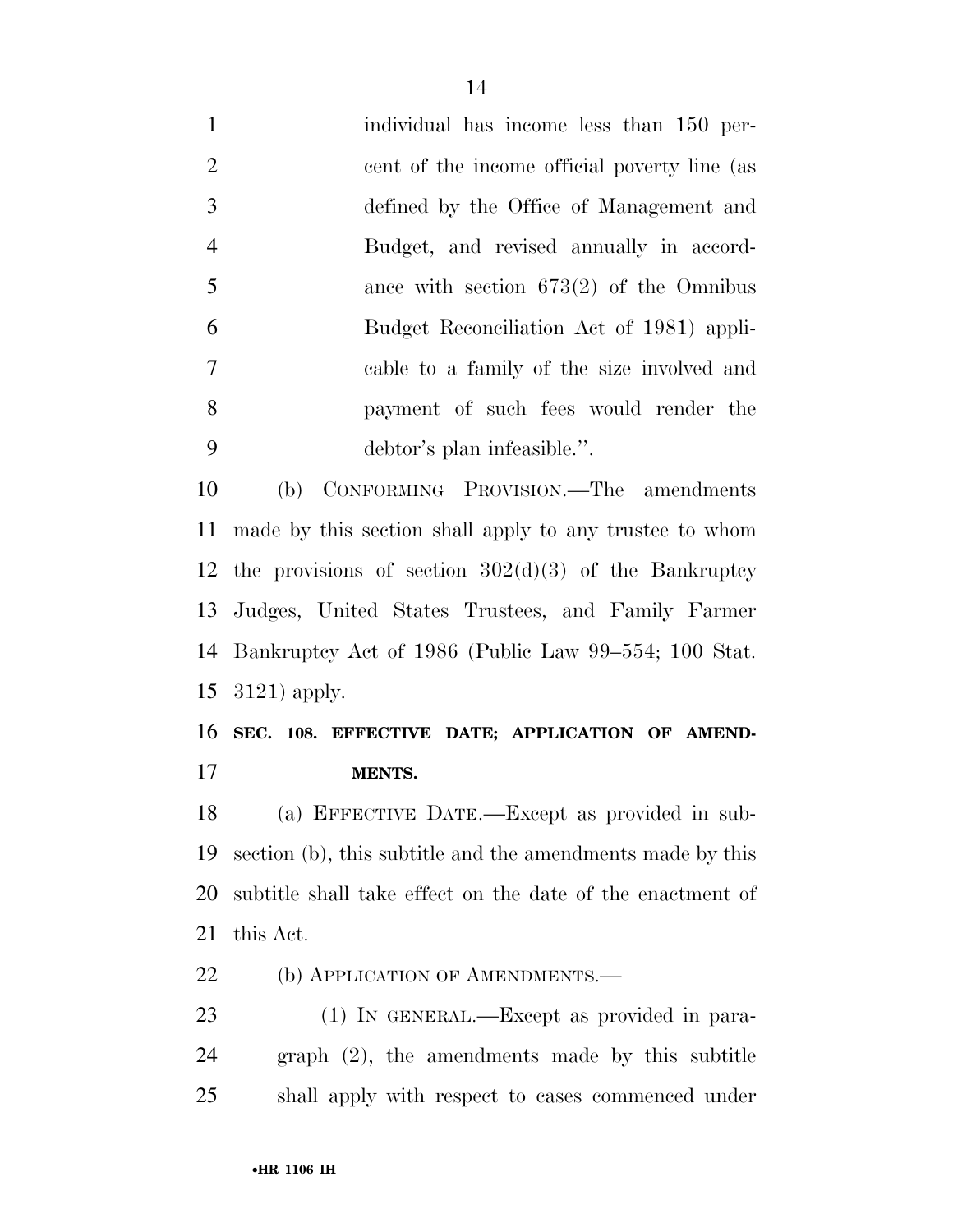| $\mathbf{1}$   | title 11 of the United States Code before, on, or    |
|----------------|------------------------------------------------------|
| $\overline{2}$ | after the date of the enactment of this Act.         |
| 3              | (2) LIMITATION.—Paragraph (1) shall not              |
| $\overline{4}$ | apply with respect to cases closed under title 11 of |
| 5              | the United States Code as of the date of the enact-  |
| 6              | ment of this Act that are neither pending on appeal  |
| 7              | in, nor appealable to, any court of the United       |
| 8              | States.                                              |
| 9              | <b>Subtitle B—Related Mortgage</b>                   |
| 10             | <b>Modification Provisions</b>                       |
| 11             | SEC. 121. ADJUSTMENTS AS A RESULT OF MODIFICATION    |
| 12             | IN BANKRUPTCY OF HOUSING LOANS GUAR-                 |
| 13             | ANTEED BY THE DEPARTMENT OF VETERANS                 |
| 14             | <b>AFFAIRS.</b>                                      |
| 15             | (a) IN GENERAL.—Subsection (a) of section 3732 of    |
| 16             | title 38, United States Code is amended—             |
| 17             | $(1)$ in subsection $(a)$ —                          |
| 18             | $(A)$ by redesignating paragraph $(2)$ as sub-       |
| 19             | paragraph $(A)$ of paragraph $(2)$ , and             |
| 20             | $(2)$ by inserting after subparagraph $(A)$ the fol- |
| 21             | lowing new subparagraph:                             |
| 22             | " $(B)$ In the event that a housing loan             |
| 23             | guaranteed under this chapter is modified            |
| 24             | under the authority provided under section           |
| 25             |                                                      |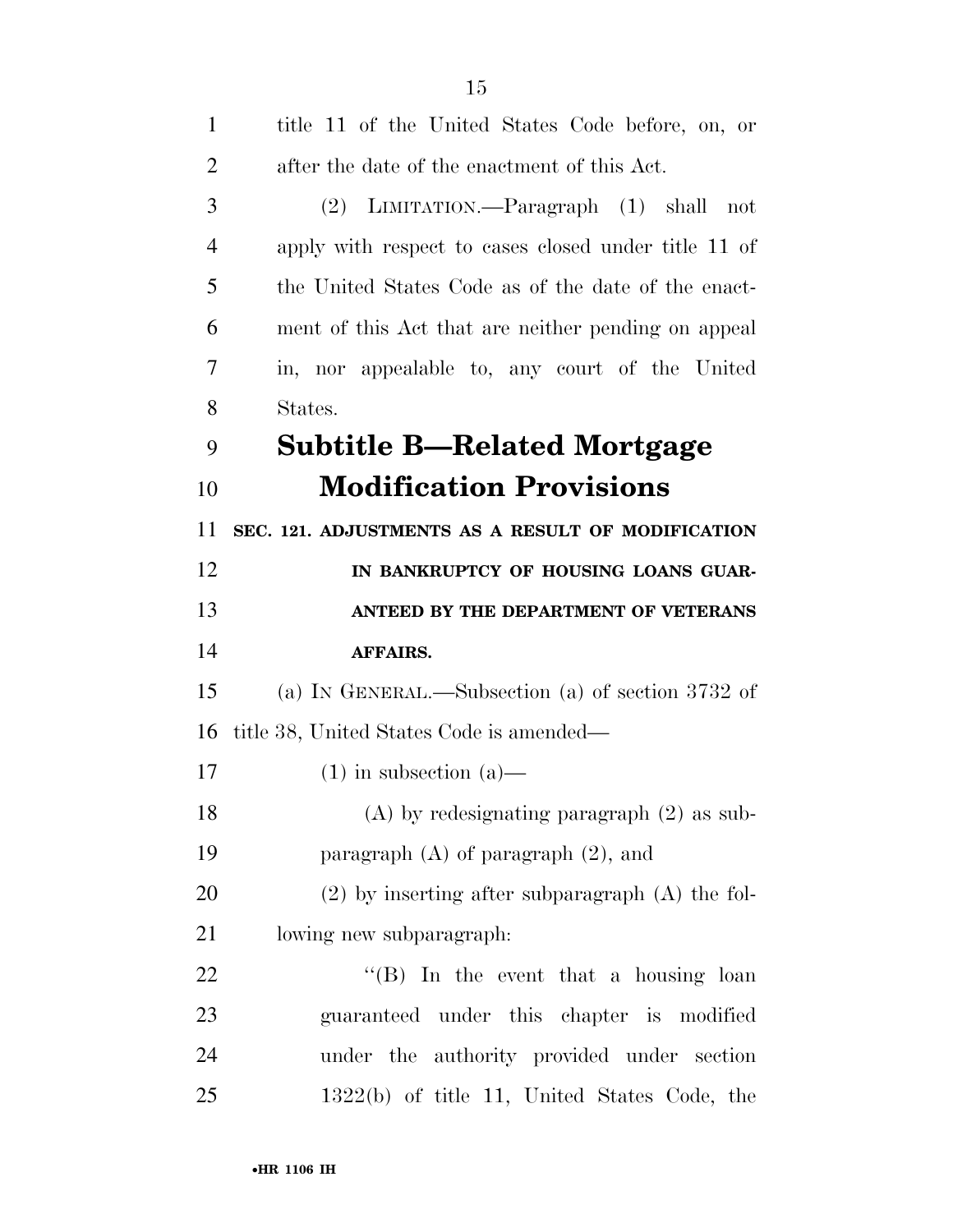Secretary may pay the holder of the obligation the unpaid balance of the obligation due as of the date of the filing of the petition under title 11, United States Code, plus accrued interest, but only upon the assignment, transfer, and de- livery to the Secretary (in a form and manner satisfactory to the Secretary) of all rights, in- terest, claims, evidence, and records with re- spect to the housing loan.''. (b) MATURITY OF HOUSING LOANS.—Paragraph (1) of section (d) of section 3703 of title 38, United States Code, is amended by inserting ''at the time of origination'' after ''loan''. (c) IMPLEMENTATION.—The Secretary of Veterans Affairs may implement the amendments made by this sec- tion through notice, procedure notice, or administrative notice. **SEC. 122. PAYMENT OF FHA MORTGAGE INSURANCE BENE- FITS.**  (a) IN GENERAL.—Subsection (a) of section 204 of the National Housing Act (12 U.S.C. 1710(a)) is amend- ed— (1) in paragraph (1), by adding at the end the following new subparagraph: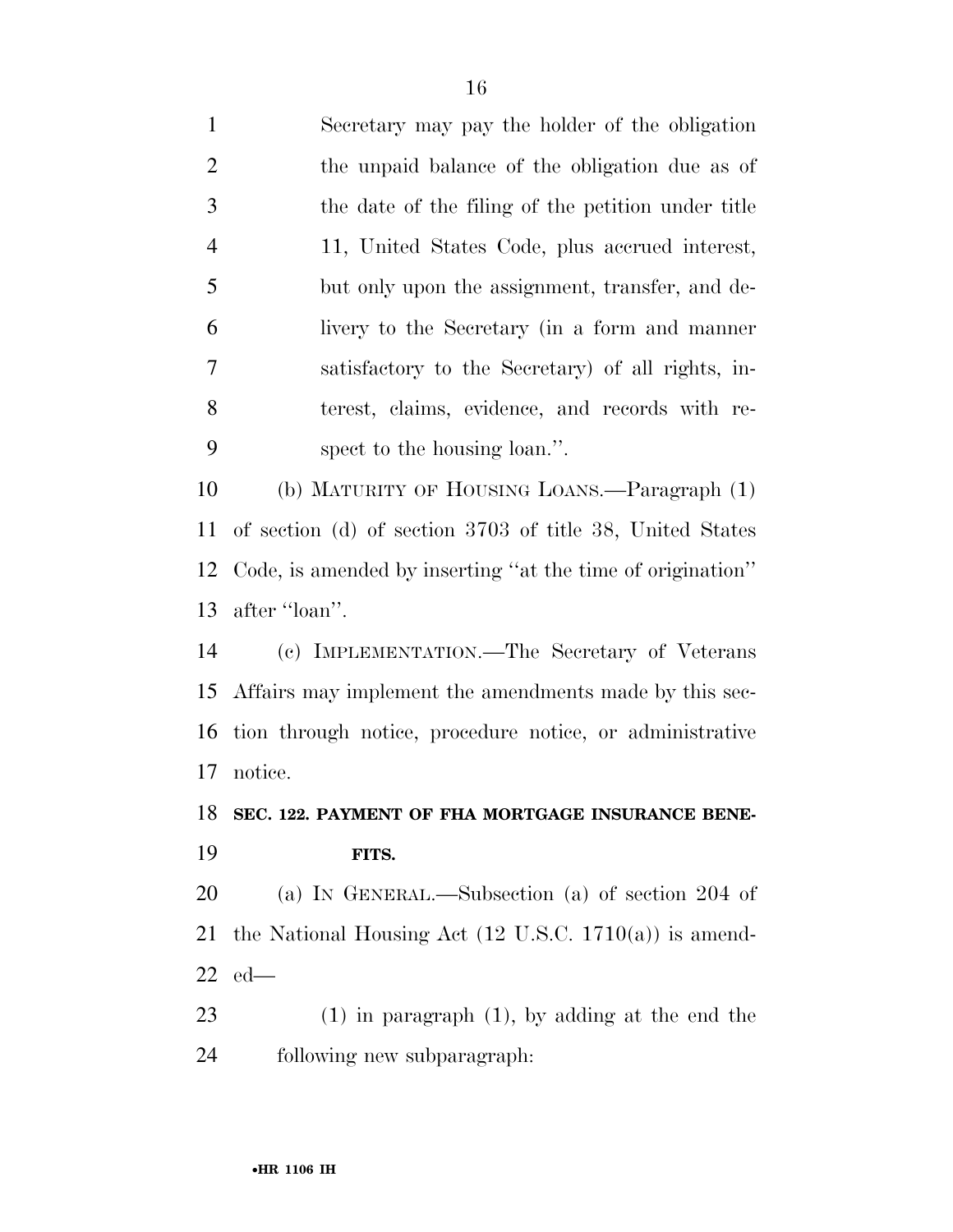1 "'(E) MODIFICATION OF MORTGAGE IN BANKRUPTCY.—

 $\frac{1}{1}$  AUTHORITY.—If an order is en-4 tered under the authority provided under section 1322(b) of title 11, United States Code, that (a) determines the amount of an allowed secured claim under a mortgage 8 in accordance with section  $506(a)(1)$  of title 11, United States Code, and the amount of such allowed secured claim is 11 less than the amount due under the mort- gage as of the date of the filing of the peti- tion under title 11, United States Code, or (b) reduces the interest to be paid under a mortgage in accordance with section 1325 of such title, the Secretary may pay insur- ance benefits for the mortgage as follows: 18 ''(I) FULL PAYMENT AND AS- SIGNMENT.—The Secretary may pay the insurance benefits for the mort-gage, but only upon the assignment,

22 transfer, and delivery to the Secretary

 of all rights, interest, claims, evidence, and records with respect to the mort-

gage specified in clauses (i) through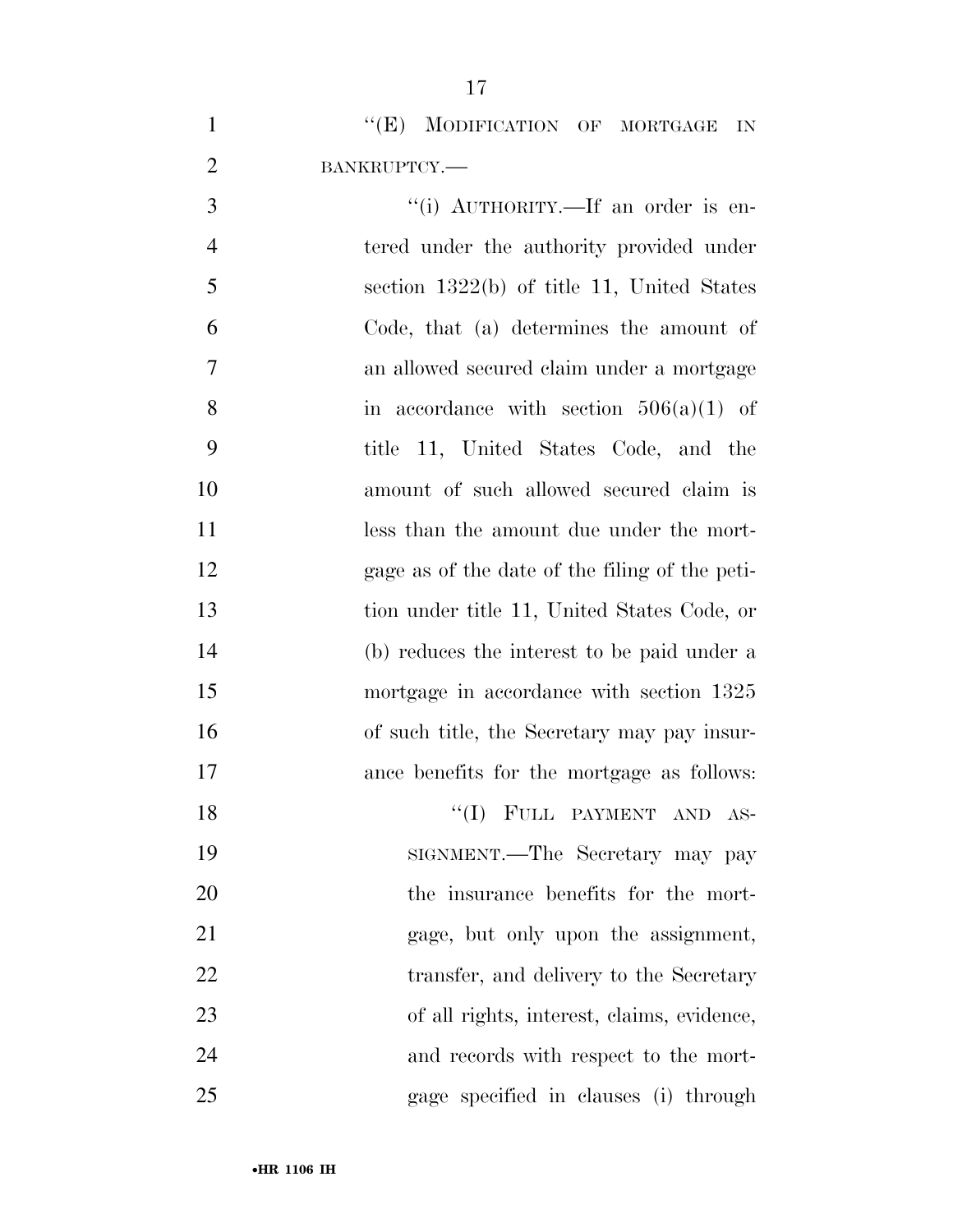| $\mathbf{1}$   | (iv) of paragraph $(1)(A)$ . The insur- |
|----------------|-----------------------------------------|
| $\overline{2}$ | ance benefits shall be paid in the      |
| 3              | amount equal to the original principal  |
| $\overline{4}$ | obligation of the mortgage (with such   |
| 5              | additions and deductions as the Sec-    |
| 6              | retary determines are appropriate)      |
| 7              | which was unpaid upon the date of       |
| 8              | the filing of by the mortgagor of the   |
| 9              | petition under title 11 of the United   |
| 10             | States Code. Nothing in this Act may    |
| 11             | be construed to prevent the Secretary   |
| 12             | from providing insurance under this     |
| 13             | title for a mortgage that has pre-      |
| 14             | viously been assigned to the Secretary  |
| 15             | under this subclause. The decision of   |
| 16             | whether to utilize the authority under  |
| 17             | this subclause for payment and as-      |
| 18             | signment shall be at the election of    |
| 19             | the mortgagee, subject to such terms    |
| 20             | and conditions as the Secretary may     |
| 21             | establish.                              |
| 22             | "(II) ASSIGNMENT OF UNSE-               |
| 23             | CURED CLAIM.—The Secretary may          |
| 24             | make a partial payment of the insur-    |
| 25             | ance benefits for any unsecured claim   |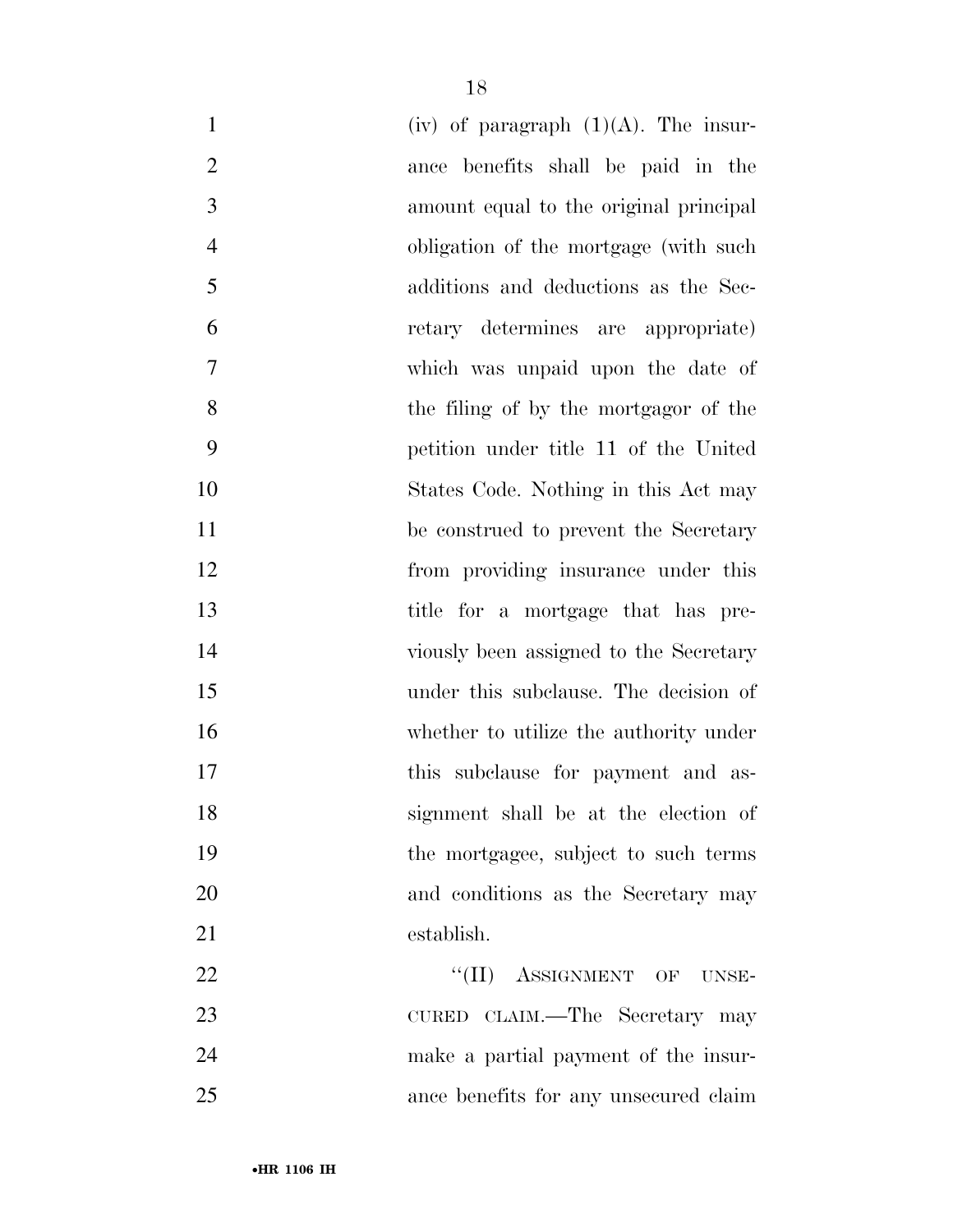| $\mathbf{1}$   | under the mortgage, but only upon       |
|----------------|-----------------------------------------|
| $\overline{2}$ | the assignment to the Secretary of      |
| 3              | any unsecured claim of the mortgagee    |
| $\overline{4}$ | against the mortgagor or others aris-   |
| 5              | ing out of such order. Such assign-     |
| 6              | ment shall be deemed valid irrespec-    |
| 7              | tive of whether such claim has been or  |
| 8              | will be discharged under title 11 of    |
| 9              | the United States Code. The insur-      |
| 10             | ance benefits shall be paid in the      |
| 11             | amount specified in subclause (I) of    |
| 12             | this clause, as such a mount is reduced |
| 13             | by the amount of the allowed secured    |
| 14             | claim. Such allowed secured claim       |
| 15             | shall continue to be insured under sec- |
| 16             | tion 203.                               |
| 17             | "(III) INTEREST PAYMENTS.—              |
| 18             | The Secretary may make periodic pay-    |
| 19             | ments, or a one-time payment, of in-    |
| 20             | surance benefits for interest payments  |
| 21             | that are reduced pursuant to such       |
| 22             | order, as determined by the Secretary,  |
| 23             | but only upon assignment to the Sec-    |
| 24             | retary of all rights and interest re-   |
| 25             | lated to such payments.                 |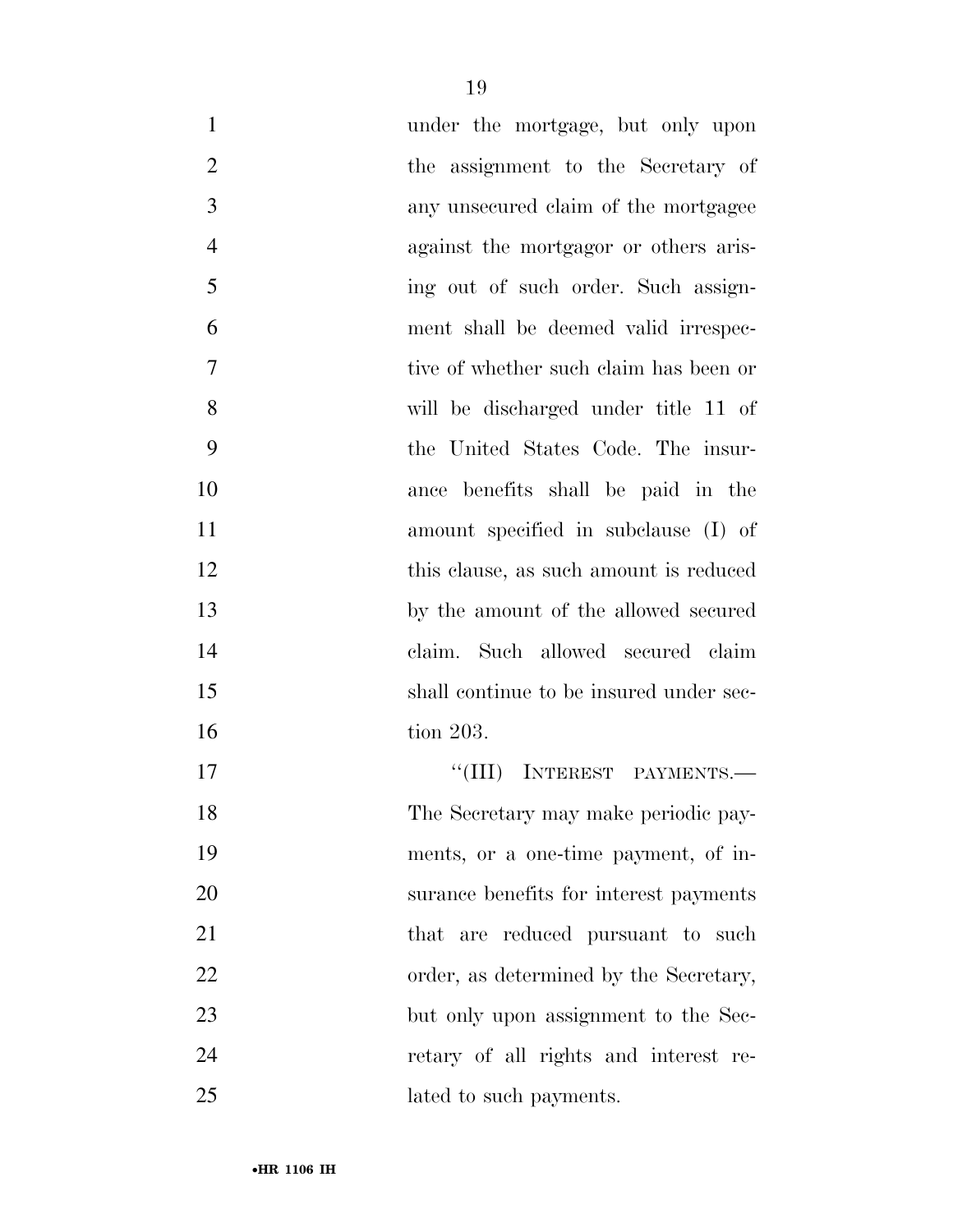| $\mathbf{1}$   | "(ii) DELIVERY OF EVIDENCE<br>OF                      |
|----------------|-------------------------------------------------------|
| $\overline{2}$ | ENTRY OF ORDER.—Notwithstanding any                   |
| 3              | other provision of this paragraph, no insur-          |
| $\overline{4}$ | ance benefits may be paid pursuant to this            |
| 5              | subparagraph for a mortgage before deliv-             |
| 6              | ery to the Secretary of evidence of the               |
| 7              | entry of the order issued pursuant to title           |
| 8              | 11, United States Code, in a form satisfac-           |
| 9              | tory to the Secretary.";                              |
| 10             | $(2)$ in paragraph $(5)$ , in the matter preceding    |
| 11             | subparagraph $(A)$ , by inserting after "section 520, |
| 12             | and" the following: ", except as provided in para-    |
| 13             | graph $(1)(E)$ ,"; and                                |
| 14             | (3) by adding at the end the following new            |
| 15             | paragraph:                                            |
| 16             | "(10) LOAN MODIFICATION PROGRAM.-                     |
| 17             | "(A) AUTHORITY.—The Secretary may                     |
| 18             | carry out a program solely to encourage loan          |
| 19             | modifications for eligible delinquent mortgages       |
| 20             | through the payment of insurance benefits and         |
| 21             | assignment of the mortgage to the Secretary           |
| 22             | and the subsequent modification of the terms of       |
| 23             | the mortgage according to a loan modification         |
| 24             | approved by the mortgagee.                            |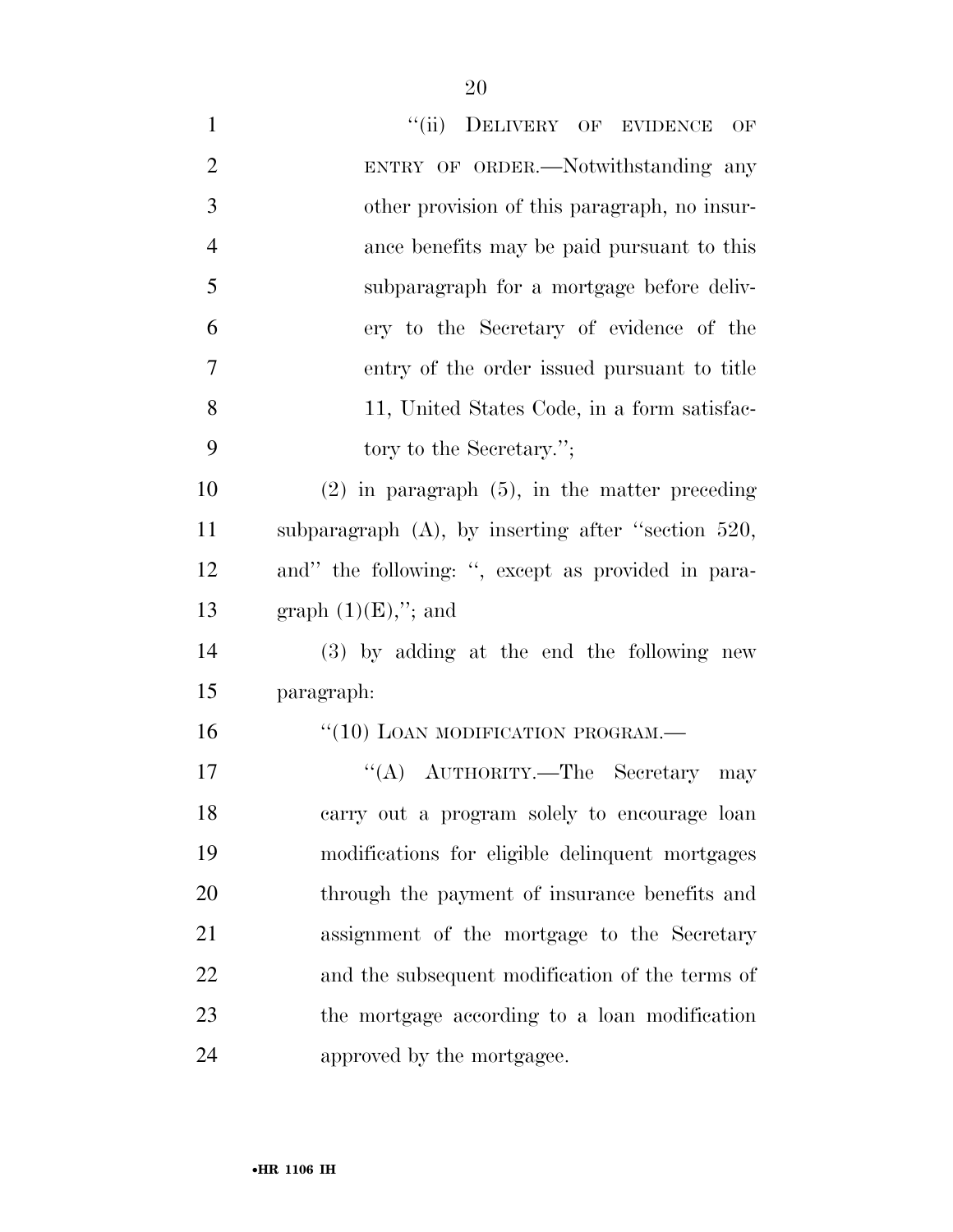1 ""(B) PAYMENT OF BENEFITS AND ASSIGN- MENT.—Under the program under this para- graph, the Secretary may pay insurance bene- fits for a mortgage, in the amount determined in accordance with paragraph  $(5)(A)$ , without reduction for any amounts modified, but only upon the assignment, transfer, and delivery to the Secretary of all rights, interest, claims, evi- dence, and records with respect to the mortgage specified in clauses (i) through (iv) of para-11 graph  $(1)(A)$ . 12 "'(C) DISPOSITION.—After modification of a mortgage pursuant to this paragraph, the Secretary may provide insurance under this title for the mortgage. The Secretary may sub- sequently—  $\frac{1}{10}$  re-assign the mortgage to the mortgagee under terms and conditions as are agreed to by the mortgagee and the Secretary; 21 ''(ii) act as a Government National Mortgage Association issuer, or contract with an entity for such purpose, in order to pool the mortgage into a Government

National Mortgage Association security; or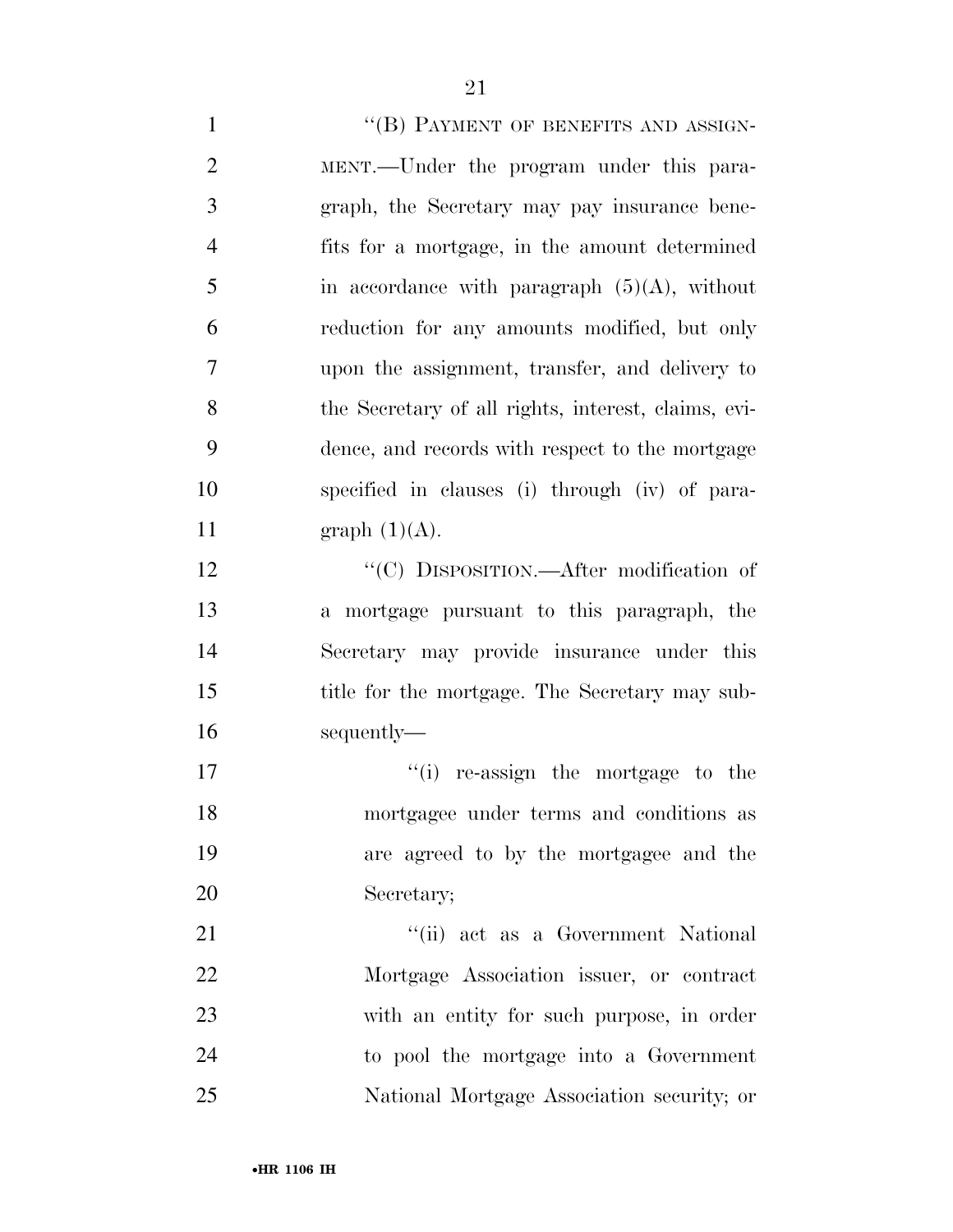| $\mathbf{1}$   | "(iii) re-sell the mortgage in accord-           |
|----------------|--------------------------------------------------|
| $\overline{2}$ | ance with any program that has been es-          |
| 3              | tablished for purchase by the Federal Gov-       |
| $\overline{4}$ | ernment of mortgages insured under this          |
| 5              | title, and the Secretary may coordinate          |
| 6              | standards for interest rate reductions           |
| 7              | available for loan modification with inter-      |
| 8              | est rates established for such purchase.         |
| 9              | "(D) LOAN SERVICING.—In carrying out             |
| 10             | the program under this section, the Secretary    |
| 11             | may require the existing servicer of a mortgage  |
| 12             | assigned to the Secretary under the program to   |
| 13             | continue servicing the mortgage as an agent of   |
| 14             | the Secretary during the period that the Sec-    |
| 15             | retary acquires and holds the mortgage for the   |
| 16             | purpose of modifying the terms of the mort-      |
| 17             | gage. If the mortgage is resold pursuant to sub- |
| 18             | paragraph $(C)(iii)$ , the Secretary may provide |
| 19             | for the existing servicer to continue to service |
| 20             | the mortgage or may engage another entity to     |
| 21             | service the mortgage.".                          |
| 22             | (b) AMENDMENT TO PARTIAL CLAIM AUTHORITY.-       |

 Paragraph (1) of section 230(b) of the National Housing Act (12 U.S.C. 1715u(b)(1)) is amended by striking ''12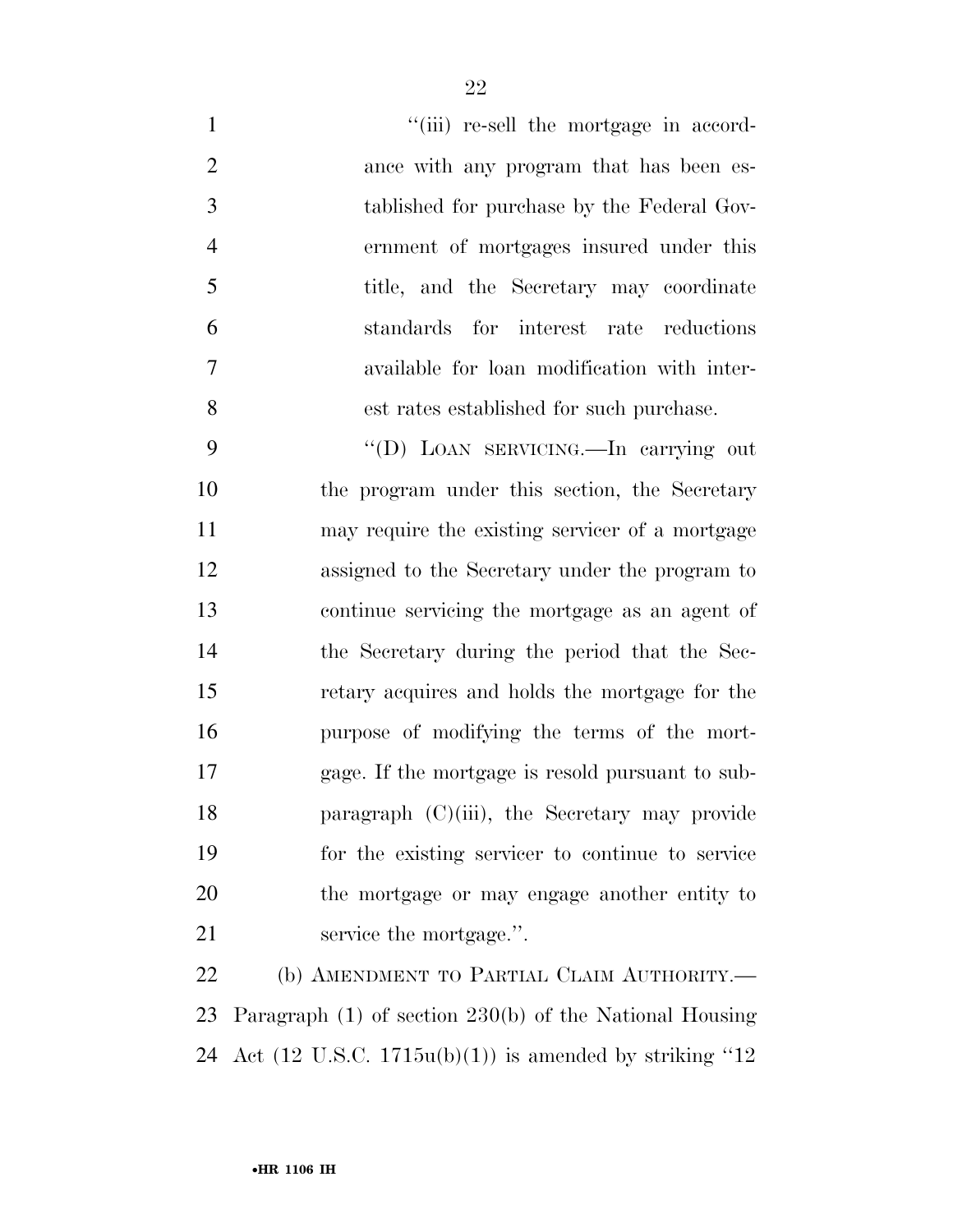| $\mathbf{1}$   | of the monthly mortgage payments" and inserting "30        |
|----------------|------------------------------------------------------------|
| 2              | percent of the unpaid principal balance of the mortgage".  |
| 3              | (c) IMPLEMENTATION.—The Secretary of Housing               |
| 4              | and Urban Development may implement the amendments         |
| 5              | made by this section through notice or mortgagee letter.   |
| 6              | SEC. 123. ADJUSTMENTS AS RESULT OF MODIFICATION OF         |
| $\overline{7}$ | RURAL SINGLE FAMILY HOUSING LOANS IN                       |
| 8              | <b>BANKRUPTCY.</b>                                         |
| 9              | (a) GUARANTEED RURAL HOUSING LOANS.—Sub-                   |
| 10             | section (h) of section 502 of the Housing Act of 1949 (42) |
| 11             | U.S.C. $1472(h)$ is amended—                               |
| 12             | $(1)$ in paragraph $(7)$ —                                 |
| 13             | $(A)$ in subparagraph $(A)$ , by inserting be-             |
| 14             | fore the period at the end the following: ", un-           |
| 15             | less the maturity date of the loan is modified in          |
| 16             | a bankruptcy proceeding or at the discretion of            |
| 17             | the Secretary"; and                                        |
| 18             | $(B)$ in subparagraph $(B)$ , by inserting be-             |
| 19             | fore the semicolon the following: ", unless such           |
| 20             | rate is modified in a bankruptcy proceeding";              |
| 21             | $(2)$ by redesignating paragraphs $(13)$ and $(14)$        |
| 22             | as paragraphs $(14)$ and $(15)$ , respectively; and        |
| 23             | $(3)$ by inserting after paragraph $(12)$ the fol-         |
| 24             | lowing new paragraph.                                      |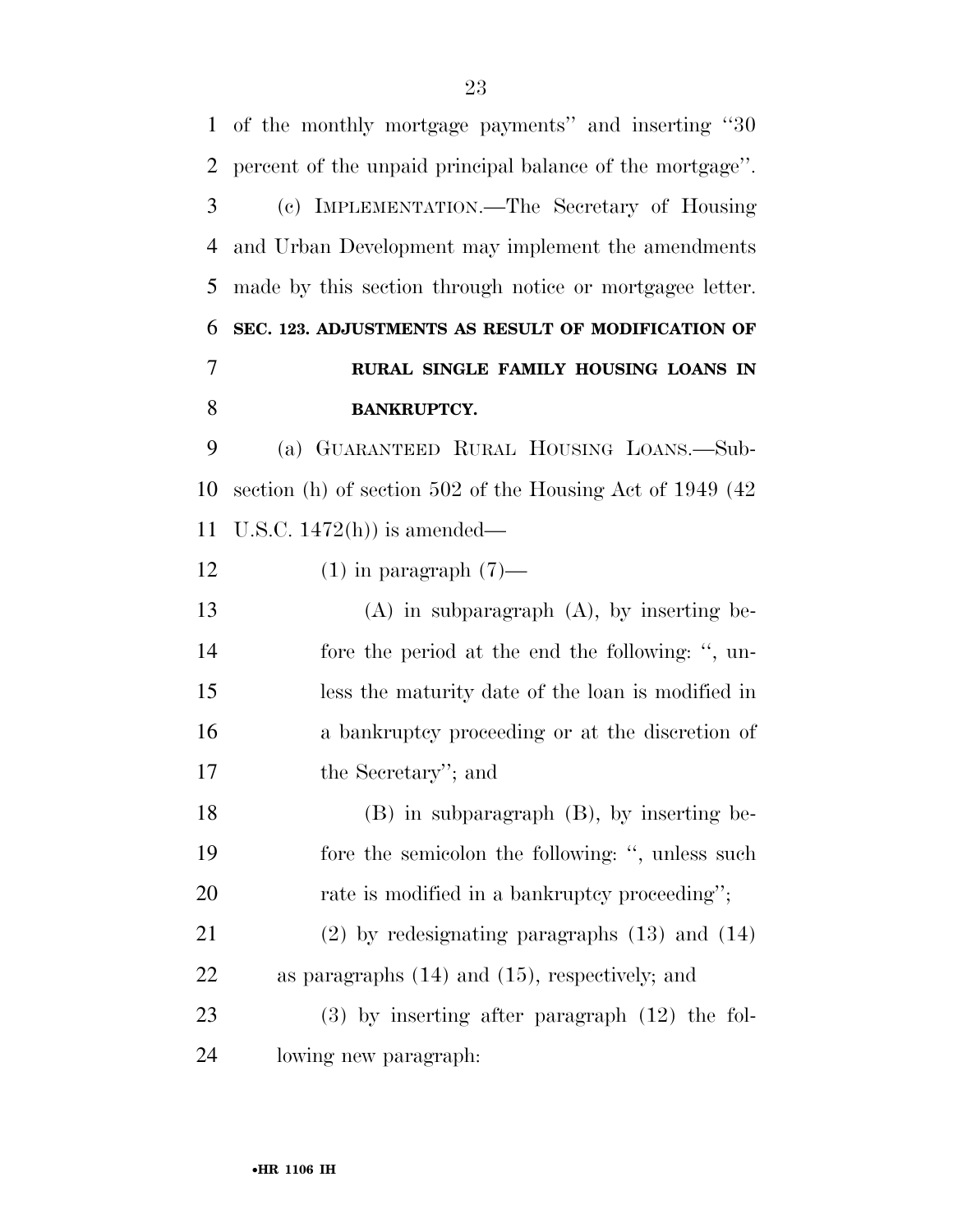| $\mathbf{1}$   | "(13) PAYMENT OF GUARANTEE.-In addition                      |
|----------------|--------------------------------------------------------------|
| $\overline{2}$ | to all other authorities to pay a guarantee claim, the       |
| 3              | Secretary may also pay the guaranteed portion of             |
| $\overline{4}$ | any losses incurred by the holder of a note or the           |
| 5              | servicer resulting from a modification of a note by          |
| 6              | a bankruptcy proceeding.".                                   |
| 7              | (b) INSURED RURAL HOUSING LOANS.—Subsection                  |
| 8              | (j) of section 517 of the Housing Act of 1949 (42 U.S.C.     |
| 9              | $1487(j)$ ) is amended—                                      |
| 10             | $(1)$ by redesignating paragraphs $(2)$ through              |
| 11             | $(7)$ as paragraphs $(3)$ through $(8)$ , respectively; and  |
| 12             | $(2)$ by inserting after paragraph $(1)$ the fol-            |
| 13             | lowing new paragraph:                                        |
| 14             | $\lq(2)$ to pay for losses incurred by holders or            |
| 15             | servicers in the event of a modification pursuant to         |
| 16             | a bankruptcy proceeding;".                                   |
| 17             | (c) IMPLEMENTATION.—The Secretary of Agriculture             |
| 18             | may implement the amendments made by this section            |
| 19             | through notice, procedure notice, or administrative notice.  |
| 20             | SEC. 124. UNENFORCEABILITY OF CERTAIN PROVISION AS           |
| 21             | BEING CONTRARY TO PUBLIC POLICY.                             |
| 22             | No provision in any investment contract between a            |
| 23             | servicer and a securitization vehicle or investor in effect  |
| 24             | as of the date of enactment of this Act that requires excess |
| 25             | bankruptcy losses that exceed a certain dollar amount on     |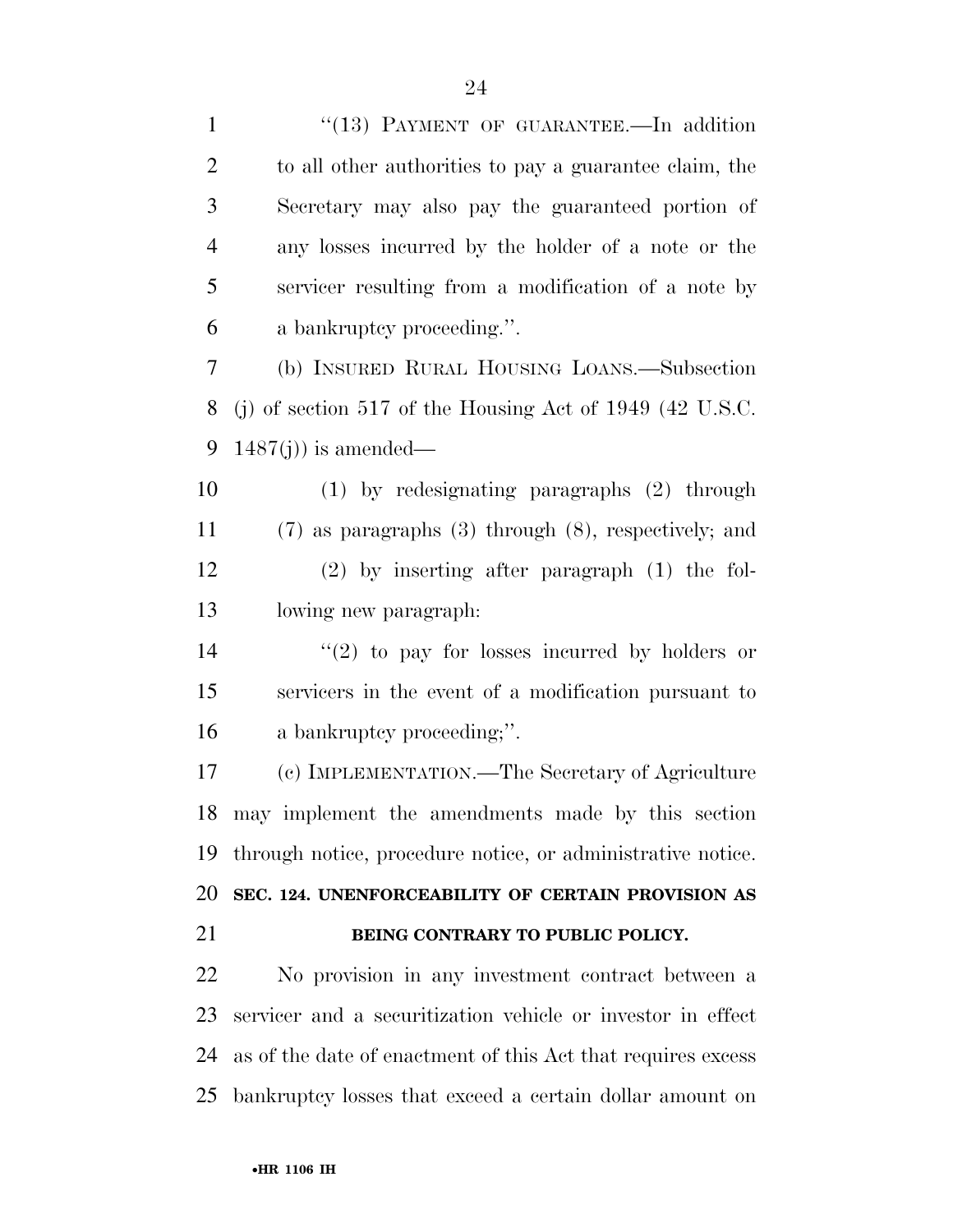residential mortgages to be borne by classes of certificates on a pro rata basis that refers to types of bankruptcy losses that could not have been incurred under the law in effect at the time such contract was entered into shall be enforceable, as such provision shall be contrary to pub- lic policy. Notwithstanding this section, such reference to types of bankruptcy losses that could have been in- curred under the law in effect at the time such contract was entered into shall be enforceable.

# **TITLE II—FORECLOSURE MITI- GATION AND CREDIT AVAIL-ABILITY**

**SEC. 201. SERVICER SAFE HARBOR FOR MORTGAGE LOAN** 

# **MODIFICATIONS.**

(a) SAFE HARBOR.—

 (1) LOAN MODIFICATIONS AND WORKOUT PLANS.—Notwithstanding any other provision of law, and notwithstanding any investment contract between a servicer and a securitization vehicle or in- vestor, a servicer that acts consistent with the duty set forth in section 129A(a) of Truth in Lending Act (15 U.S.C. 1639a) shall not be liable for entering into a loan modification, workout, or other loss miti-gation plan, including, but not limited to, disposition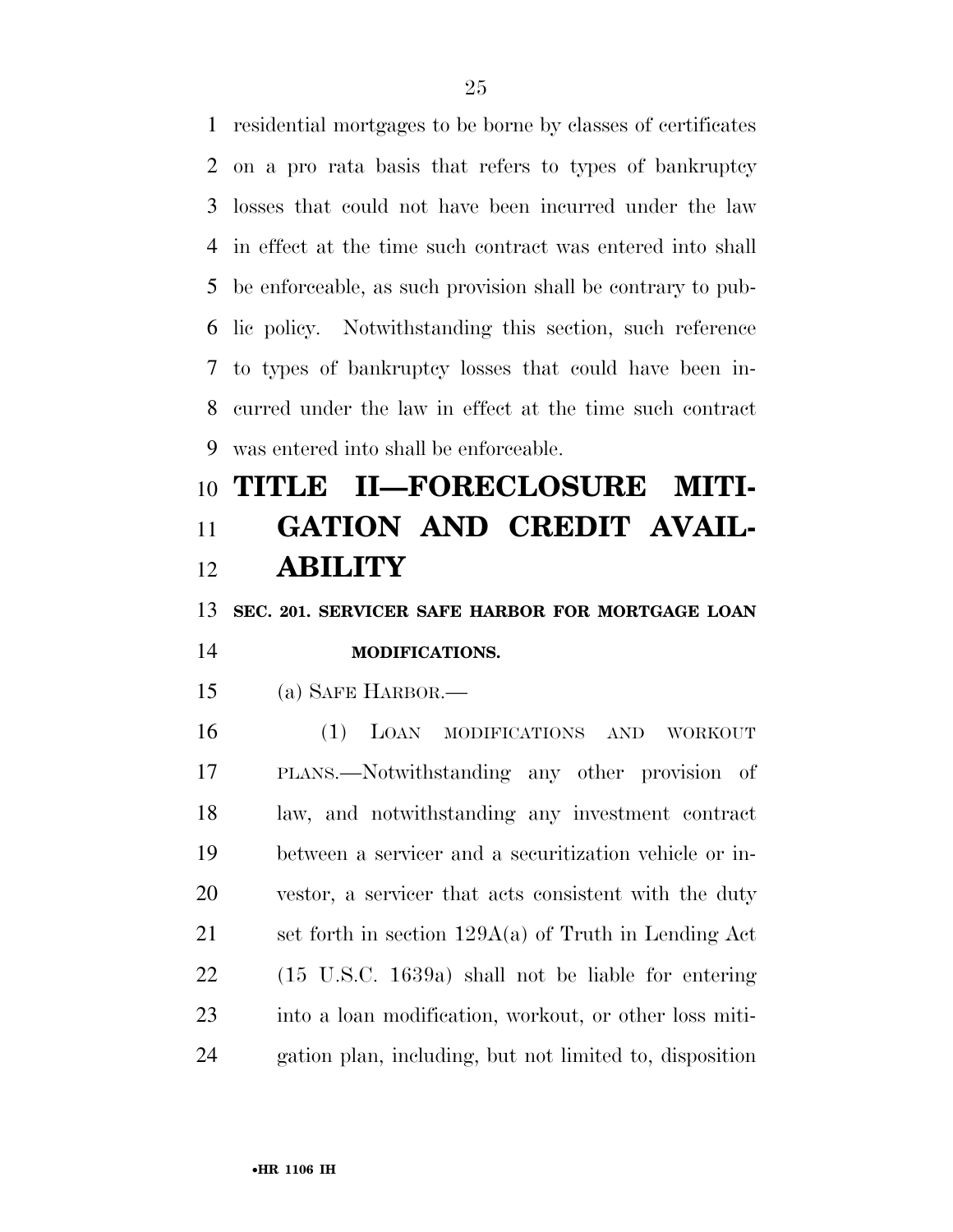| $\mathbf{1}$   | with respect to any such mortgage that meets all of |
|----------------|-----------------------------------------------------|
| $\overline{2}$ | the criteria set forth in paragraph $(2)(B)$ to-    |
| 3              | (A) any person, based on that person's              |
| $\overline{4}$ | ownership of a residential mortgage loan or any     |
| 5              | interest in a pool of residential mortgage loans    |
| 6              | or in securities that distribute payments out of    |
| 7              | the principal, interest and other payments in       |
| 8              | loans on the pool;                                  |
| 9              | (B) any person who is obligated pursuant            |
| 10             | to a derivatives instrument to make payments        |
| 11             | determined in reference to any loan or any in-      |
| 12             | terest referred to in subparagraph $(A)$ ; or       |
| 13             | (C) any person that insures any loan or             |
| 14             | any interest referred to in subparagraph (A)        |
| 15             | under any law or regulation of the United           |
| 16             | States or any law or regulation of any State or     |
| 17             | political subdivision of any State.                 |
| 18             | (2) ABILITY TO MODIFY MORTGAGES.-                   |
| 19             | (A) ABILITY.—Notwithstanding any other              |
| 20             | provision of law, and notwithstanding any in-       |
| 21             | vestment contract between a servicer and a          |
| 22             | securitization vehicle or investor, a servicer—     |
| 23             | (i) shall not be limited in the ability             |
| 24             | to modify mortgages, the number of mort-            |
| 25             | gages that can be modified, the frequency           |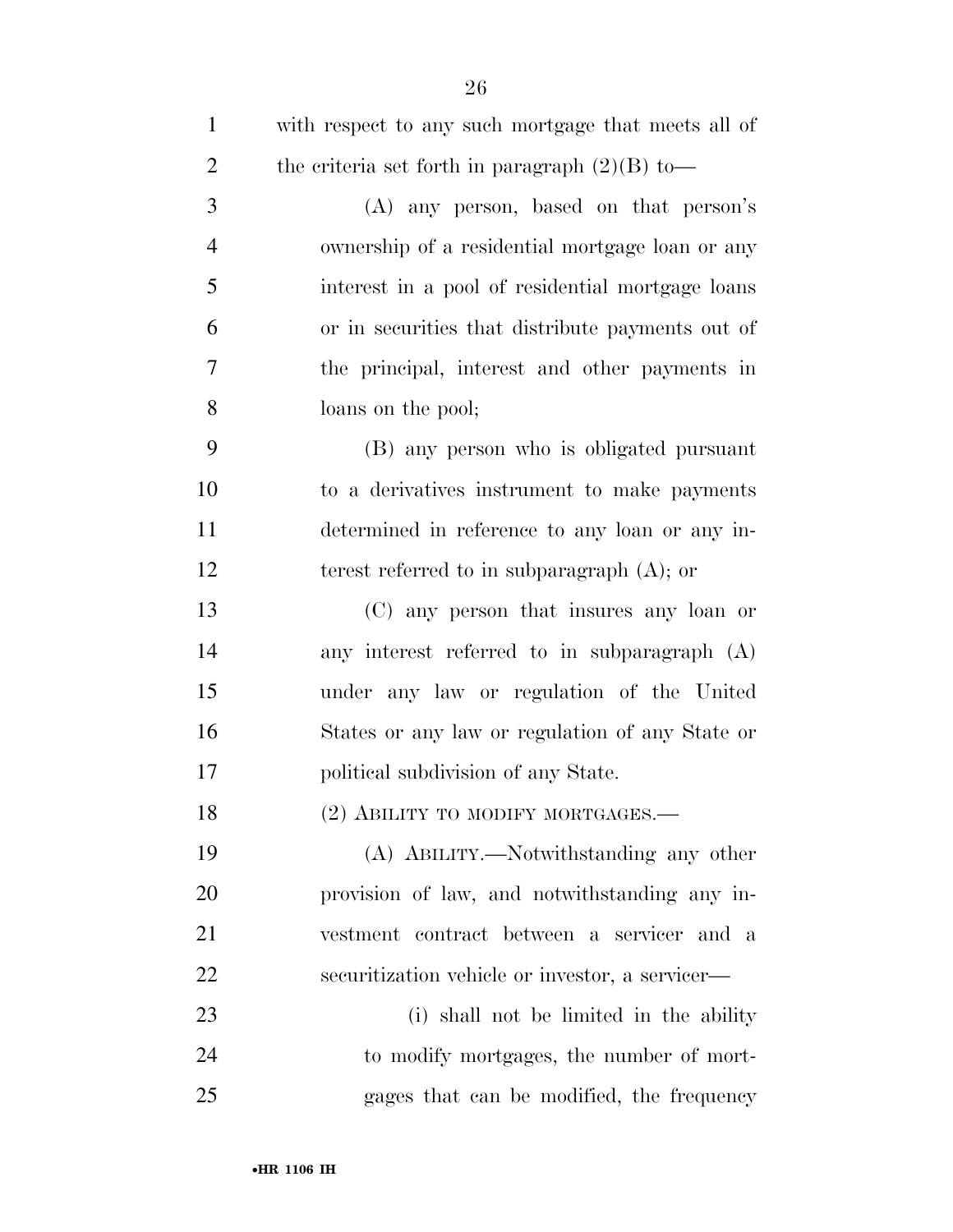| $\mathbf{1}$   | of loan modifications, or the range of per-       |
|----------------|---------------------------------------------------|
| $\overline{2}$ | missible modifications; and                       |
| 3              | (ii) shall not be obligated to repur-             |
| $\overline{4}$ | chase loans from or otherwise make pay-           |
| 5              | ments to the securitization vehicle on ac-        |
| 6              | count of a modification, workout, or other        |
| 7              | loss mitigation plan for a residential mort-      |
| 8              | gage or a class of residential mortgages          |
| 9              | that constitute a part or all of the mort-        |
| 10             | gages in the securitization vehicle,              |
| 11             | if any mortgage so modified meets all of the cri- |
| 12             | teria set forth in subparagraph (B).              |
| 13             | (B) CRITERIA.—The criteria under this             |
| 14             | subparagraph with respect to a mortgage are as    |
| 15             | follows:                                          |
| 16             | (i) Default on the payment of such                |
| 17             | mortgage has occurred or is reasonably            |
| 18             | foreseeable.                                      |
| 19             | (ii) The property securing such mort-             |
| 20             | gage is occupied by the mortgagor of such         |
| 21             | mortgage.                                         |
| 22             | (iii) The servicer reasonably and in              |
| 23             | good faith believes that the anticipated re-      |
| 24             | covery on the principal outstanding obliga-       |
| 25             | tion of the mortgage under the particular         |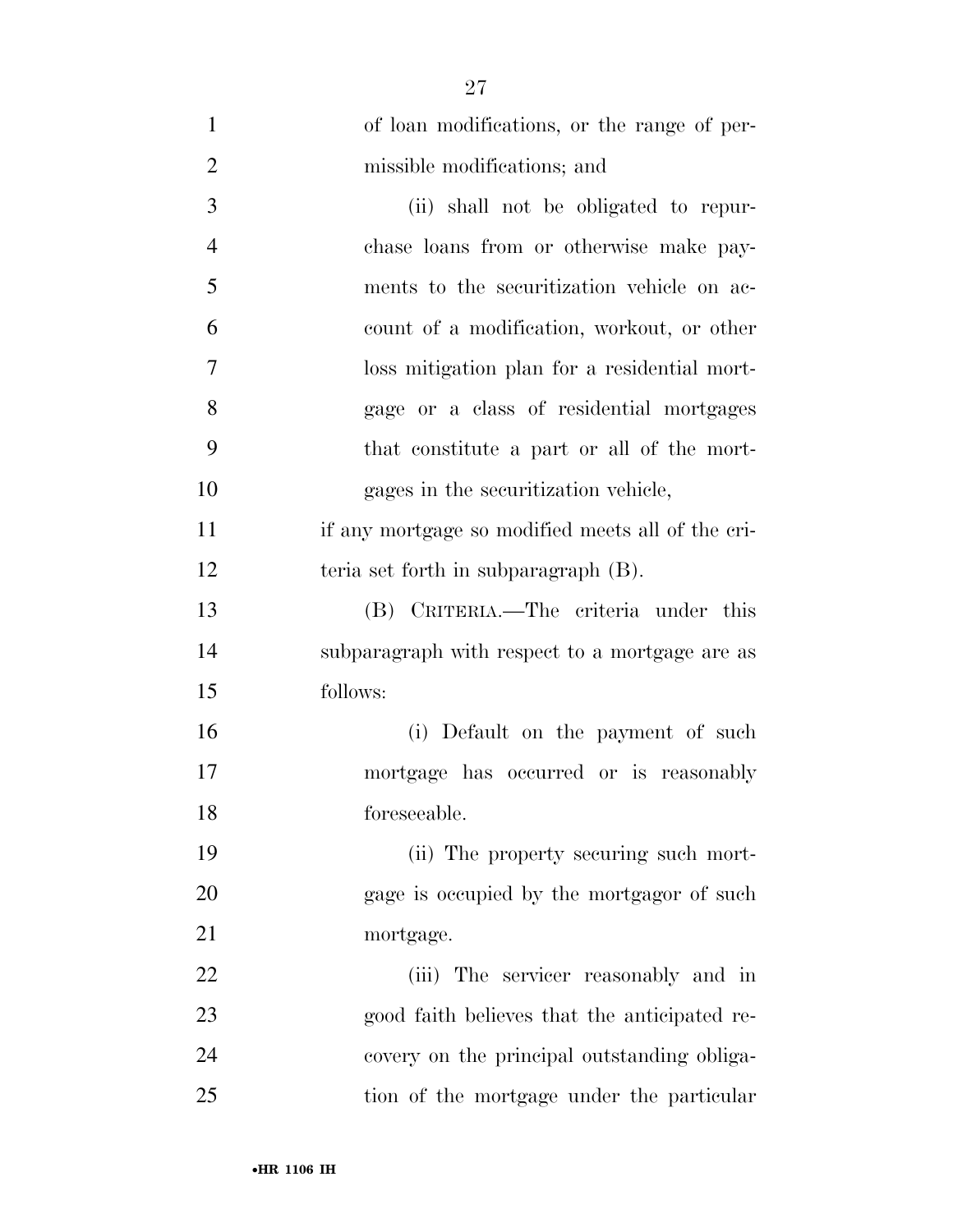|    | modification or workout plan or other loss  |
|----|---------------------------------------------|
| 2  | mitigation action will exceed, on a net     |
| 3  | present value basis, the anticipated recov- |
|    | ery on the principal outstanding obligation |
| -5 | of the mortgage to be realized through      |
|    | foreclosure.                                |

 (3) APPLICABILITY.—This subsection shall apply only with respect to modifications, workouts, and other loss mitigation plans initiated before Jan-uary 1, 2012.

 (b) REPORTING.—Each servicer that engages in loan modifications or workout plans subject to the safe harbor in subsection (a) shall report to the Secretary on a regular basis regarding the extent, scope and results of the servicer's modification activities. The Secretary shall pre- scribe regulations specifying the form, content, and timing of such reports.

 (c) DEFINITION OF SECURITIZATION VEHICLES.— For purposes of this section, the term ''securitization vehi- cle'' means a trust, corporation, partnership, limited liabil-ity entity, special purpose entity, or other structure that—

 (1) is the issuer, or is created by the issuer, of mortgage pass-through certificates, participation cer-tificates, mortgage-backed securities, or other similar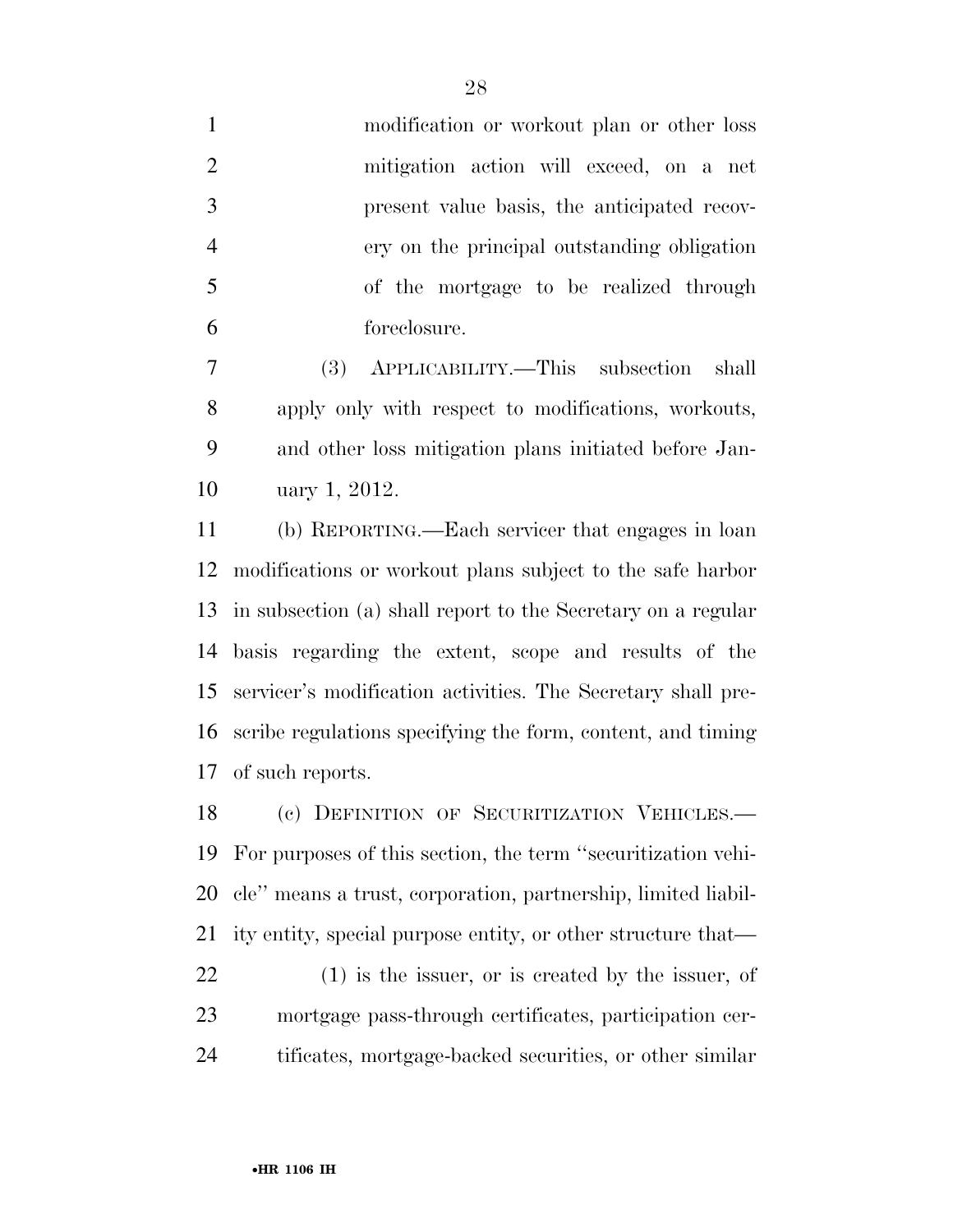| $\mathbf{1}$   | securities backed by a pool of assets that includes               |
|----------------|-------------------------------------------------------------------|
| $\overline{2}$ | residential mortgage loans; and                                   |
| 3              | (2) holds such mortgages.                                         |
| $\overline{4}$ | SEC. 202. CHANGES TO HOPE FOR HOMEOWNERS PRO-                     |
| 5              | GRAM.                                                             |
| 6              | (a) PROGRAM CHANGES.—Section 257 of the Na-                       |
| 7              | tional Housing Act $(12 \text{ U.S.C. } 1715z-23)$ is amended—    |
| 8              | $(1)$ in subsection $(e)$ —                                       |
| 9              | $(A)$ in the heading for paragraph $(1)$ , by                     |
| 10             | striking "THE BOARD" and inserting "SEC-                          |
| 11             | RETARY";                                                          |
| 12             | $(B)$ in paragraph $(1)$ , by striking "Board"                    |
| 13             | inserting "Secretary, after consultation with the                 |
| 14             | Board,"; and                                                      |
| 15             | $(C)$ by adding after paragraph $(2)$ the fol-                    |
| 16             | lowing:                                                           |
| 17             | "(3) DUTIES OF BOARD.—The Board shall ad-                         |
| 18             | vise the Secretary regarding the establishment and                |
| 19             | implementation of the HOPE for Homeowners Pro-                    |
| 20             | $gram$ .                                                          |
| 21             | (2) by striking "Board" each place such term                      |
| 22             | appears in subsections (e), $(h)(1)$ , $(h)(3)$ , $(j)$ , $(l)$ , |
| 23             | $(n)$ , $(s)(3)$ , and $(v)$ and inserting "Secretary";           |
| 24             | $(3)$ in subsection $(e)$ —                                       |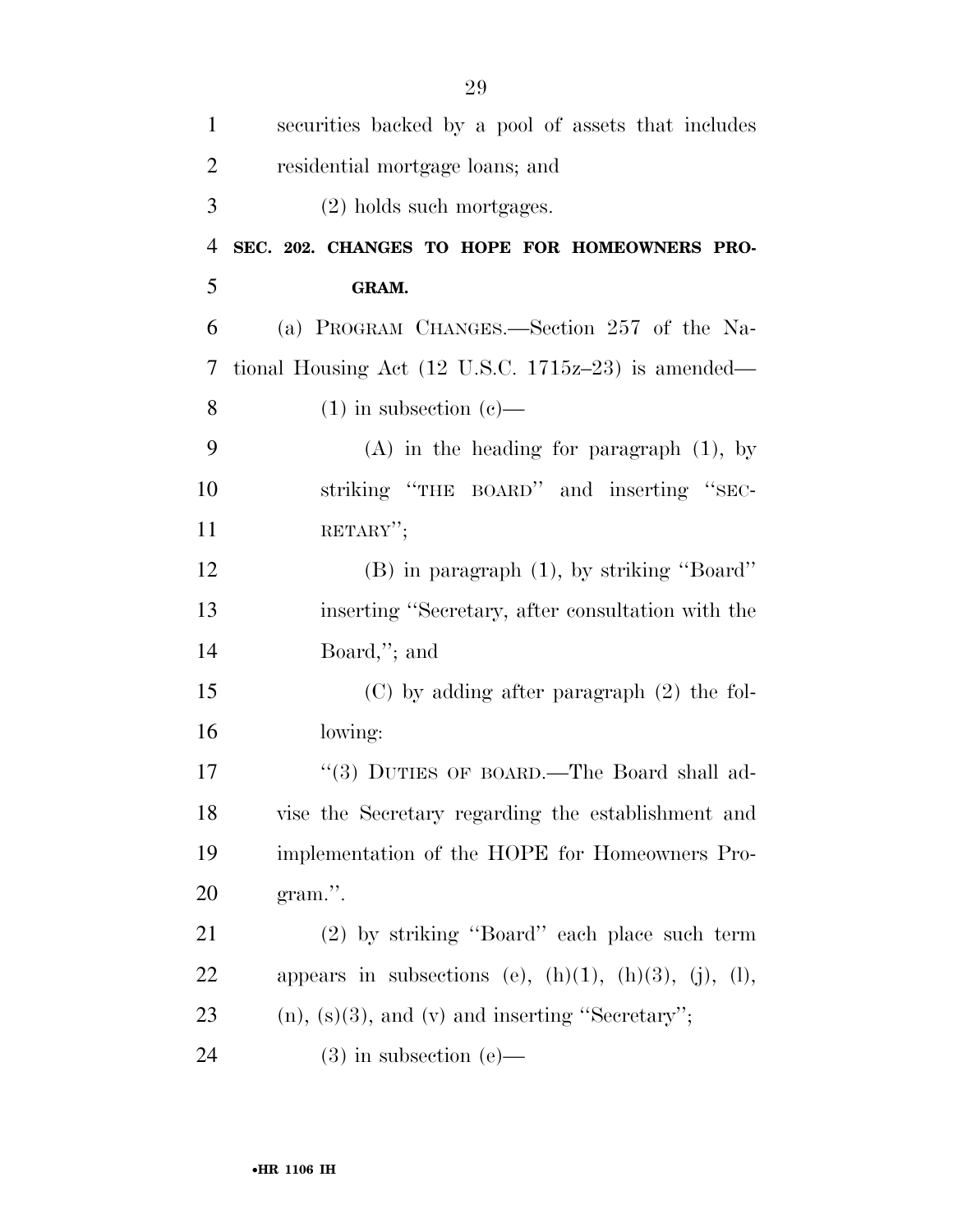| $(A)$ by striking paragraph $(1)$ and insert- |
|-----------------------------------------------|
| ing the following:                            |

''(1) BORROWER CERTIFICATION.—

 ''(A) NO INTENTIONAL DEFAULT OR FALSE INFORMATION.—The mortgagor shall provide a certification to the Secretary that the mortgagor has not intentionally defaulted on the existing mortgage or mortgages and has not knowingly, or willfully and with actual knowl- edge, furnished material information known to be false for the purpose of obtaining the eligible mortgage to be insured.

13 "(B) LIABILITY FOR REPAYMENT.—The mortgagor shall agree in writing that the mort- gagor shall be liable to repay to the Secretary any direct financial benefit achieved from the reduction of indebtedness on the existing mort- gage or mortgages on the residence refinanced under this section derived from misrepresenta- tions made by the mortgagor in the certifi- cations and documentation required under this paragraph, subject to the discretion of the Sec-retary.'';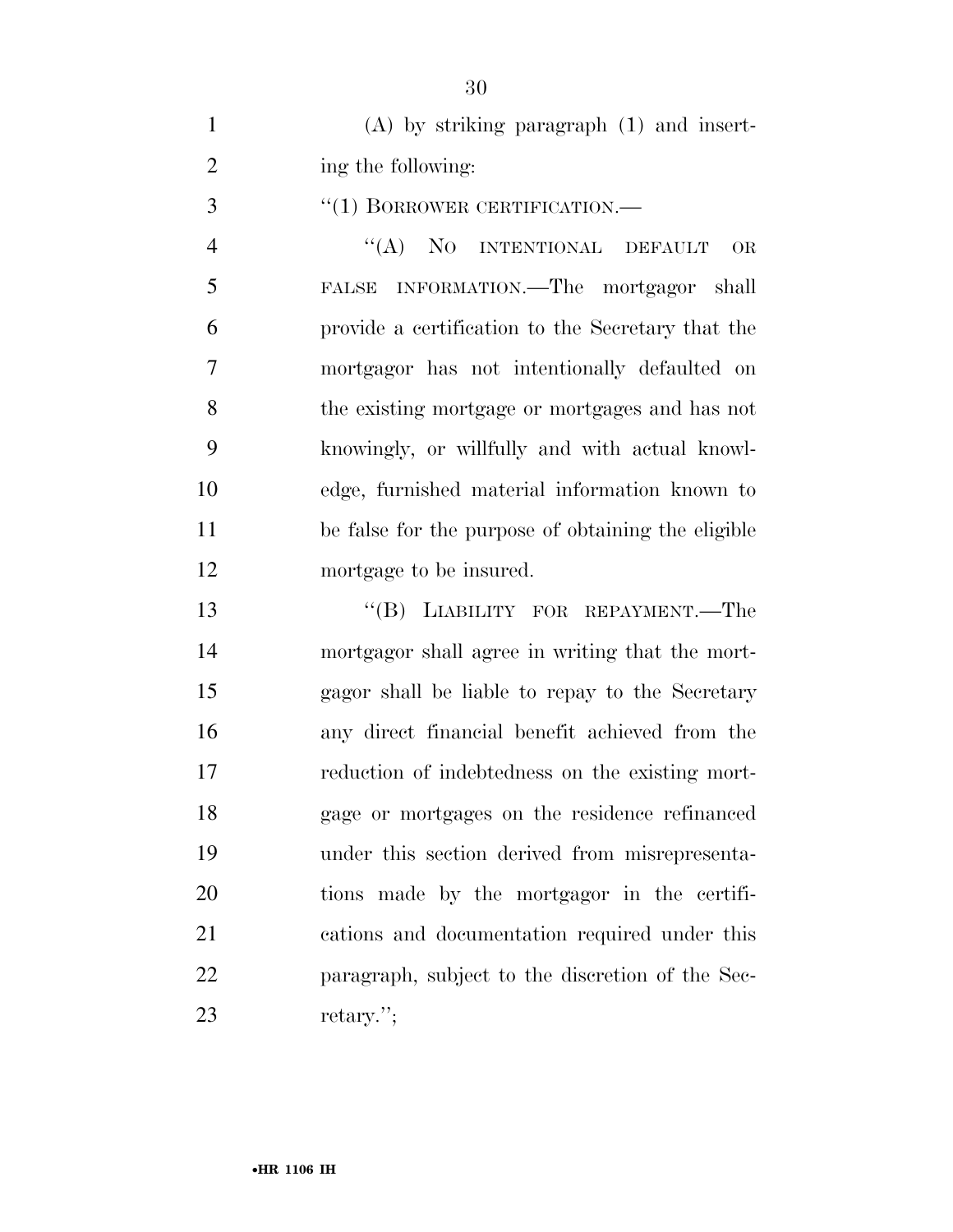| $\mathbf{1}$   | $(B)$ in paragraph $(7)$ , by striking the semi-     |
|----------------|------------------------------------------------------|
| $\overline{2}$ | colon and all that follows through "new second       |
| 3              | $\lim$ ";                                            |
| 4              | $(C)$ in paragraph $(9)$ —                           |
| 5              | (i) by striking "by procuring (A) an                 |
| 6              | income tax return transcript of the income           |
| 7              | tax return of the mortgagor, or $(B)$ " and          |
| 8              | inserting "in accordance with procedures"            |
| 9              | and standards that the Secretary shall es-           |
| 10             | tablish, which may include requiring the             |
| 11             | mortgagee to procure"; and                           |
| 12             | (ii) by striking "and by any other                   |
| 13             | method, in accordance with procedures and            |
| 14             | standards that the Board shall establish";           |
| 15             | and                                                  |
| 16             | (D) by adding after paragraph $(11)$ the             |
| 17             | following new paragraph:                             |
| 18             | "(12) BAN ON MILLIONAIRES.—The mortgagor             |
| 19             | shall not have a net worth, as of the date the mort- |
| 20             | gagor first applies for a mortgage to be insured     |
| 21             | under the Program under this section, that exceeds   |
| 22             | \$1,000,000."                                        |
| 23             | $(4)$ in subsection $(h)(2)$ —                       |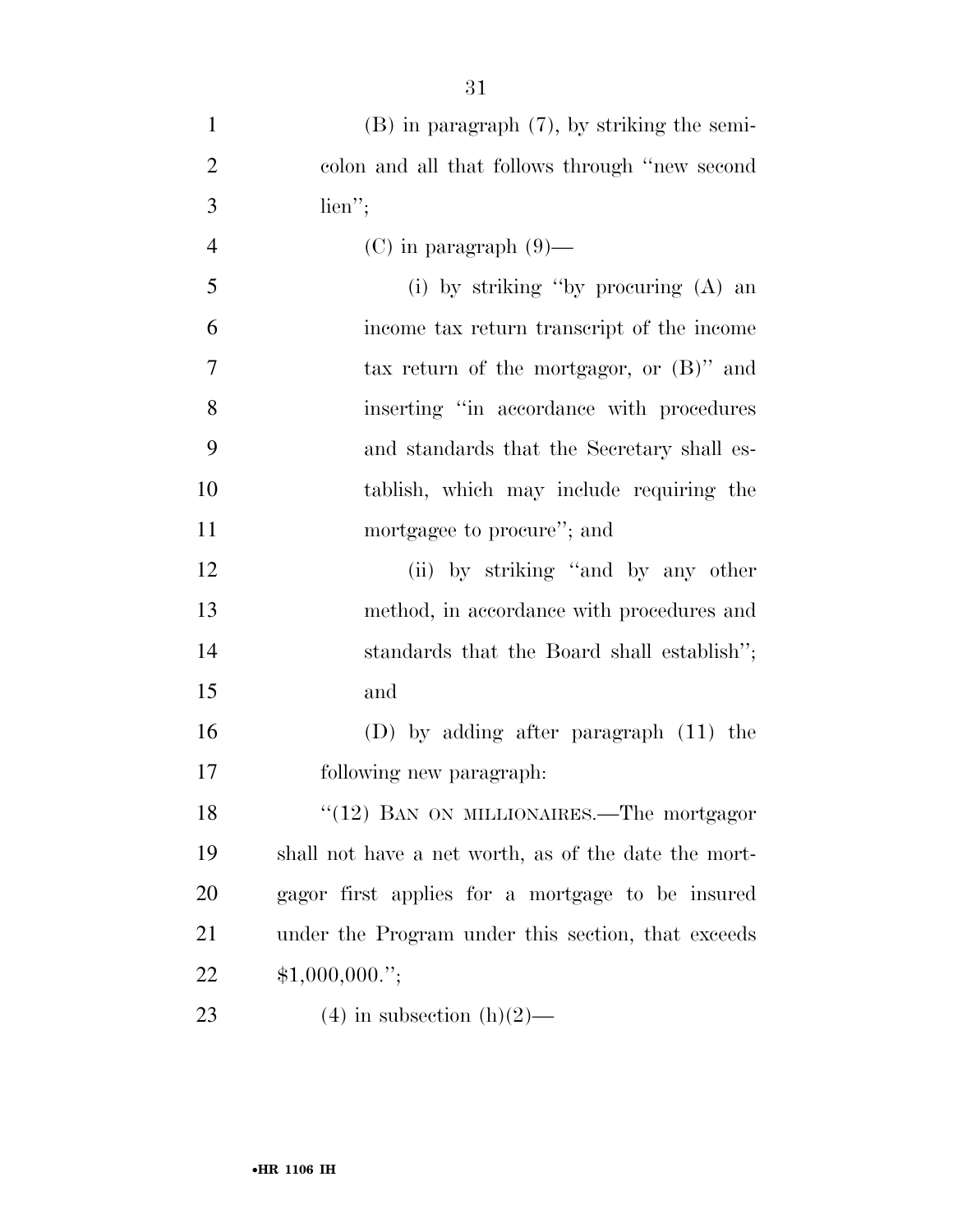| $\mathbf{1}$   | (A) by striking "The Board shall prohibit        |
|----------------|--------------------------------------------------|
| $\overline{2}$ | the Secretary from paying" and inserting "The    |
| 3              | Secretary shall not pay"; and                    |
| $\overline{4}$ | (B) by inserting after the period at the end     |
| 5              | the following: "In implementing this provision   |
| 6              | with respect to a failure by a mortgagor to      |
| $\overline{7}$ | make a first payment, the Secretary shall estab- |
| 8              | lish policies and timing of endorsements as con- |
| 9              | sistent as is possible with endorsement policies |
| 10             | established with respect to mortgages insured    |
| 11             | under section $203(b)$ ";                        |
| 12             | $(5)$ in subsection (i)—                         |
| 13             | (A) by inserting ", after weighing maxi-         |
| 14             | mization of participation with consideration of  |
| 15             | collection of premiums," after "Secretary        |
| 16             | shall";                                          |
| 17             | $(B)$ in paragraph $(1)$ , by striking "equal to |
| 18             | 3 percent" and inserting "not more than 2 per-   |
| 19             | cent"; and                                       |
| 20             | $(C)$ in paragraph $(2)$ , by striking "equal to |
| 21             | 1.5 percent" and inserting "not more than 1      |
| 22             | percent";                                        |
| 23             | $(6)$ in subsection $(k)$ —                      |
| 24             | (A) by striking the subsection heading and       |
| 25             | inserting "EXIT FEE";                            |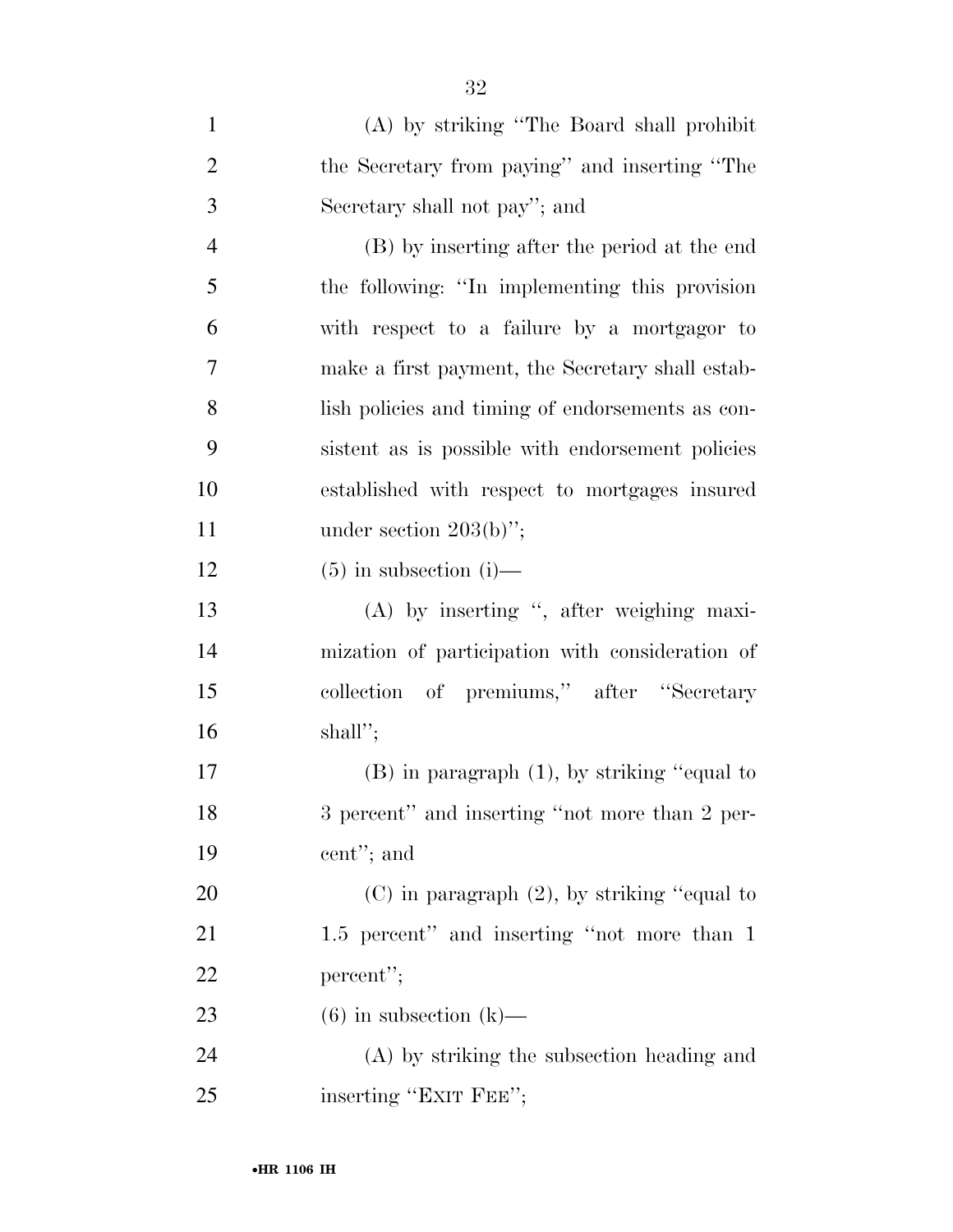- (B) in paragraph (1), in the matter pre- ceding subparagraph (A), by striking ''such sale or refinancing'' and inserting ''the mortgage being insured under this section''; and (C) in paragraph (2), by striking ''and the mortgagor'' and all that follows through the end and inserting ''may, upon any sale or dis-position of the property to which the mortgage
- relates, be entitled to up to 50 percent of ap- preciation, up to the appraised value of the 11 home at the time when the mortgage being refi- nanced under this section was originally made. The Secretary may share any amounts received under this paragraph with the holder of the eli- gible mortgage refinanced under this section.''; (7) in the heading for subsection (n), by strik-17 ing "THE BOARD" and inserting "SECRETARY"; (8) in subsection (p), by striking ''Under the di-rection of the Board, the'' and inserting ''The'';

20 (9) in subsection  $(s)$ —

 (A) in the first sentence of paragraph (2), by striking ''Board of Directors of'' and insert-ing ''Advisory Board for''; and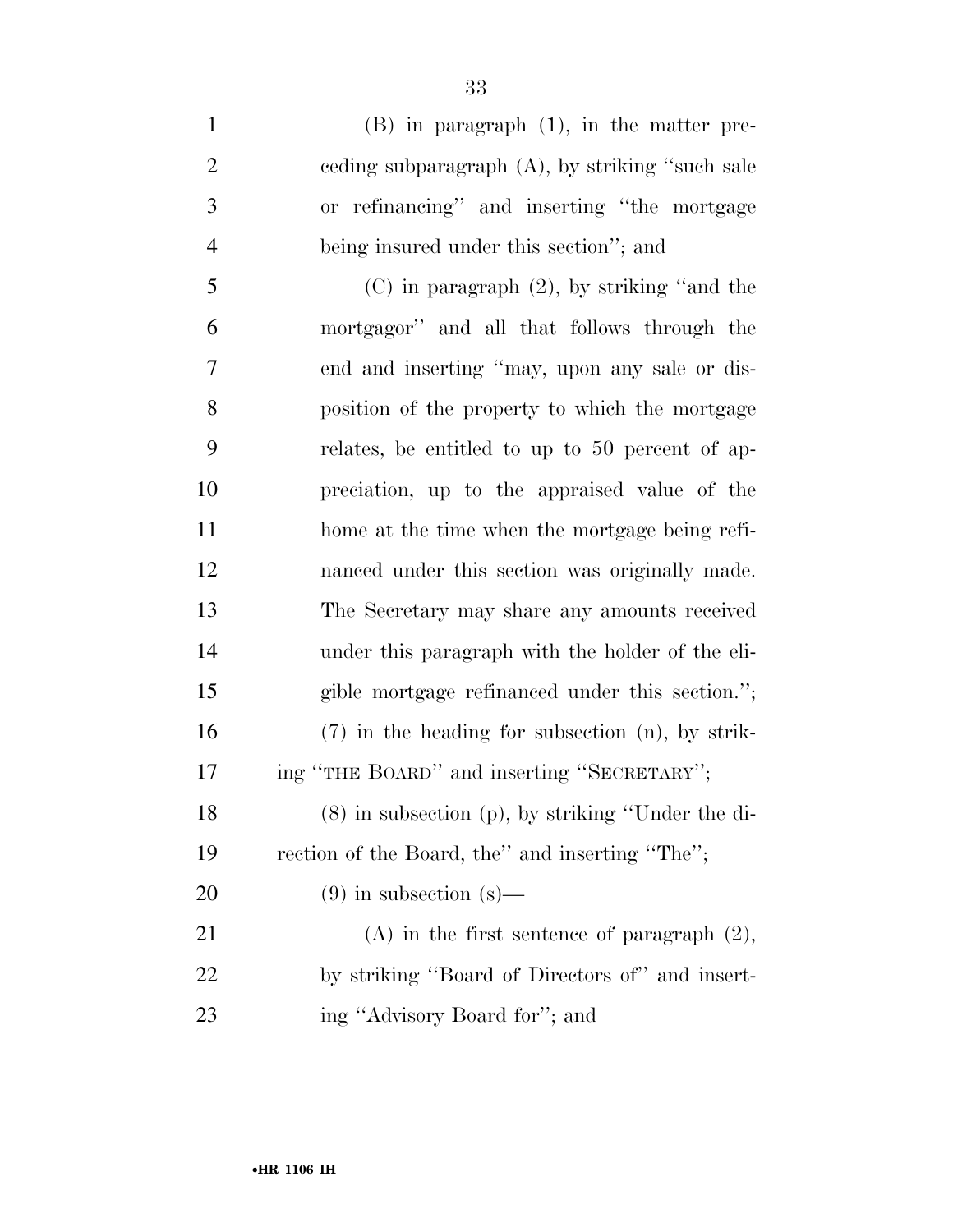|               | (B) in paragraph $(3)(A)(ii)$ , by striking     |
|---------------|-------------------------------------------------|
| $\mathcal{D}$ | "subsection $(e)(1)(B)$ and such other" and in- |
| $\mathcal{R}$ | serting "such";                                 |

 (10) in subsection (v), by inserting after the pe- riod at the end the following: ''The Secretary shall conform documents, forms, and procedures for mort- gages insured under this section to those in place for mortgages insured under section 203(b) to the max- imum extent possible consistent with the require-ments of this section.''; and

 (11) by adding at the end the following new subsections:

13 "(x) PAYMENT TO EXISTING LOAN SERVICER.—The Secretary may establish a payment to the servicer of the existing senior mortgage for every loan insured under the HOPE for Homeowners Program in an amount, for each such loan, that does not exceed \$1,000.

 ''(y) AUCTIONS.—The Secretary, with the concur- rence of the Board, shall, if feasible, establish a structure and organize procedures for an auction to refinance eligi-ble mortgages on a wholesale or bulk basis.''.

 (b) REDUCING TARP FUNDS TO OFFSET COSTS OF PROGRAM CHANGES.—Paragraph (3) of section 115(a) of the Emergency Economic Stabilization Act of 2008 (12 U.S.C. 5225) is amended by inserting '', as such amount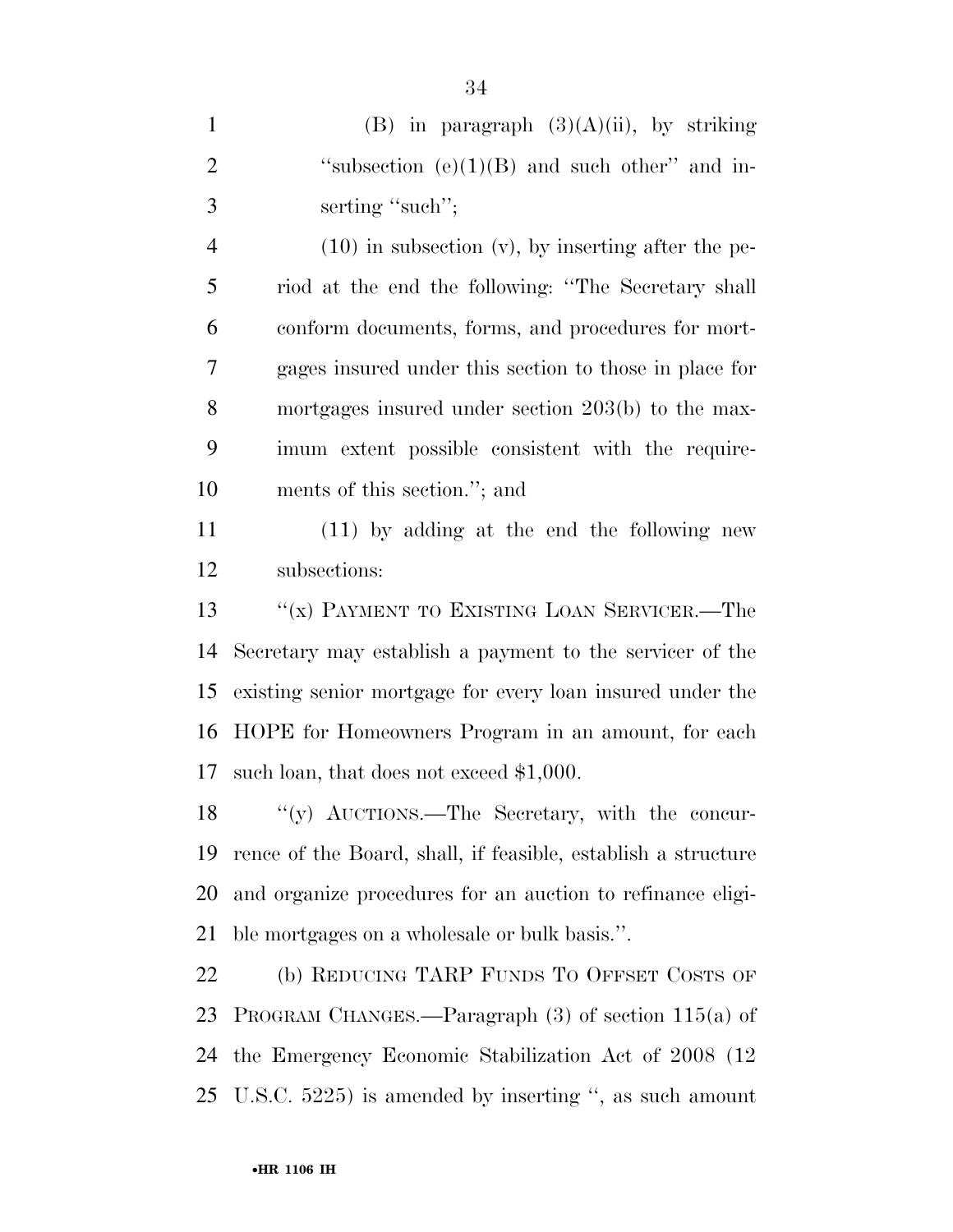| $\mathbf{1}$   | \$2,316,000,000,"<br>reduced<br>by<br>after<br>i <sub>s</sub>    |
|----------------|------------------------------------------------------------------|
| $\overline{2}$ | " $\frac{4}{5}700,000,000,000$ ".                                |
| 3              | SEC. 203. REQUIREMENTS FOR FHA-APPROVED MORTGA-                  |
| $\overline{4}$ | GEES.                                                            |
| 5              | (a) MORTGAGEE REVIEW BOARD.—Paragraph (2) of                     |
| 6              | section $202(c)$ of the National Housing Act (12 U.S.C.          |
| 7              | $1708(e)$ is amended—                                            |
| 8              | $(1)$ in subparagraph $(E)$ , by inserting "and"                 |
| 9              | after the semicolon;                                             |
| 10             | $(2)$ in subparagraph $(F)$ , by striking "; and"                |
| 11             | and inserting a period; and                                      |
| 12             | $(3)$ by striking subparagraph $(G)$ .                           |
| 13             | (b) LIMITATIONS ON PARTICIPATION AND MORT-                       |
| 14             | GAGEE APPROVAL AND USE OF NAME.—Section 202 of                   |
| 15             | the National Housing Act $(12 \text{ U.S.C. } 1708)$ is amended— |
| 16             | $(1)$ by redesignating subsections $(d)$ , $(e)$ , and           |
| 17             | (f) as subsections (e), (f), and (g), respectively;              |
| 18             | $(2)$ by inserting after subsection (c) the fol-                 |
| 19             | lowing new subsection:                                           |
| 20             | "(d) LIMITATIONS ON PARTICIPATION IN ORIGINA-                    |
| 21             | TION AND MORTGAGEE APPROVAL.—                                    |
| 22             | "(1) REQUIREMENT.—Any person or entity                           |
| 23             | that is not approved by the Secretary to serve as a              |
| 24             | mortgagee, as such term is defined in subsection                 |
| 25             | $(e)(7)$ , shall not participate in the origination of an        |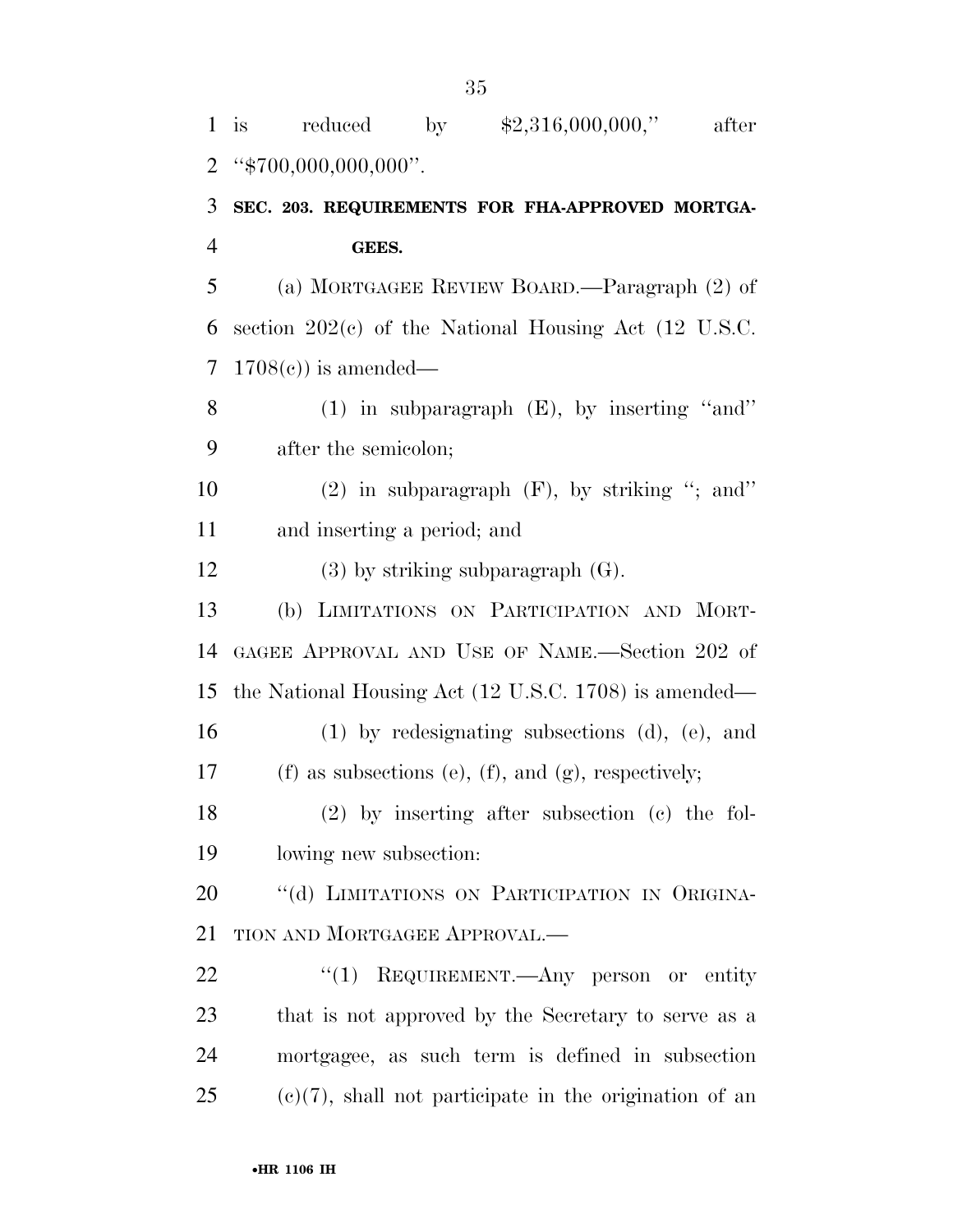3 "(2) ELIGIBILITY FOR APPROVAL.—In order to be eligible for approval by the Secretary, an appli- cant mortgagee shall not be, and shall not have any officer, partner, director, principal, or employee of the applicant mortgagee who is—

 ''(A) currently suspended, debarred, under a limited denial of participation (LDP), or oth- erwise restricted under part 24 or 25 of title 24 of the Code of Federal Regulations, or any suc- cessor regulations to such parts, or under simi-13 lar provisions of any other Federal agency;

14 ''(B) under indictment for, or has been convicted of, an offense that reflects adversely upon the applicant's integrity, competence or fitness to meet the responsibilities of an ap-proved mortgagee;

 ''(C) subject to unresolved findings con- tained in a Department of Housing and Urban Development or other governmental audit, in-vestigation, or review;

23 ''(D) engaged in business practices that do not conform to generally accepted practices of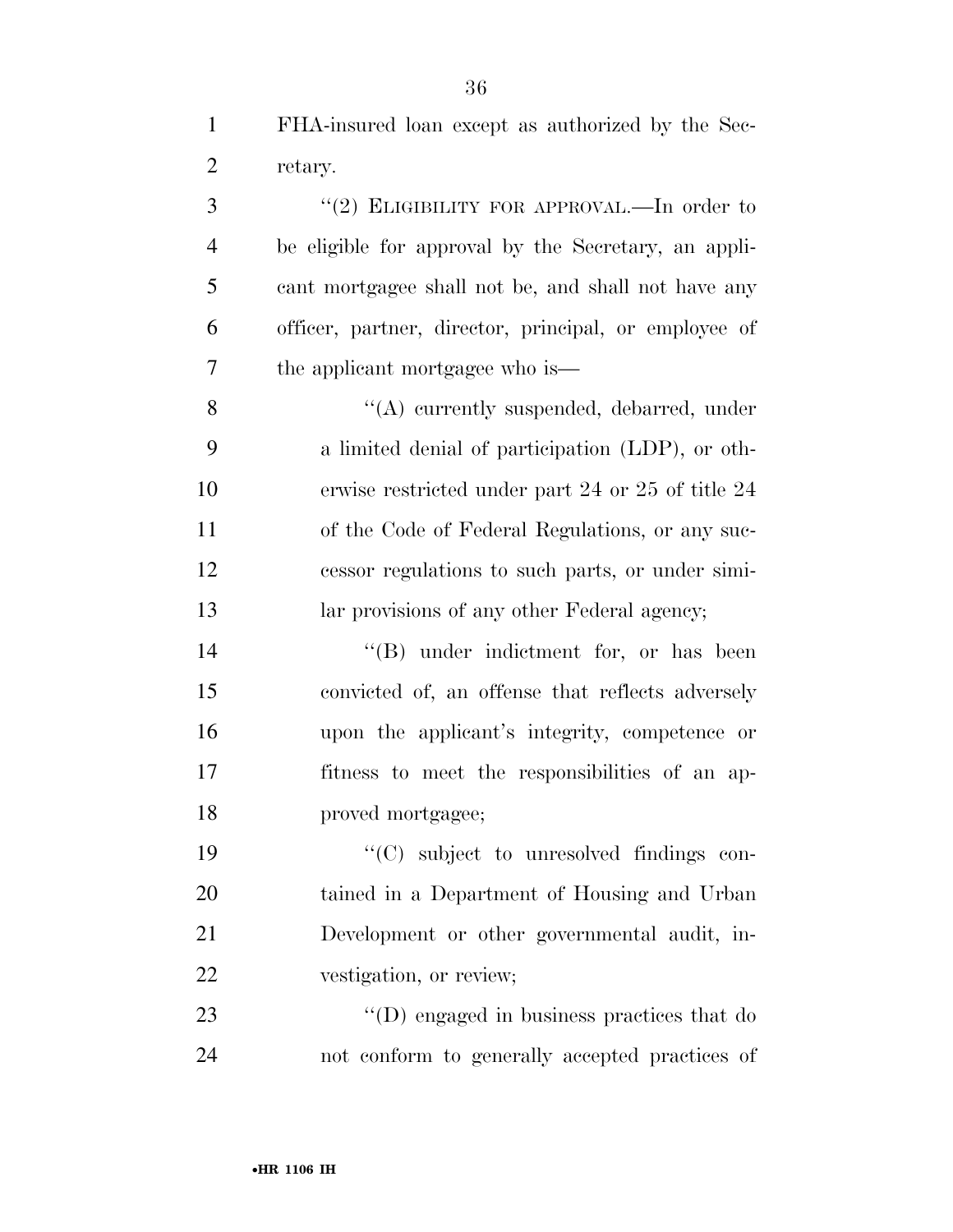| $\mathbf{1}$   | prudent mortgagees or that demonstrate irre-           |
|----------------|--------------------------------------------------------|
| $\overline{2}$ | sponsibility;                                          |
| 3              | "(E) convicted of, or who has pled guilty              |
| $\overline{4}$ | or not contendre to, a felony related to partici-      |
| 5              | pation in the real estate or mortgage loan in-         |
| 6              | dustry—                                                |
| $\overline{7}$ | $``(i)$ during the 7-year period pre-                  |
| 8              | eeding the date of the application for li-             |
| 9              | censing and registration; or                           |
| 10             | "(ii) at any time preceding such date                  |
| 11             | of application, if such felony involved an             |
| 12             | act of fraud, dishonesty, or a breach of               |
| 13             | trust, or money laundering;                            |
| 14             | $\lq\lq(F)$ in violation of provisions of the          |
| 15             | S.A.F.E. Mortgage Licensing Act of 2008 (12)           |
| 16             | U.S.C. 5101 et seq.) or any applicable provision       |
| 17             | of State law; or                                       |
| 18             | $\lq\lq(G)$ in violation of any other requirement      |
| 19             | as established by the Secretary."; and                 |
| 20             | $(3)$ by adding at the end the following new sub-      |
| 21             | section:                                               |
| 22             | "(h) USE OF NAME.—The Secretary shall, by regula-      |
| 23             | tion, require each mortgagee approved by the Secretary |
| 24             | for participation in the FHA mortgage insurance pro-   |
|                | 25 grams of the Secretary—                             |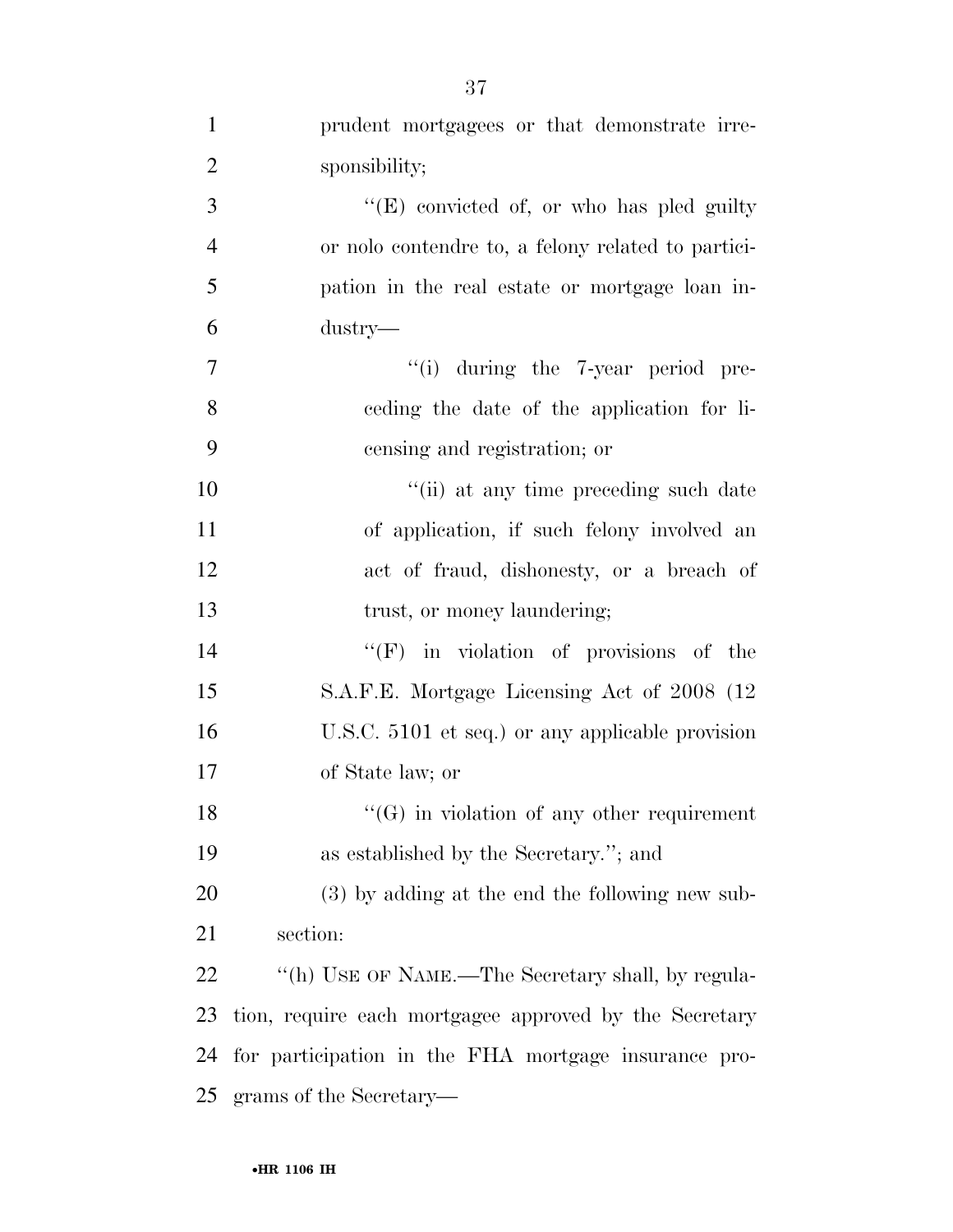| $\mathbf{1}$   | $\cdot$ (1) to use the business name of the mortgage         |
|----------------|--------------------------------------------------------------|
| $\overline{c}$ | that is registered with the Secretary in connection          |
| 3              | with such approval in all advertisements and pro-            |
| $\overline{4}$ | motional materials, as such terms are defined by the         |
| 5              | Secretary, relating to the business of such mort-            |
| 6              | gagee in such mortgage insurance programs; and               |
| 7              | $\lq(2)$ to maintain copies of all such advertise-           |
| 8              | ments and promotional materials, in such form and            |
| 9              | for such period as the Secretary requires.".                 |
| 10             | (c) CHANGE OF STATUS.—The National Housing Act               |
| 11             | is amended by striking section $532$ (12 U.S.C. 1735f–10)    |
| 12             | and inserting the following new section:                     |
|                |                                                              |
| 13             | "SEC. 532. CHANGE OF MORTGAGEE STATUS.                       |
| 14             | "(a) NOTIFICATION.—Upon the occurrence of any ac-            |
| 15             | tion described in subsection (b), an approved mortgagee      |
| 16             | shall immediately submit to the Secretary, in writing, noti- |
| 17             | fication of such occurrence.                                 |
| 18             | "(b) ACTIONS.—The actions described in this sub-             |
| 19             | section are as follows:                                      |
| 20             | $\lq(1)$ The debarment, suspension of a Limited              |
| 21             | Denial of Participation (LDP), or application of             |
| 22             | other sanctions, fines, or penalties applied to the          |
| 23             | mortgagee or to any officer, partner, director, prin-        |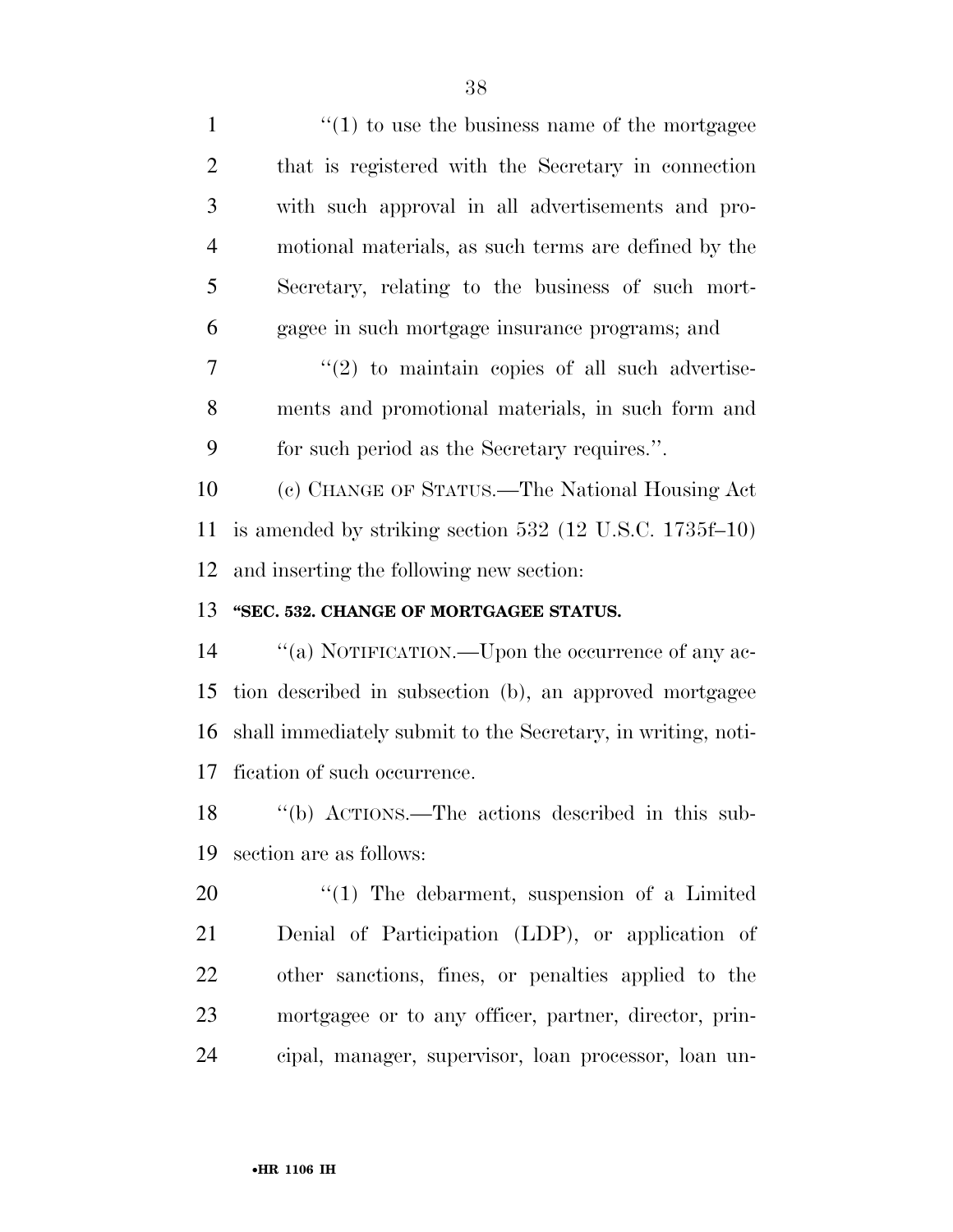| $\mathbf{1}$   | derwriter, or loan originator of the mortgagee pursu- |
|----------------|-------------------------------------------------------|
| $\overline{2}$ | ant to applicable provisions of State or Federal law. |
| 3              | $\lq(2)$ The revocation of a State-issued mortgage    |
| $\overline{4}$ | loan originator license issued pursuant to the        |
| 5              | S.A.F.E. Mortgage Licensing Act of 2008 (12)          |
| 6              | U.S.C. 5101 et seq.) or any other similar declaration |
| 7              | of ineligibility pursuant to State law.".             |
| 8              | (d) CIVIL MONEY PENALTIES.—Section 536 of the         |
| 9              | National Housing Act (12 U.S.C. 1735f-14) is amend-   |
| 10             | $ed$ —                                                |
| 11             | $(1)$ in subsection $(b)$ —                           |
| 12             | (A) in paragraph $(1)$ —                              |
| 13             | (i) in the matter preceding subpara-                  |
| 14             | graph $(A)$ , by inserting "or any of its own-        |
| 15             | ers, officers, or directors" after "mort-             |
| 16             | gagee or lender";                                     |
| 17             | (ii) in subparagraph $(H)$ , by striking              |
| 18             | "title I" and all that follows through "Act           |
| 19             | of $1989$ " and inserting "title I or II"; and        |
| 20             | (iii) by inserting after subparagraph                 |
| 21             | $(J)$ the following:                                  |
| 22             | "(K) Violation of section $202(d)$ of this            |
| 23             | Act $(12 \text{ U.S.C. } 1708(d)).$ "; and            |
| 24             | $(B)$ in paragraph $(2)$ —                            |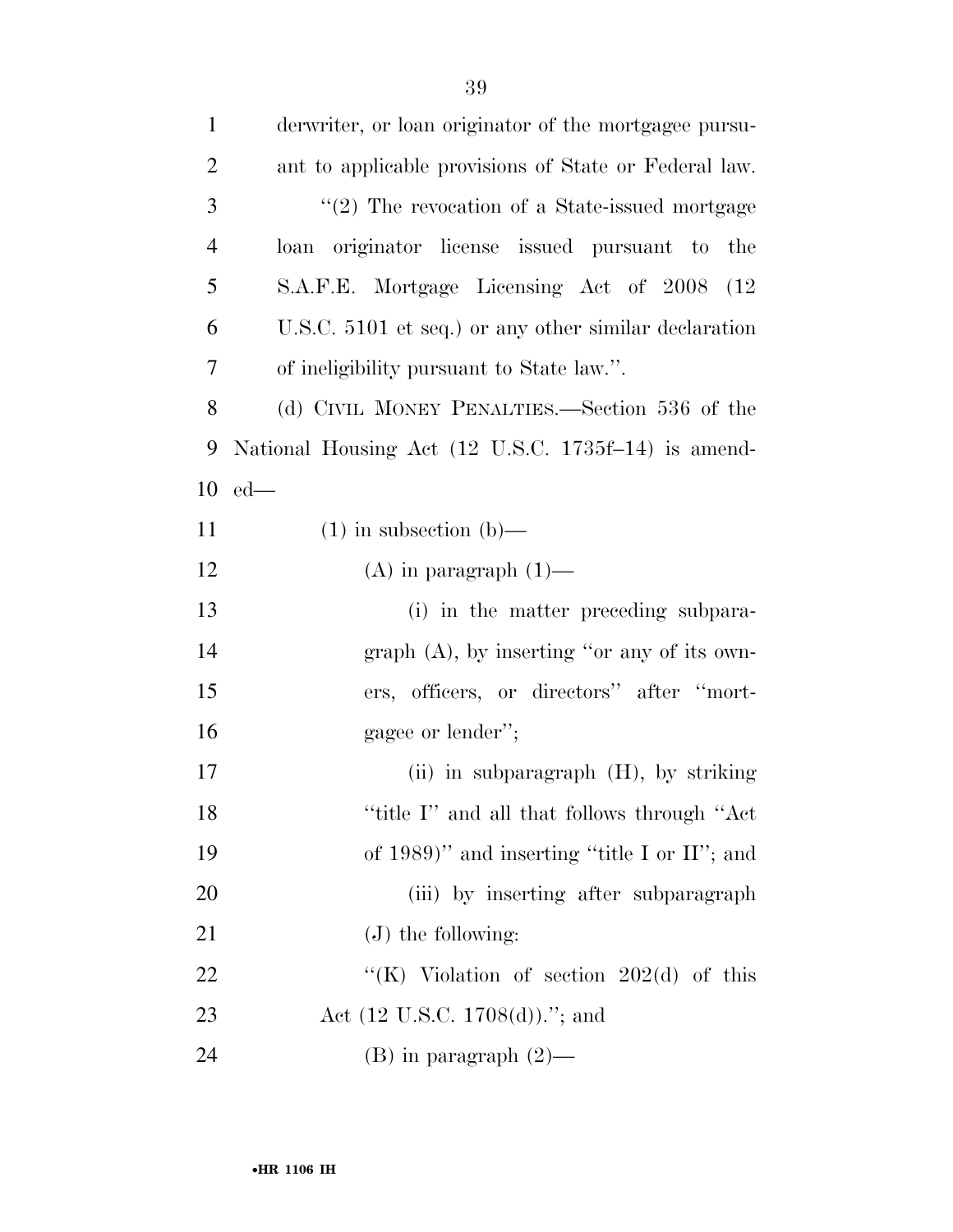| $\mathbf{1}$   | $(i)$ in subparagraph $(B)$ , by striking                    |
|----------------|--------------------------------------------------------------|
| $\overline{2}$ | "or" at the end;                                             |
| 3              | (ii) in subparagraph $(C)$ , by striking                     |
| $\overline{4}$ | the period at the end and inserting "; or";                  |
| 5              | and                                                          |
| 6              | (iii) by adding at the end the fol-                          |
| 7              | lowing new subparagraph.                                     |
| 8              | "(D) causing or participating in any of the                  |
| 9              | violations set forth in paragraph (1) of this sub-           |
| 10             | section."; and                                               |
| 11             | $(2)$ in subsection $(g)$ , by striking "The term"           |
| 12             | and all that follows through the end of the sentence         |
| 13             | and inserting "For purposes of this section, a person        |
| 14             | acts knowingly when a person has actual knowledge            |
| 15             | of acts or should have known of the acts.".                  |
| 16             | (e) EXPANDED REVIEW OF FHA MORTGAGEE AP-                     |
| 17             | PLICANTS AND NEWLY APPROVED MORTGAGEES.-Not                  |
|                | 18 later than the expiration of the 3-month period beginning |
| 19             | upon the date of the enactment of this Act, the Secretary    |
| 20             | of Housing and Urban Development shall—                      |
| 21             | (1) expand the existing process for reviewing                |
| 22             | new applicants for approval for participation in the         |
| 23             | mortgage insurance programs of the Secretary for             |
| 24             | mortgages on 1- to 4-family residences for the pur-          |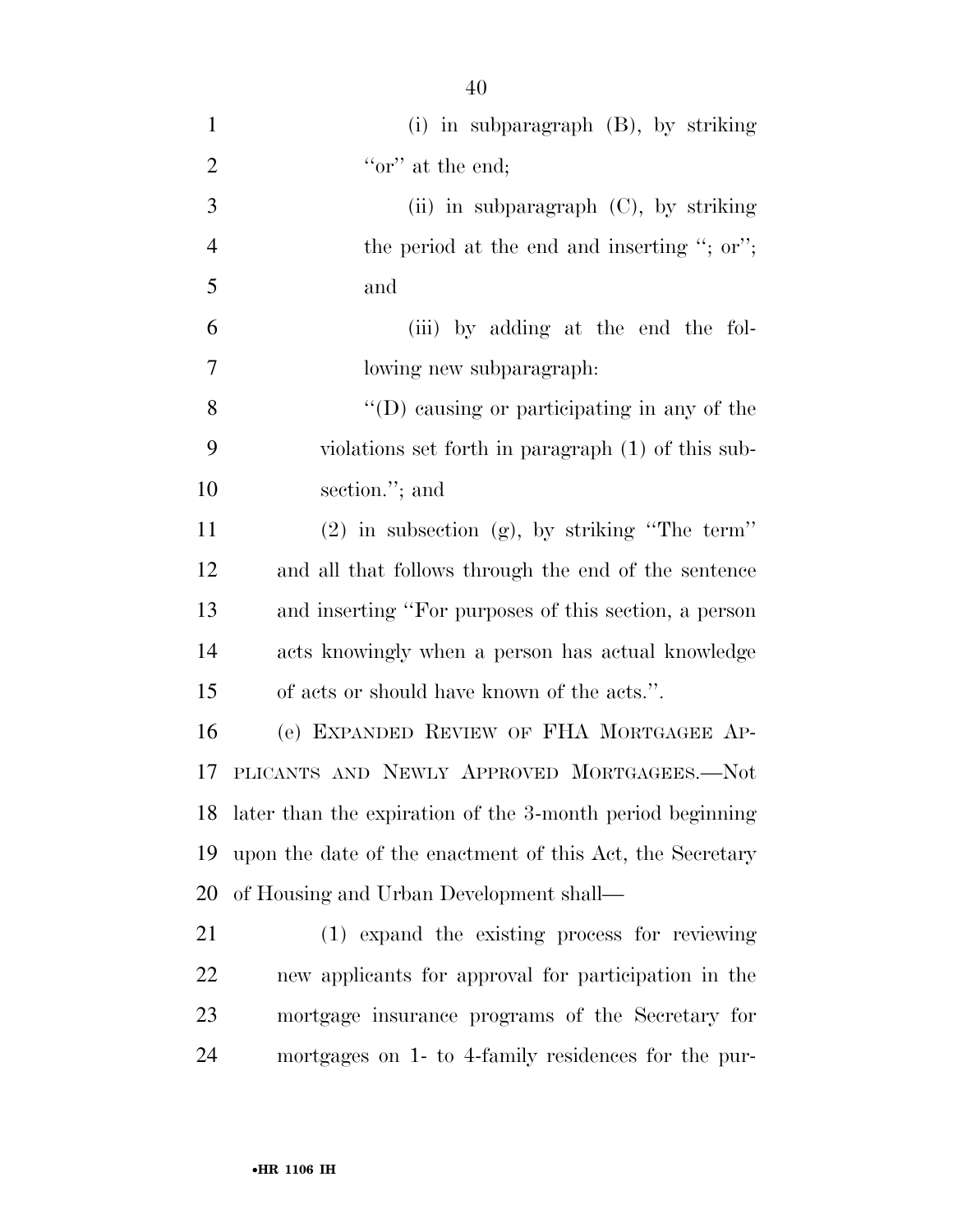| $\mathbf{1}$   | pose of identifying applicants who represent a high          |
|----------------|--------------------------------------------------------------|
| $\overline{2}$ | risk to the Mutual Mortgage Insurance Fund; and              |
| 3              | (2) implement procedures that, for mortgagees                |
| $\overline{4}$ | approved during the 12-month period ending upon              |
| 5              | such date of enactment—                                      |
| 6              | (A) expand the number of mortgages origi-                    |
| 7              | nated by such mortgagees that are reviewed for               |
| 8              | compliance with applicable laws, regulations,                |
| 9              | and policies; and                                            |
| 10             | (B) include a process for random reviews                     |
| 11             | of such mortgagees and a process for reviews                 |
| 12             | that is based on volume of mortgages originated              |
| 13             | by such mortgagees.                                          |
|                | SEC. 204. ENHANCEMENT OF LIQUIDITY AND STABILITY OF          |
| 14             |                                                              |
| 15             | INSURED DEPOSITORY INSTITUTIONS TO EN-                       |
| 16             | SURE AVAILABILITY OF CREDIT AND REDUC-                       |
| 17             | TION OF FORECLOSURES.                                        |
| 18             | (a) PERMANENT INCREASE IN DEPOSIT INSUR-                     |
| 19             | $ANCE$ .                                                     |
| 20             | (1) AMENDMENTS TO FEDERAL DEPOSIT IN-                        |
| 21             | SURANCE ACT.—Effective upon the date of the en-              |
| 22             | actment of this Act, section $11(a)$ of the Federal De-      |
| 23             | posit Insurance Act $(12 \text{ U.S.C. } 1821(a))$ is amend- |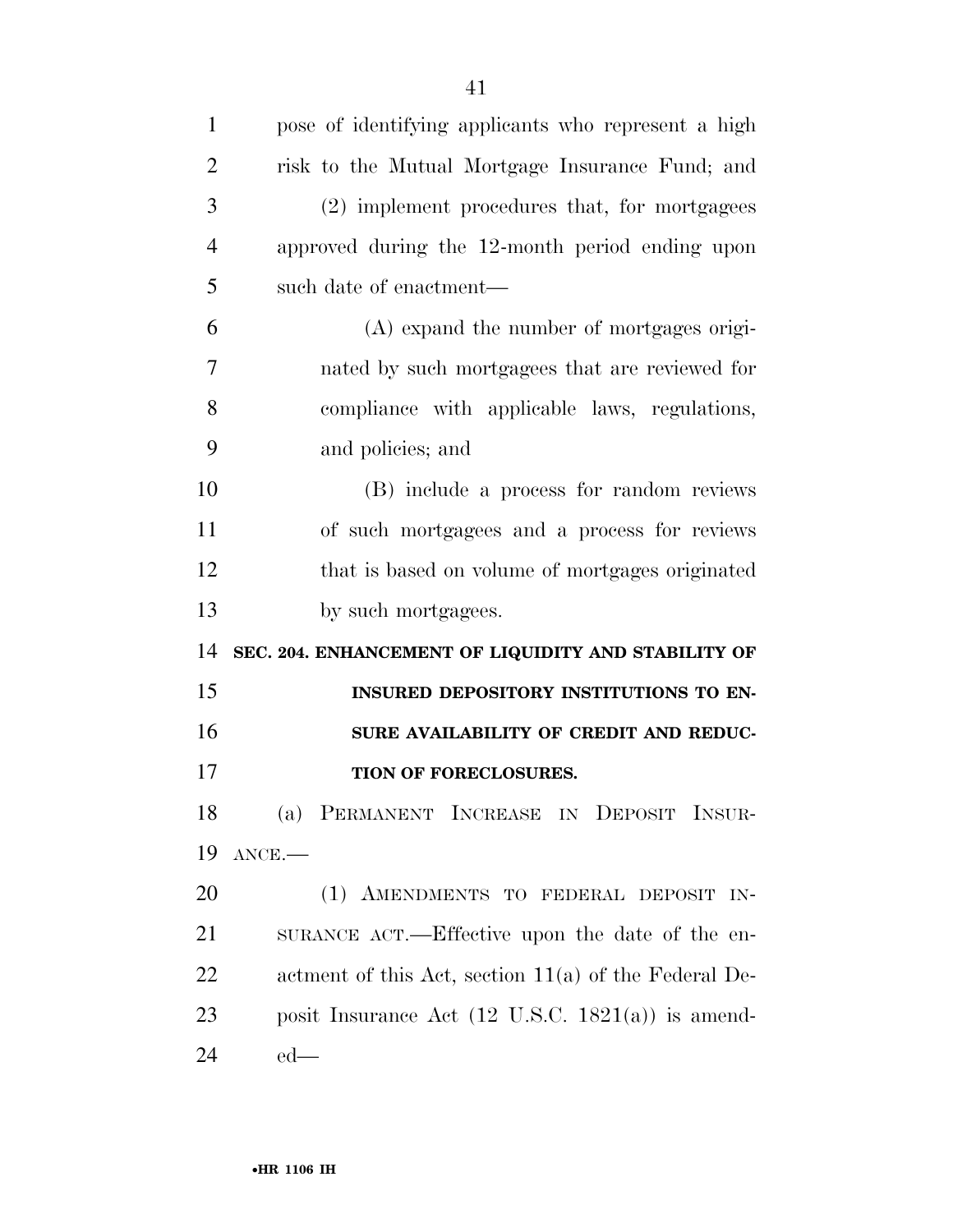| $\mathbf{1}$   | (A) in paragraph $(1)(E)$ , by striking               |
|----------------|-------------------------------------------------------|
| $\overline{2}$ | " $$100,000"$ and inserting " $$250,000"$ ;           |
| 3              | (B) in paragraph $(1)(F)(i)$ , by striking            |
| $\overline{4}$ | "2010" and inserting "2015";                          |
| 5              | $(C)$ in subclause $(I)$ of paragraph                 |
| 6              | $(1)(F)(i)$ , by striking "\$100,000" and inserting   |
| $\overline{7}$ | " $$250,000$ ";                                       |
| 8              | $(D)$ in subclause $(II)$ of paragraph                |
| 9              | $(1)(F)(i)$ , by striking "the calendar year pre-     |
| 10             | eeding the date this subparagraph takes effect        |
| 11             | under the Federal Deposit Insurance Reform            |
| 12             | Act of 2005" and inserting "calendar year             |
| 13             | $2008$ "; and                                         |
| 14             | (E) in paragraph $(3)(A)$ , by striking ", ex-        |
| 15             | cept that \$250,000 shall be substituted for          |
| 16             | $$100,000$ wherever such term appears in such         |
| 17             | paragraph".                                           |
| 18             | (2) AMENDMENT TO FEDERAL CREDIT UNION                 |
| 19             | $ACT$ . Section 207 $(k)$ of the Federal Credit Union |
| 20             | Act $(12 \text{ U.S.C. } 1787(k))$ is amended—        |
| 21             | $(A)$ in paragraph $(3)$ —                            |
| 22             | (i) by striking the opening quotation                 |
| 23             | mark before " $$250,000$ ";                           |
| 24             | (ii) by striking ", except that                       |
| 25             | $$250,000$ shall be substituted for $$100,000$        |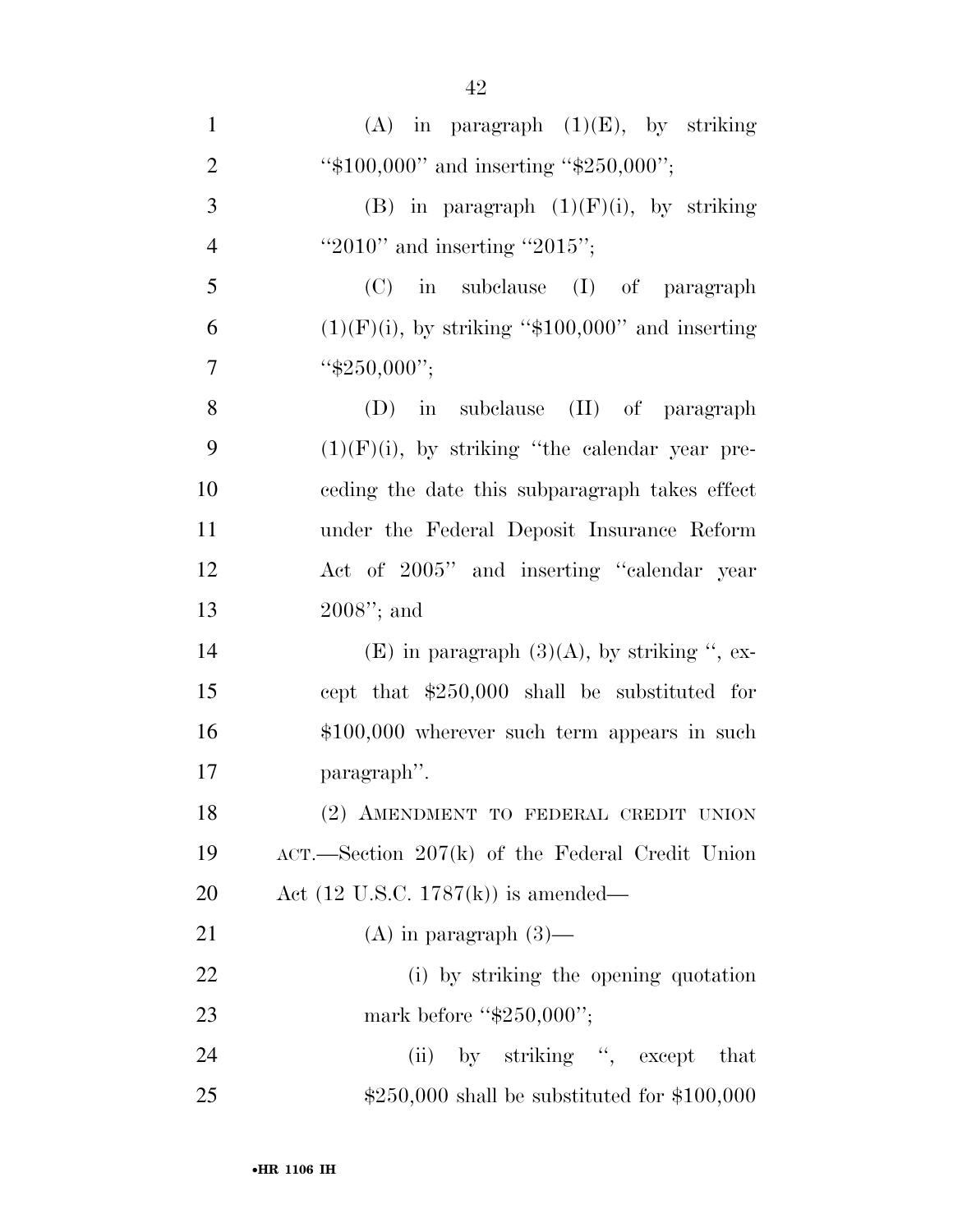| $\mathbf{1}$   | wherever such term appears in such sec-                            |
|----------------|--------------------------------------------------------------------|
| $\overline{2}$ | tion"; and                                                         |
| 3              | (iii) by striking the closing quotation                            |
| $\overline{4}$ | mark after the closing parenthesis; and                            |
| 5              | $(B)$ in paragraph $(5)$ , by striking                             |
| 6              | " $$100,000"$ and inserting " $$250,000"$ .                        |
| 7              | (3) REPEAL OF EESA PROVISION.—Section 136                          |
| 8              | of the Emergency Economic Stabilization Act (12)                   |
| 9              | U.S.C. $5241$ ) is hereby repealed.                                |
| 10             | (b) EXTENSION OF RESTORATION PLAN PERIOD.                          |
| 11             | Section $7(b)(3)(E)(ii)$ of the Federal Deposit Insurance          |
| 12             | Act $(12 \text{ U.S.C. } 1817(b)(3)(E(ii))$ is amended by striking |
| 13             | "5-year period" and inserting "8-year period".                     |
| 14             | (c) FDIC AND NCUA BORROWING AUTHORITY.—                            |
| 15             | $(1)$ FDIC.—Section 14(a) of the Federal De-                       |
| 16             | posit Insurance Act $(12 \text{ U.S.C. } 1824(a))$ is amended      |
| 17             | striking " $$30,000,000,000$ " and inserting<br>by                 |
| 18             | " $$100,000,000,000$ ".                                            |
| 19             | $(2)$ NCUA.—Section $203(d)(1)$ of the Federal                     |
| 20             | Credit Union Act $(12 \text{ U.S.C. } 1783(d)(1))$ is amend-       |
| 21             | ed by striking "\$100,000,000" and inserting                       |
| 22             | " $$6,000,000,000"$ ".                                             |
| 23             | (d) EXPANDING SYSTEMIC RISK SPECIAL ASSESS-                        |

MENTS.—Section 13(c)(4)(G)(ii) of the Federal Deposit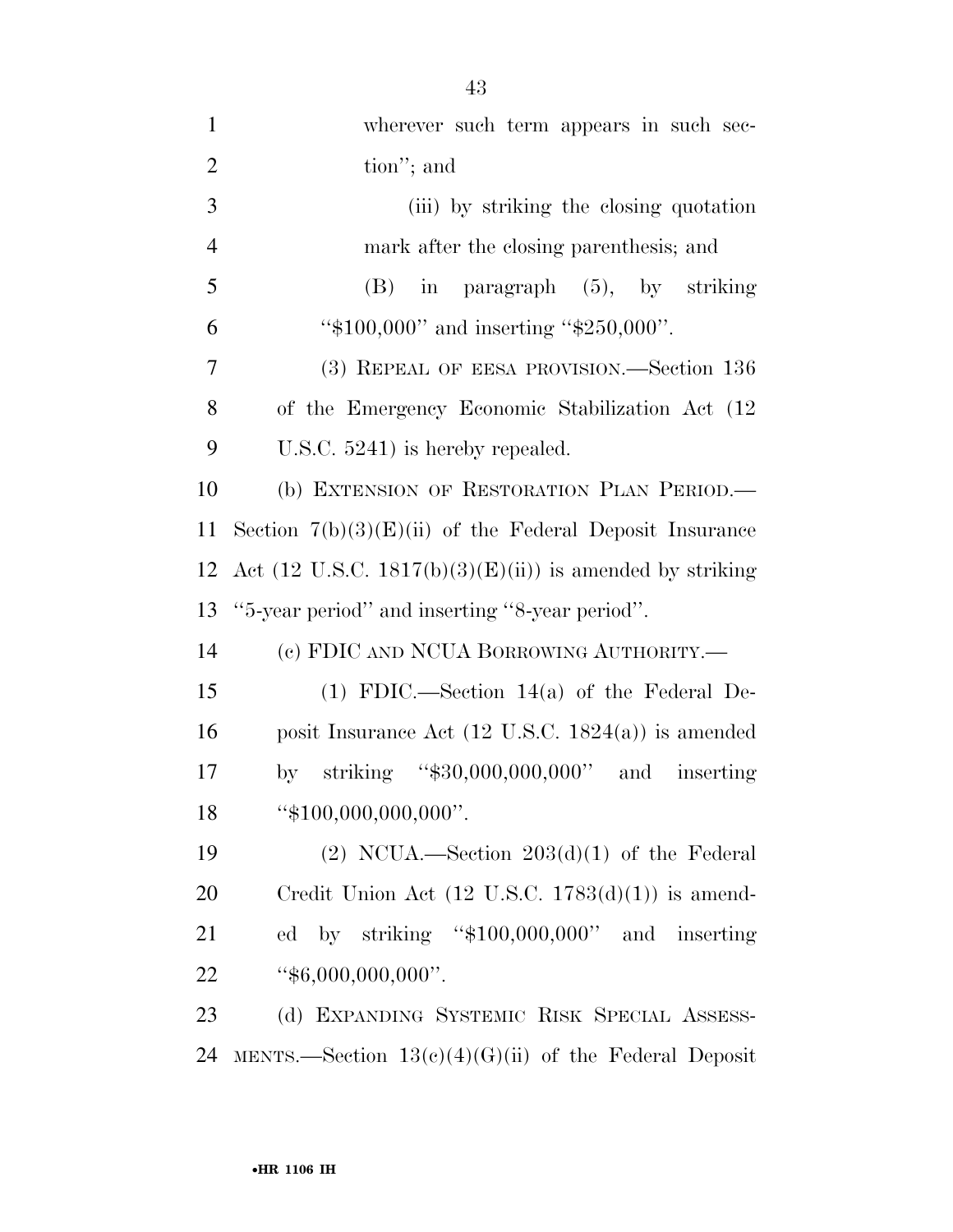| 1              |                     | Insurance Act $(12 \text{ U.S.C. } 1823\text{ (c)}(4)\text{ (G)}\text{ (ii)})$ is amended |
|----------------|---------------------|-------------------------------------------------------------------------------------------|
| $\overline{2}$ | to read as follows: |                                                                                           |
| 3              |                     | "(ii) REPAYMENT OF LOSS.—                                                                 |
| $\overline{4}$ |                     | "(I) IN GENERAL.—The Corpora-                                                             |
| 5              |                     | tion shall recover the loss to the De-                                                    |
| 6              |                     | posit Insurance Fund arising from                                                         |
| 7              |                     | any action taken or assistance pro-                                                       |
| 8              |                     | vided with respect to an insured de-                                                      |
| 9              |                     | pository institution under clause (i)                                                     |
| 10             |                     | from 1 or more special assessments on                                                     |
| 11             |                     | insured depository institutions, deposi-                                                  |
| 12             |                     | tory institution holding companies                                                        |
| 13             |                     | (with the concurrence of the Secretary                                                    |
| 14             |                     | of the Treasury with respect to hold-                                                     |
| 15             |                     | ing companies), or both, as the Cor-                                                      |
| 16             |                     | poration determines to be appropriate.                                                    |
| 17             |                     | TREATMENT OF DEPOSI-<br>``(II)                                                            |
| 18             |                     | TORY INSTITUTION HOLDING COMPA-                                                           |
| 19             |                     | NIES.—For purposes of this clause,                                                        |
| 20             |                     | sections $7(c)(2)$ and $18(h)$ shall apply                                                |
| 21             |                     | to depository institution holding com-                                                    |
| 22             |                     | panies as if they were insured deposi-                                                    |
| 23             |                     | tory institutions.                                                                        |
| 24             |                     | "(III) REGULATIONS.—The Cor-                                                              |
| 25             |                     | poration shall prescribe such regula-                                                     |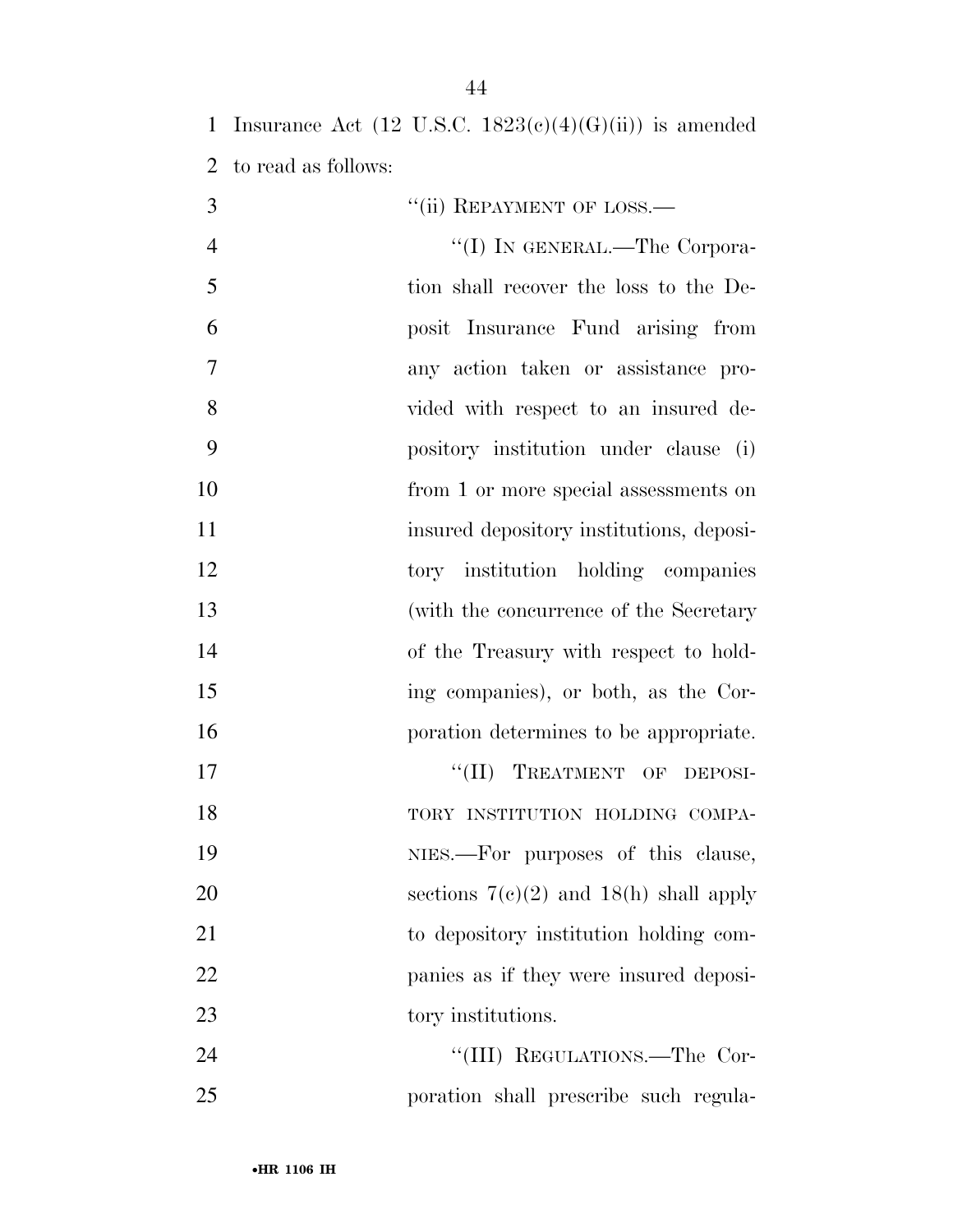| $\mathbf{1}$   | tions as it deems necessary to imple-                             |
|----------------|-------------------------------------------------------------------|
| $\overline{2}$ | ment this clause. In prescribing such                             |
| 3              | regulations, defining terms, and set-                             |
| $\overline{4}$ | ting the appropriate assessment rate                              |
| 5              | or rates, the Corporation shall estab-                            |
| 6              | lish rates sufficient to cover the losses                         |
| 7              | incurred as a result of the actions of                            |
| 8              | the Corporation under clause (i) and                              |
| 9              | shall consider: the types of entities                             |
| 10             | that benefit from any action taken or                             |
| 11             | assistance provided under this sub-                               |
| 12             | paragraph; economic conditions, the                               |
| 13             | effects on the industry, and such                                 |
| 14             | other factors as the Corporation                                  |
| 15             | deems appropriate and relevant to the                             |
| 16             | action taken or the assistance pro-                               |
| 17             | vided. Any funds so collected that ex-                            |
| 18             | ceed actual losses shall be placed in                             |
| 19             | the Deposit Insurance Fund.".                                     |
| 20             | (e) ESTABLISHMENT OF A NATIONAL CREDIT UNION                      |
| 21             | INSURANCE FUND RESTORATION PLAN<br><b>SHARE</b><br>$PE-$          |
| 22             | RIOD.—Section $202(e)(2)$ of the Federal Credit Union Act         |
| 23             | $(12 \text{ U.S.C. } 1782(e)(2))$ is amended by adding at the end |
| 24             | the following new subparagraph.                                   |

25 "(D) FUND RESTORATION PLANS.—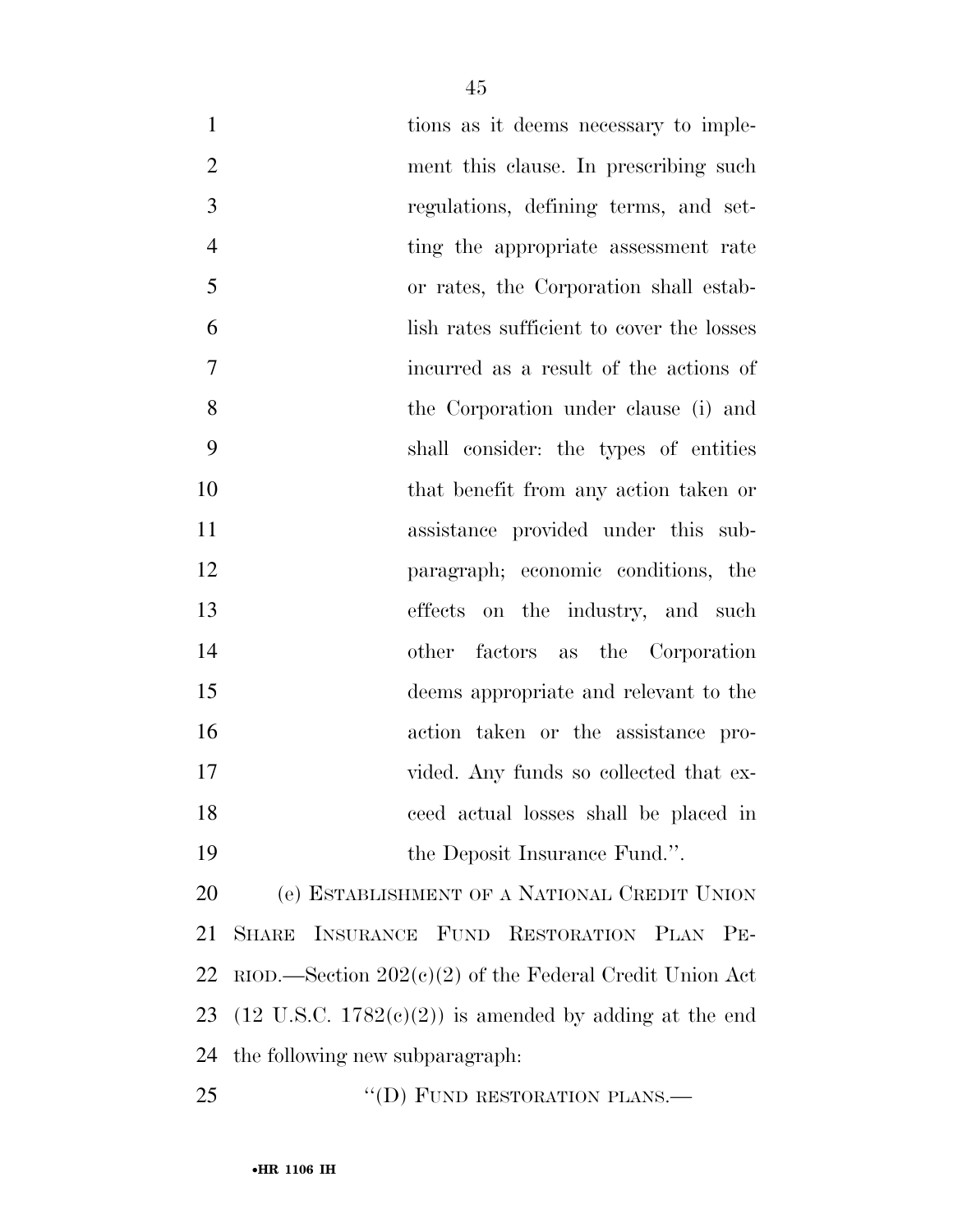| $\mathbf{1}$   | "(i) IN GENERAL.—Whenever—                    |
|----------------|-----------------------------------------------|
| $\overline{2}$ | "(I) the Board projects that the              |
| 3              | equity ratio of the Fund will, within 6       |
| $\overline{4}$ | months of such determination, fall            |
| 5              | below the minimum amount specified            |
| 6              | in subparagraph (C) for the des-              |
| $\overline{7}$ | ignated equity ratio; or                      |
| 8              | "(II) the equity ratio of the Fund            |
| 9              | actually falls below the minimum              |
| 10             | amount specified in subparagraph $(C)$        |
| 11             | for the equity ratio without any deter-       |
| 12             | mination under sub-clause (I) having          |
| 13             | been made,                                    |
| 14             | the Board shall establish and implement a     |
| 15             | Share Insurance Fund restoration plan         |
| 16             | within 90 days that meets the require-        |
| 17             | ments of clause (ii) and such other condi-    |
| 18             | tions as the Board determines to be appro-    |
| 19             | priate.                                       |
| 20             | "(ii) REQUIREMENTS OF RESTORA-                |
| 21             | TION PLAN.—A Share Insurance Fund res-        |
| 22             | toration plan meets the requirements of       |
| 23             | this clause if the plan provides that the eq- |
| 24             | uity ratio of the Fund will meet or exceed    |
| 25             | the minimum amount specified in subpara-      |